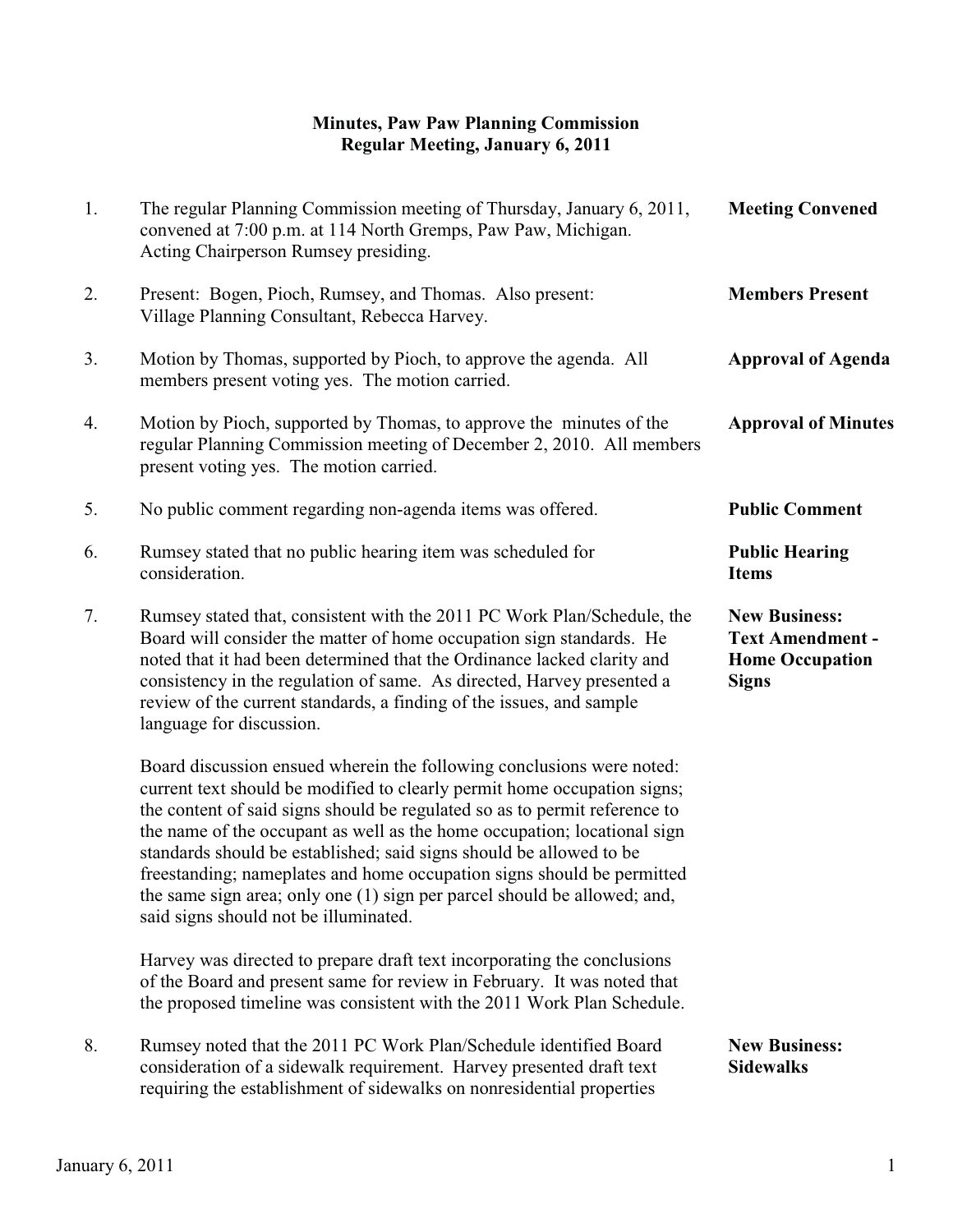|     | for Board review. Harvey stated that information regarding current<br>sidewalk standards and practices in the Village had been provided by<br>John Small, Public Utilities and had been used in the construct of the<br>draft provision. Board discussion ensued wherein support of the<br>proposed text was noted. Harvey was directed to obtain feedback on<br>the draft language from both the Village Manager and the Director of<br>Public Utilities for presentation to the Board in February. It was noted<br>that the proposed timeline would be consistent with the 2011 Work Plan<br>Schedule. |                                                                   |
|-----|----------------------------------------------------------------------------------------------------------------------------------------------------------------------------------------------------------------------------------------------------------------------------------------------------------------------------------------------------------------------------------------------------------------------------------------------------------------------------------------------------------------------------------------------------------------------------------------------------------|-------------------------------------------------------------------|
| 9.  | General discussion ensued for clarification regarding the recently adopted<br>site plan review provisions and their application to established land uses.                                                                                                                                                                                                                                                                                                                                                                                                                                                | <b>Member Comments</b>                                            |
| 10. | Harvey reported on questions raised by Board members at the December<br>Planning Commission meeting regarding requested material and Board<br>vacancies. Harvey also confirmed that the items recommended for<br>approval by the Planning Commission in December were scheduled for<br>consideration by the Village Council in January, 2011.                                                                                                                                                                                                                                                            | Village Manager/<br><b>Planning Consultant</b><br><b>Comments</b> |
| 11. | There being no further business to come before the Commission, the<br>meeting was adjourned at 8:00 p.m.                                                                                                                                                                                                                                                                                                                                                                                                                                                                                                 | Adjournment                                                       |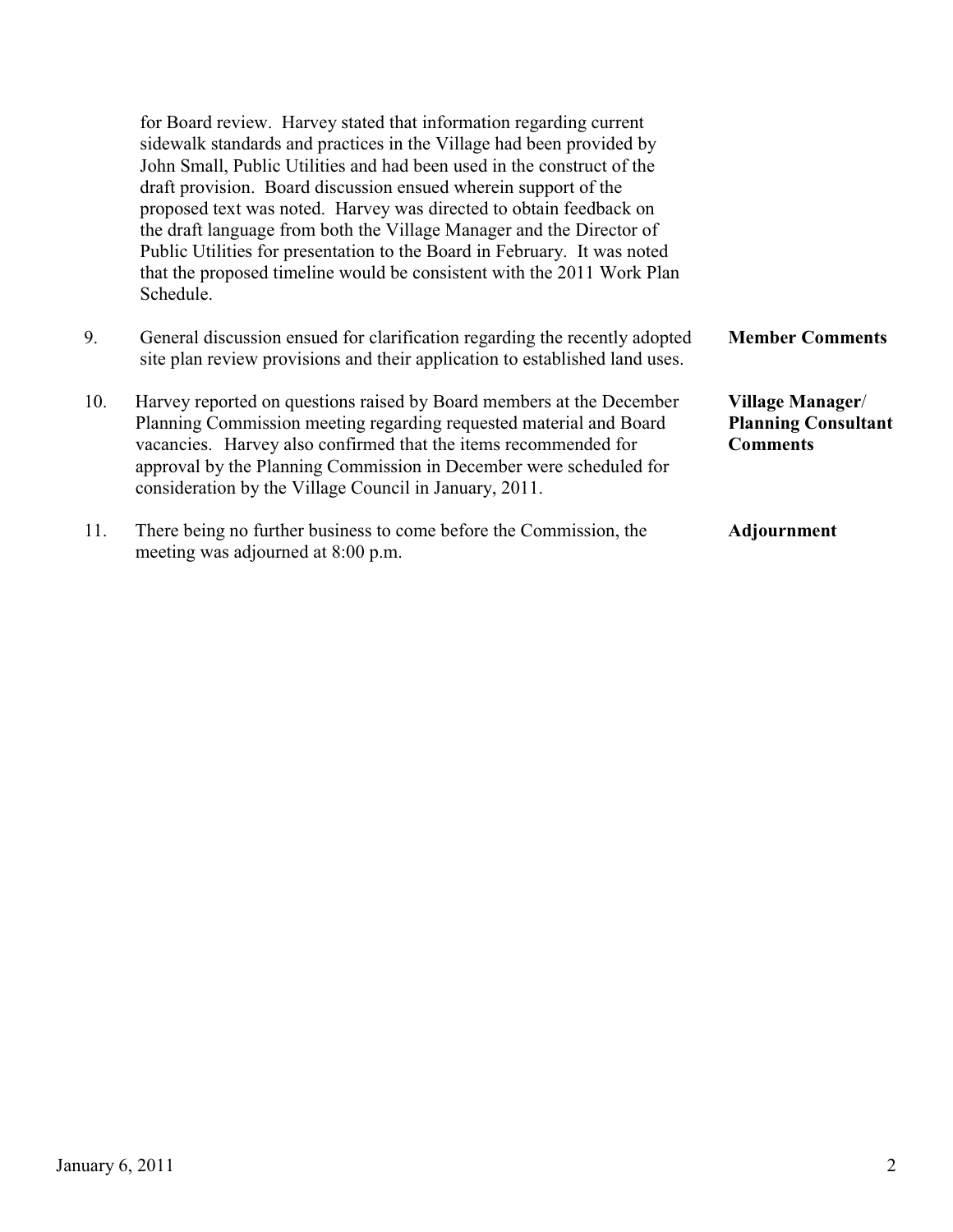### **Minutes, Paw Paw Planning Commission Regular Meeting, February 3, 2011**

| 1. | The regular Planning Commission meeting of Thursday, February 3,<br>2011 convened at 7:03 p.m. at 114 N. Gremps, Paw Paw, Michigan.<br>Chairperson Larson presiding.                                                                                                                                               | <b>Meeting Convened</b>                                                   |
|----|--------------------------------------------------------------------------------------------------------------------------------------------------------------------------------------------------------------------------------------------------------------------------------------------------------------------|---------------------------------------------------------------------------|
| 2. | Present: Larson, Bogen, Pioch, Rumsey and Thomas. Also present:<br>Village Planning Consultant, Rebecca Harvey.                                                                                                                                                                                                    | <b>Members Present</b>                                                    |
| 3. | Motion by Pioch, supported by Thomas, to approve the agenda, as<br>presented. All members present voting yes. The motion carried.                                                                                                                                                                                  | <b>Approval of Agenda</b>                                                 |
| 4. | Motion by Thomas, supported by Rumsey, to approve the minutes of the<br>regular Planning Commission meeting of January 6, 2011, as<br>presented. All members present voting yes. The motion carried.                                                                                                               | <b>Approval of Minutes</b>                                                |
| 5. | No public comment regarding non-agenda items was offered.                                                                                                                                                                                                                                                          | <b>Public Comment</b>                                                     |
| 6. | Larson stated that no public hearing item was scheduled for consideration.                                                                                                                                                                                                                                         | <b>Public Hearing</b><br><b>Items</b>                                     |
| 7. | Larson noted that, consistent with the 2011 Work Plan, the Board will<br>continue with consideration of the text amendment regarding home<br>occupation signs. She stated that the existing standards had been<br>reviewed in January and draft text prepared consistent with that<br>discussion for Board review. | <b>New Business:</b><br><b>Text Amendment -</b><br><b>Home Occupation</b> |
|    | Larson stated that she does not support the proposal to permit home                                                                                                                                                                                                                                                |                                                                           |

 occupation signs due to their impact on residential neighborhoods. She noted that enforcement will also be a problem and that the simple approach would be to prohibit them. Larson added that she does not believe the Ordinance intends to permit such signage. She further referenced the memo from Village Manager Nielsen noting his lack of support for the proposed text and suggested feedback from the Village Council on the matter.

 Other Board members noted that home occupations are permitted uses within the residential districts and should be permitted signage, just as all other permitted uses within those districts are permitted signage. Concern was expressed that to prohibit signage for home occupations under such circumstances would be to differentiate between uses within a district. It was also felt that the proposed sign standards were so limiting that they would serve to address any concerns regarding the impacts from such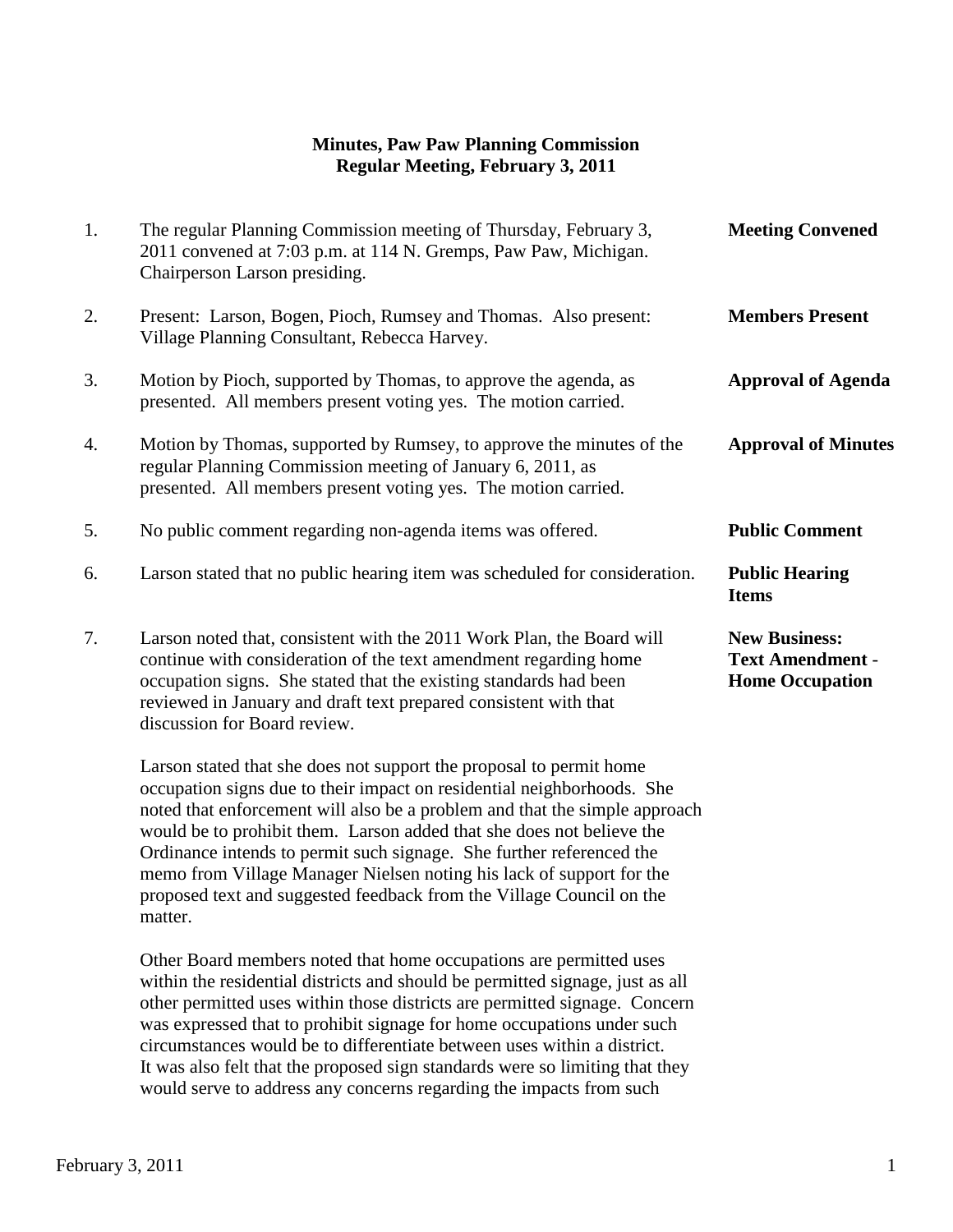signage. It was further noted that nameplates are permitted within residential districts and are regulated similarly to that proposed for home occupation signs.

 General discussion ensued regarding the effect home occupation signs will have on the aesthetics of the residential areas and the concern over the proliferation of such signs. It was noted that many signs are permitted within the residential districts with less restrictive standards than those set forth for home occupations. It was restated that other uses within the residential districts are permitted signage and that home occupations should not be treated differently.

#### *(Nielsen entered the meeting)*

 After review of the standards applicable to nameplates, it was determined that the effect of a nameplate and a home occupation sign was comparable and that there was merit in applying similar standards. The following points of consensus were noted:

- a home occupation sign should continue to be permitted 216 sq in;
- the size of nameplate permitted should be reduced from 2 sq ft to 216 sq in;
- home occupation signs should be limited in location similar to nameplates;
- mailboxes should not be referenced in the locational standards for nameplates/home occupation signs;
- both a nameplate and a home occupation sign should not be allowed on a single property.

Harvey was directed to revise the draft text in consideration of the discussion for review at the March meeting.

General discussion was held regarding the 2011 Work Plan Schedule wherein it was determined that the schedule would be modified to reflect completion of the review of the 'home occupation sign' text amendment, the 'transit-friendly' standards text amendment, and the 'flashing sign limitation in the CBD District' text amendment in March. Further, the public hearing on said text amendments, including the 'sidewalk requirement' text amendment, would be moved up from May to April. The 'form-based' code discussion originally scheduled for April would be rescheduled to May.

- 8. Larson stated that, consistent with the 2011 Work Plan, the Board will **New Business:** continue consideration of the text amendment regarding a sidewalk **Text Amendment** requirement for nonresidential development. It was noted that the draft **Sidewalk** text had been considered in January and presented to the Public Works **Requirement** Department for review. Motion by Pioch, supported by Bogen, to accept the 2.02.11 draft text and schedule a public hearing on same for April.
- 9. Nielsen explained that the Planning Commission recommendations to **Ongoing Business**: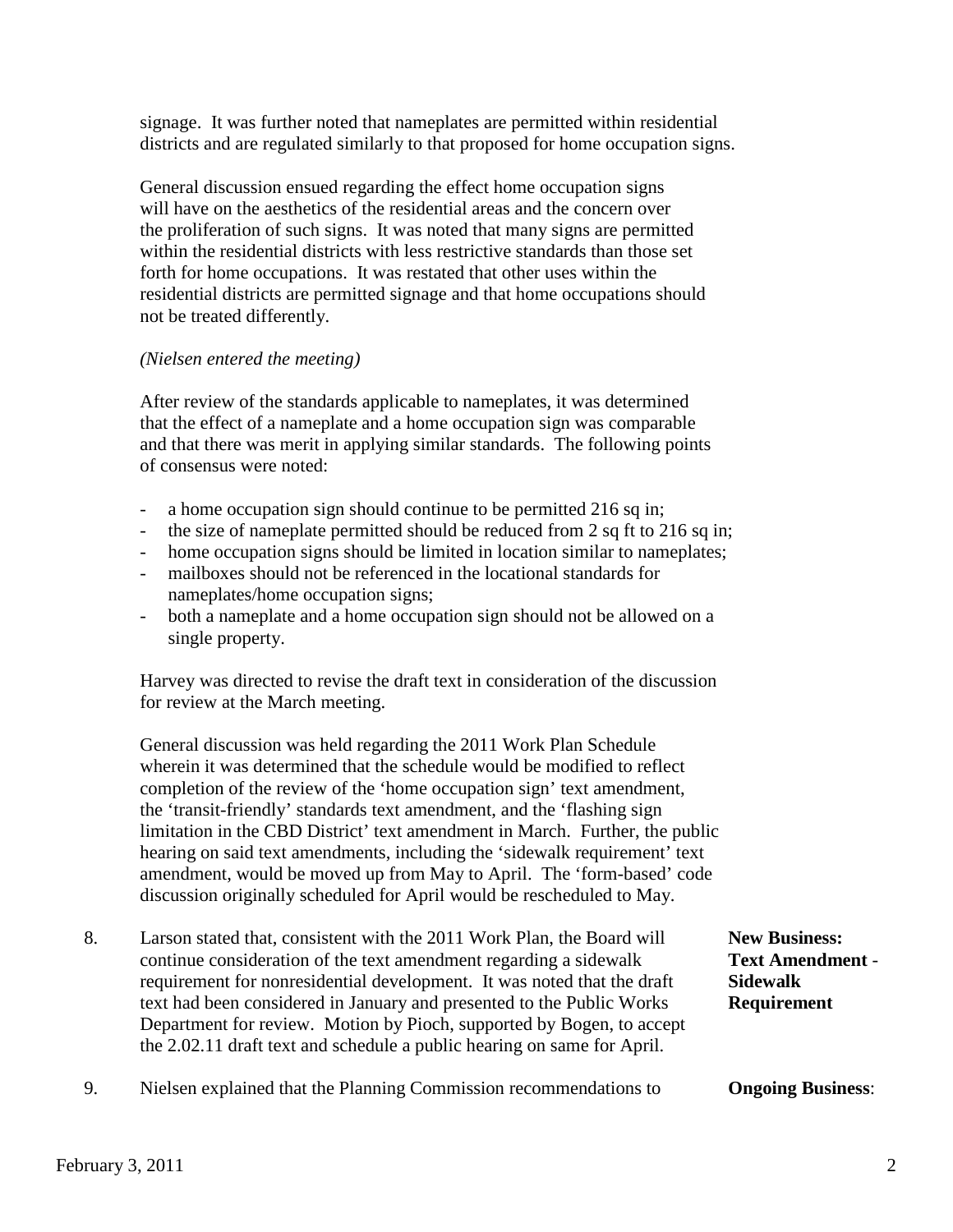|     | approve the rezoning request application by David Jones and the text<br>amendment for the parking of recreational vehicles were accepted by the<br>Village Council at their January meeting. Further, the Village Council has<br>noted their satisfaction with the Planning Commission 2011 Work<br>Plan/Budget.                                                             | <b>Planning</b><br><b>Commission</b><br><b>Update</b>                    |
|-----|------------------------------------------------------------------------------------------------------------------------------------------------------------------------------------------------------------------------------------------------------------------------------------------------------------------------------------------------------------------------------|--------------------------------------------------------------------------|
| 10. | Larson noted that she had discovered that the work item raised by the<br>Board in 2008 regarding 'standards that limit the expanse of blank<br>walls in the downtown' had not been added to the Work Plan. It was<br>agreed that the Board's scheduled work on 'form based zoning' was<br>designed to address that item.                                                     | <b>Member Comments</b>                                                   |
|     | Rumsey referenced the recent addition of a sidewalk across the bridge in<br>South Haven and inquired about the possibility of Paw Paw making a similar<br>addition. Nielsen stated that he would investigate.                                                                                                                                                                |                                                                          |
| 11. | Nielsen reported that the DDA is moving forward with their work plan<br>derived from the Master Plan Implementation Items, noting that they are<br>largely 'street'-related items.                                                                                                                                                                                           | <b>Village Manager/</b><br><b>Planning Consultant</b><br><b>Comments</b> |
|     | Nielsen referenced the January 31, 2011 Memo to the Planning Commission<br>noting the research conducted regarding 'sidewalks required as a condition<br>of site plan approval'. It was noted that the effort to add a sidewalk<br>requirement to the Ordinance will remove the apparent inconsistencies<br>in the application of a sidewalk requirement in past site plans. |                                                                          |
|     | Nielsen noted that four rezonings have occurred since the printing of the<br>2003 Zoning Map. He noted that these changes have been submitted to the<br>VanBuren County Land Services Department for amendment to the Map.<br>He also noted that a copy of the Zoning Map is now on display in the<br>Township Board room.                                                   |                                                                          |
| 12. | There being no further business to come before the Commission, the<br>meeting was adjourned at 8:50 p.m.                                                                                                                                                                                                                                                                     | <b>Adjournment</b>                                                       |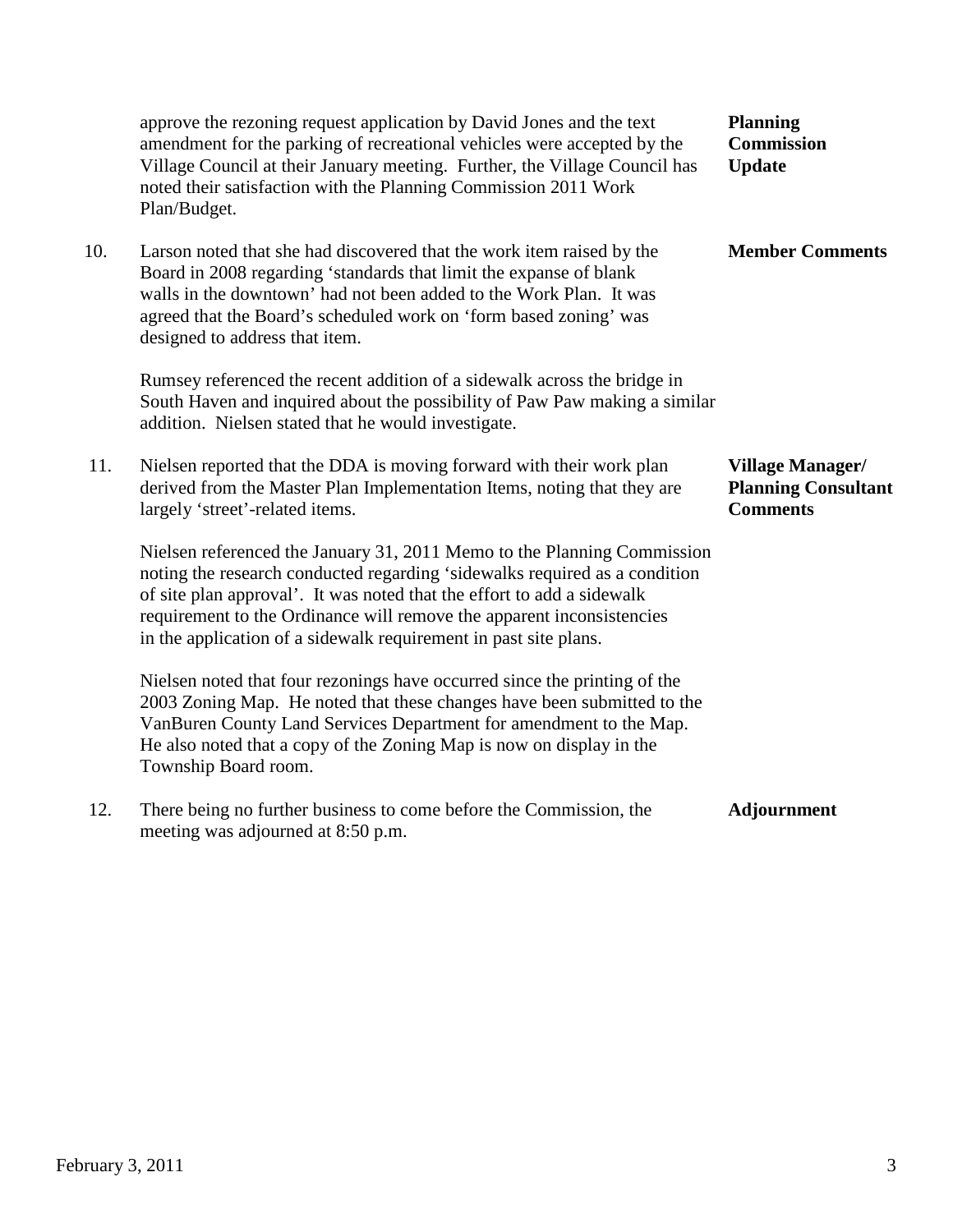#### **Minutes, Paw Paw Planning Commission Regular Meeting, March 3, 2011**

| 1. | The regular Planning Commission meeting of Thursday, March 3, 2011,<br>convened at 7:02 p.m. at 114 North Gremps, Paw Paw, Michigan.<br>Chairperson Larson presiding.                                                                                                                                                                                                                                                          | <b>Meeting Convened</b>                                                                       |
|----|--------------------------------------------------------------------------------------------------------------------------------------------------------------------------------------------------------------------------------------------------------------------------------------------------------------------------------------------------------------------------------------------------------------------------------|-----------------------------------------------------------------------------------------------|
| 2. | Present: Larson, Bogen, Reider, Rumsey, and Thomas. Also present:<br>Village Manager, Larry Nielsen and Village Planning Consultant,<br>Rebecca Harvey. Larson welcomed George Reider to the Board.                                                                                                                                                                                                                            | <b>Members Present</b>                                                                        |
| 3. | Motion by Thomas, supported by Rumsey, to approve the agenda. All<br>members present voting yes. The motion carried.                                                                                                                                                                                                                                                                                                           | <b>Approval of Agenda</b>                                                                     |
| 4. | Motion by Thomas, supported by Bogen, to approve the minutes of the<br>regular Planning Commission meeting of February 3, 2011, as presented.<br>All members present voting yes. The motion carried.                                                                                                                                                                                                                           | <b>Approval of Minutes</b>                                                                    |
| 5. | No public comment regarding non-agenda items was offered.                                                                                                                                                                                                                                                                                                                                                                      | <b>Public Comment</b>                                                                         |
| 6. | Larson stated that no public hearing item was scheduled for consideration.                                                                                                                                                                                                                                                                                                                                                     | <b>Public Hearing</b><br><b>Items</b>                                                         |
| 7. | Larson stated that an application had been received by Wings of God to<br>amend the Zoning Ordinance so as to identify 'emergency/transitional<br>residences' as a Special Land Use within the R-2 District. Judge William<br>Buhl and Dale Kreh were present on behalf of the application. They gave<br>a detailed description of the proposed Wings of God Transition Home.                                                  | <b>New Business:</b><br><b>Text Amendment -</b><br>'emergency/<br>transitional<br>residences' |
|    | Harvey noted that the request to add 'emergency/transitional residences'<br>as a Special Land Use within the R-2 District requires Board discussion<br>regarding whether same would be consistent with the purpose of the R-2<br>District and compatible with other uses listed within the District. She<br>added that the specific use proposal would be dealt with at the Special<br>Land Use Permit/Site Plan Review stage. |                                                                                               |
|    | Board discussion ensued regarding different types of 'transitional<br>residences' and the differences in impact. General support was noted<br>for including 'emergency/transitional residences' within the R-2 District<br>given the potential for similarity in use - if impacts inherent with                                                                                                                                |                                                                                               |

different types of transitional residences could be addressed. Following lengthy discussion of the Special Land Use process, it was determined that limiting the proposed use as a Special Land Use offered control of

impact-related elements of each specific proposal.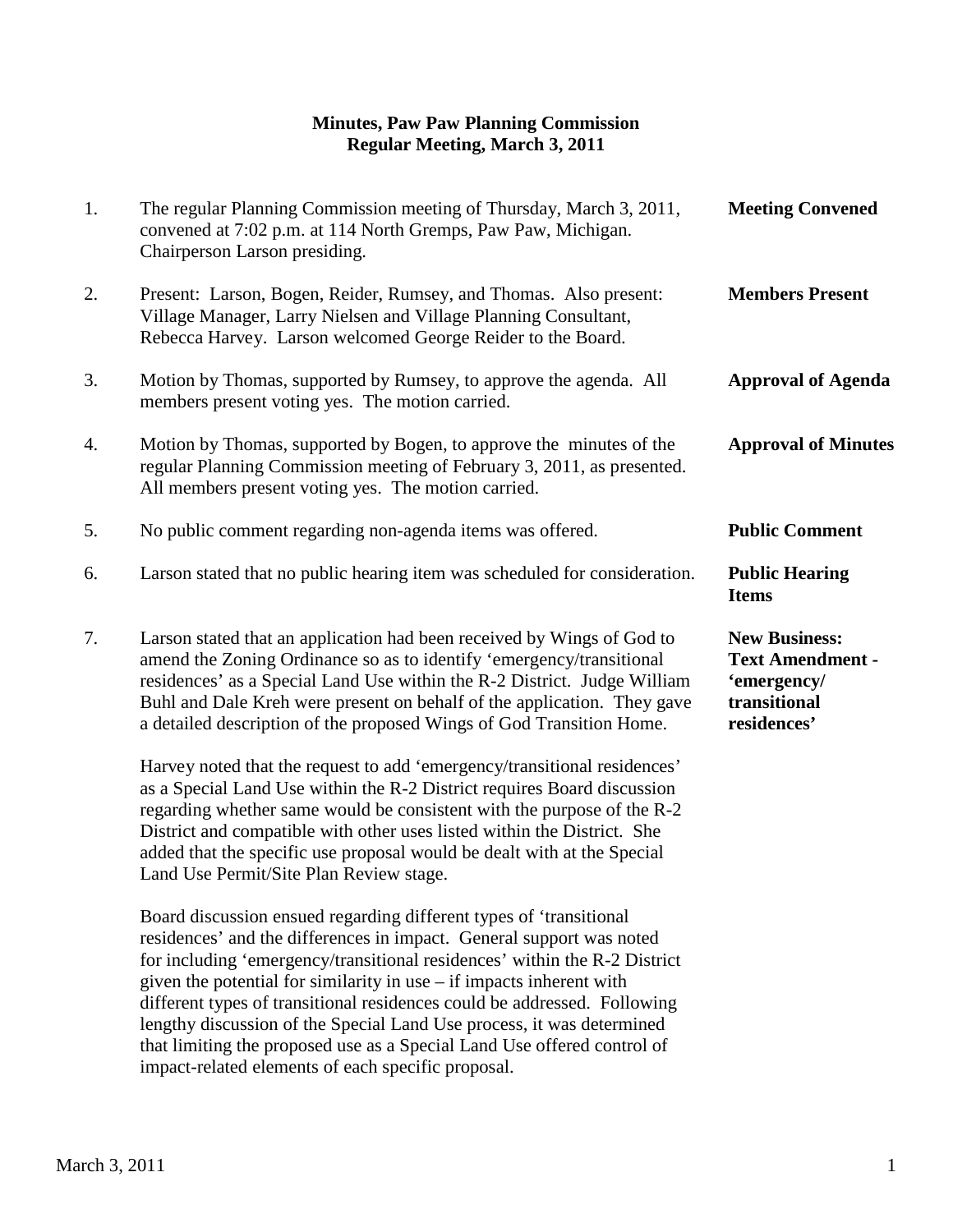The Board then agreed to schedule for public hearing at the April 7, 2011 Planning Commission meeting the request to amend the Zoning Ordinance so as to identify an 'emergency/transitional residence' as a Special Land Use within the R-2 District.

8. Larson stated that the Village Council has requested Planning Commission **New Business:** consideration of the prohibition of flashing electronic/digital message boards **Text Amendment**  within the CBD District. Nielsen explained the Council's concern for the **Flashing Signs in** protection of the character of the downtown area. **CBD District**

It was noted that the Zoning Ordinance currently prohibits signs that have 'flashing, moving, oscillating or blinking lights' in any district, but does permit 'time and temperature and digital signs provided their message does not change more frequently than once every 12 seconds.'

The Board expressed their support for the protection of the character of the downtown area and the general prohibition of moving digital signs. Concern was noted, however, regarding the impacts such a prohibition would have on the 'historic' time/temperature sign located on the bank in the downtown area.

Lengthy discussion ensued regarding the problems inherent in attempting to regulate 'flashing' signs based on sign content, what constitutes a 'flashing' sign, and the impacts of rendering existing signs 'nonconforming'.

In reference to the information provided by Harvey on the request, the Board determined to consider prohibiting 'flashing electronic/digital message boards' only within the CBD District, as requested. Further, the following proposed text would be scheduled for public hearing at the April 7, 2011 Planning Commission meeting:

| <b>Section 42-444 (f):</b> | Notwithstanding Sections 42-333 (2) and                 |
|----------------------------|---------------------------------------------------------|
|                            | $42-437$ (e), signs shall not contain any flashing,     |
|                            | moving, oscillating, blinking or animated parts,        |
|                            | including time and temperature signs and digital signs. |

Nielsen noted that he would express the Board's concerns regarding the impact on the existing bank sign to the Village Council.

 9. Larson stated that, consistent with the 2011 Work Plan, the Board will **New Business:** consider a text amendment intended to ensure that new development in **Text Amendment**  the Village is designed to incorporate 'transit-friendly' elements. '**Transit-Friendly'**

 Referencing information provided by Harvey, Larson noted that the 'Complete Streets' approach supported by the Master Plan sets forth 'transit-friendly' design principles. She further noted that the site plan **Standards**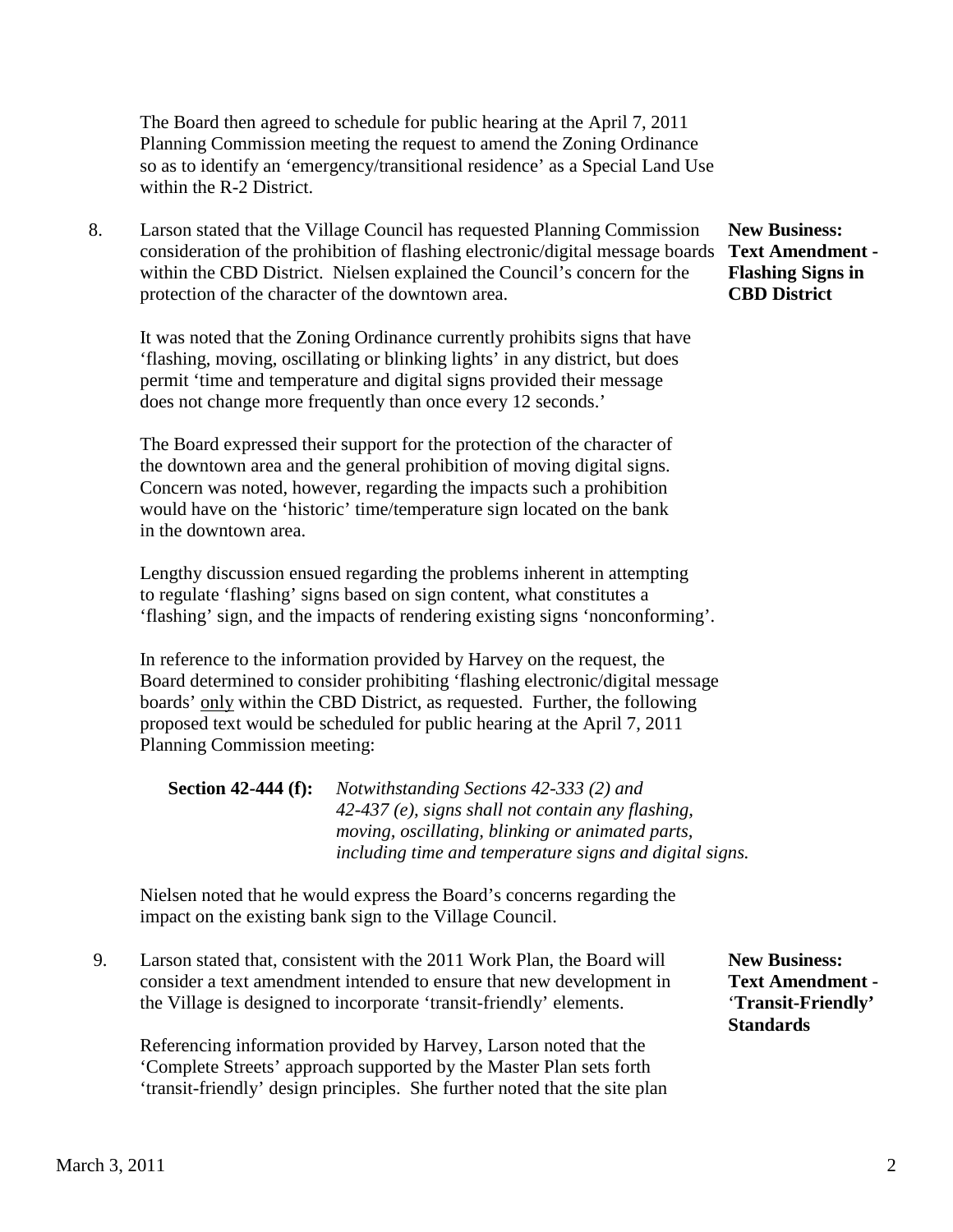review process is recommended as the appropriate mechanism through which to require and review the incorporation of these principles into specific development proposals. Following Board review of the proposed amendments to Section 42-402 (3) – *site plan information requirements* and Section 42-4-2 (4) – *site plan review standards* for the incorporation of transit-friendly elements, it was agreed to schedule same for public hearing at the April 7, 2011 Planning Commission meeting. 9. Larson stated that the Board considered proposed amendments to the **Ongoing Business:** home occupation sign standards at both the January and February meetings. **Text Amendment -** It was noted that modifications to the proposed amendments were identified **Home Occupation** at the February meeting and a review of the revised text scheduled for March. **Signs** Following Board review, the revised text was scheduled for public hearing at the April 7, 2011 Planning Commission meeting. 10. Larson noted for the record that the proposed text amendment intended **Ongoing Business:** to establish a sidewalk requirement for nonresidential development received **Text Amendment** final review in February and was also scheduled for public hearing at the **Sidewalks** April 7, 2011 Planning Commission meeting. 11. Larson distributed a draft of the Planning Commission 2010 Annual Report **Member Comments** for Board review. She noted the Report would be scheduled for approval at the April meeting. General discussion ensued regarding the noted 'Ongoing Concerns'. Larson noted that the Planning Commission meeting dates for 2011 would also be scheduled for approval at the April meeting. In response to support noted for continued joint meetings between the Village Council, Planning Commission, and Zoning Board of Appeals, Pioch was charged with working with the Council to establish the next joint meeting date. Larson referenced the 1.31.11 Memo from Nielsen detailing the site plan reviews conducted since 1990 in which sidewalks were required. General discussion ensued regarding the limits on enforcement of same given the wording of the approvals. Nielsen advised that enforcement of the approvals conditioned upon sidewalks would be pursued where viable. 12. Nielsen provided new information on Michigan's Medical Marijuana Act. **Village Manager**/ He cited the 'white paper' developed by MTA/MML and referenced draft **Planning Consultant** Ordinance language developed in response to options outlined in the 'white **Comments** paper'. Nielsen advised the Board of the moratorium recently enacted by the Village Council on permits/approvals for the sale or dispensation or use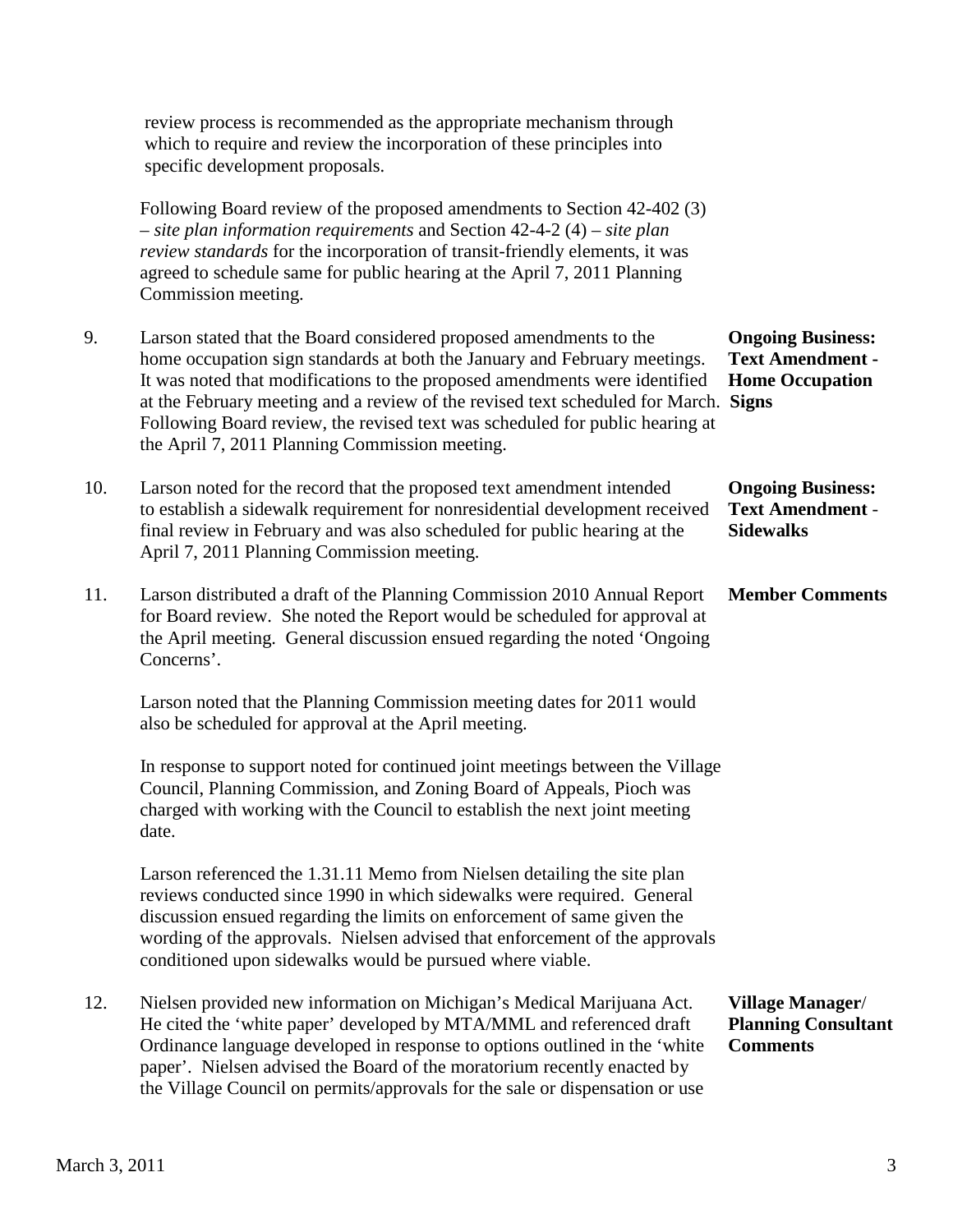of medical marijuana in the Village and requested that the Planning Commission reprioritize consideration of an Ordinance amendment addressing same. The Board agreed to schedule consideration of the matter for the June meeting.

 Nielsen distributed the Michigan Avenue Enhancement Study prepared by the DDA. He issued an invitation to a presentation of the Study scheduled for Monday, March 21, 2011.

12. There being no further business to come before the Commission, the **Adjournment** meeting was adjourned at 9:28 p.m.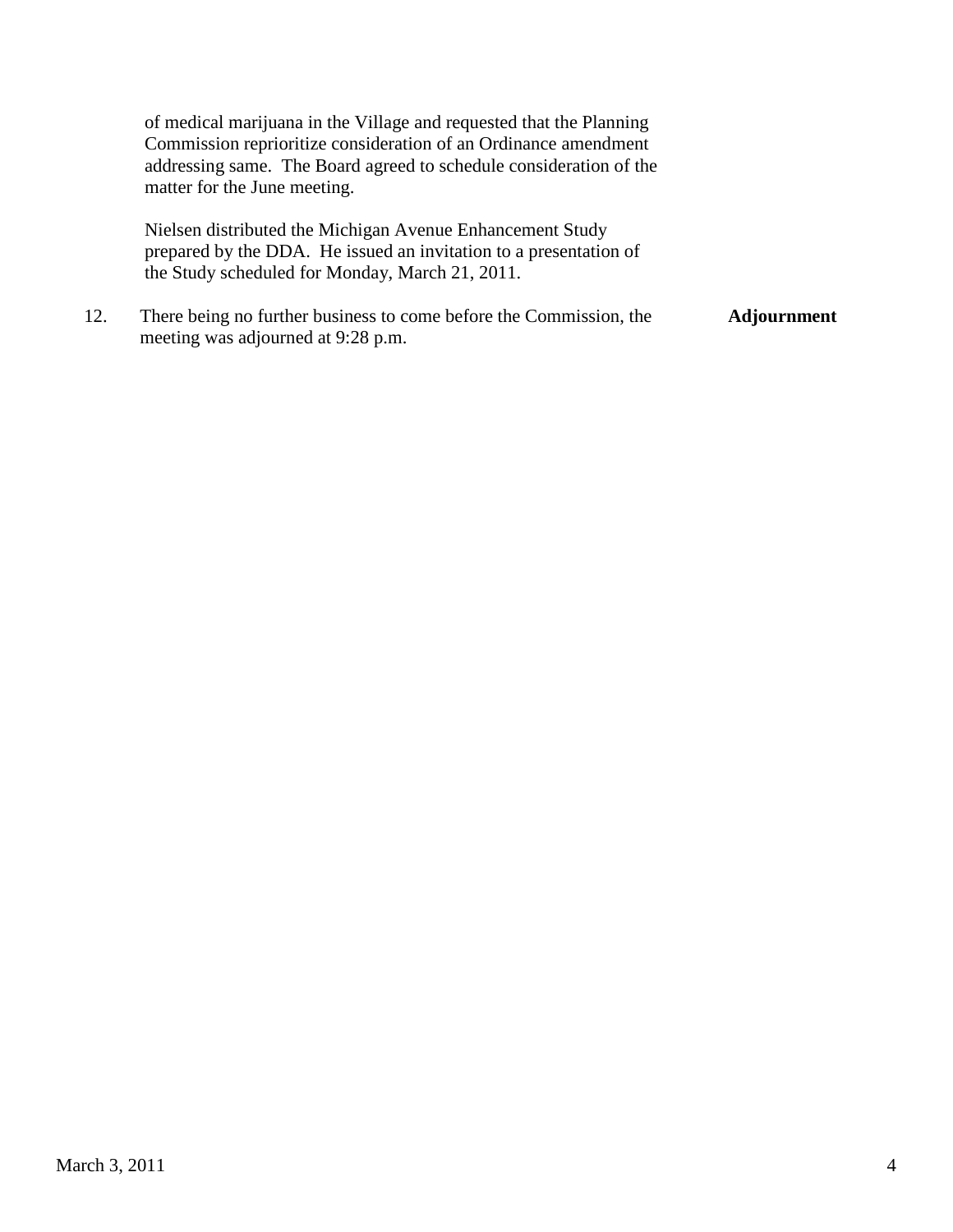| 1. | The regular Village Planning Commission meeting of Thursday, April 7, 2011,<br>convened at 7:30 p.m. at 114 S. Gremps, Paw Paw, Michigan. Chairperson<br>Kathy Larson presiding.                                                                                                                                                                                                                                                                                                                                                                                                                                                                                                                                                                                                                           | <b>Meeting Convened</b>                                                               |
|----|------------------------------------------------------------------------------------------------------------------------------------------------------------------------------------------------------------------------------------------------------------------------------------------------------------------------------------------------------------------------------------------------------------------------------------------------------------------------------------------------------------------------------------------------------------------------------------------------------------------------------------------------------------------------------------------------------------------------------------------------------------------------------------------------------------|---------------------------------------------------------------------------------------|
| 2. | Present: Kathy Larson, Chuck Rumsey, Mike Thomas, George Reeder, Lou<br>Hildebrandt, and Manager, Larry Nielsen                                                                                                                                                                                                                                                                                                                                                                                                                                                                                                                                                                                                                                                                                            | <b>Members Present</b>                                                                |
| 3. | Motion by Thomas, supported by Rumsey, to approve the agenda. All<br>members present voting yes, motion carried.                                                                                                                                                                                                                                                                                                                                                                                                                                                                                                                                                                                                                                                                                           | <b>Approved Agenda</b>                                                                |
| 4. | Motion by Rumsey, supported by Thomas to approve the minutes as presented.<br>All members present voting yes, motion carried.                                                                                                                                                                                                                                                                                                                                                                                                                                                                                                                                                                                                                                                                              | <b>Approved Minutes</b>                                                               |
| 5. | Larson introduced Eloise "Lou" Hildebrandt and welcomed her to the Planning<br>Commission. Hildebrandt introduced herself.                                                                                                                                                                                                                                                                                                                                                                                                                                                                                                                                                                                                                                                                                 | <b>New Member</b><br><b>Introduced</b>                                                |
| 6. | Larson opened the public hearing at 7:05 p.m.                                                                                                                                                                                                                                                                                                                                                                                                                                                                                                                                                                                                                                                                                                                                                              | <b>Public Hearing</b><br><b>Opened on Topics</b>                                      |
| 7. | Text Amendment to amend 42-444 prohibiting flashing signs in the CBD<br>District. Larson noted the chapter reference as published was wrong and that<br>there was no Chapter 43. All zoning codes are under Chapter 42.                                                                                                                                                                                                                                                                                                                                                                                                                                                                                                                                                                                    | <b>Flashing Signs</b><br>prohibited in CBD<br><b>District</b>                         |
| 8. | Business owner Dondi Squires requested information regarding the district and<br>types of signs covered by the proposed text amendment. Business owner<br>Courtney Buhl asked about the district boundaries and descriptions of signs<br>that would be prohibited. Buhl indicated the proposal may limit some business<br>owners. Squires also commented the intent to preserve the character of the<br>CBD was appreciated while wishing more could be done such as colors and<br>window decorations. Gary Anspaugh agreed indicating standards for<br>windows, colors and similar characteristics of building would help the overall<br>appearance of the downtown. Squires also inquired about how the<br>information is gotten out to business owners commenting the website is sorely<br>behind date. | Dondi Squires,<br><b>Courtney Buhl and</b><br><b>Gary Anspaugh</b><br><b>Comments</b> |
| 9. | Larson and Nielsen responded by outlining the district and giving examples of<br>signs that would be allowed or prohibited. Nielsen agreed the website is<br>outdated and expressed a solution may be forthcoming.                                                                                                                                                                                                                                                                                                                                                                                                                                                                                                                                                                                         |                                                                                       |
|    | 10. Text Amendment to amend 42-143 to allow Emergency/Transitional Homes in<br>R-2 residential districts.                                                                                                                                                                                                                                                                                                                                                                                                                                                                                                                                                                                                                                                                                                  | <b>Emergency</b><br><b>Transitional Homes</b>                                         |
|    | 11. William Buhl and Edie Mills were present to discuss the initial request and<br>indicate the intent was not presumptuous on their part but rather one of                                                                                                                                                                                                                                                                                                                                                                                                                                                                                                                                                                                                                                                | <b>William Buhl, Edie</b><br><b>Mills, Dondi Squires</b>                              |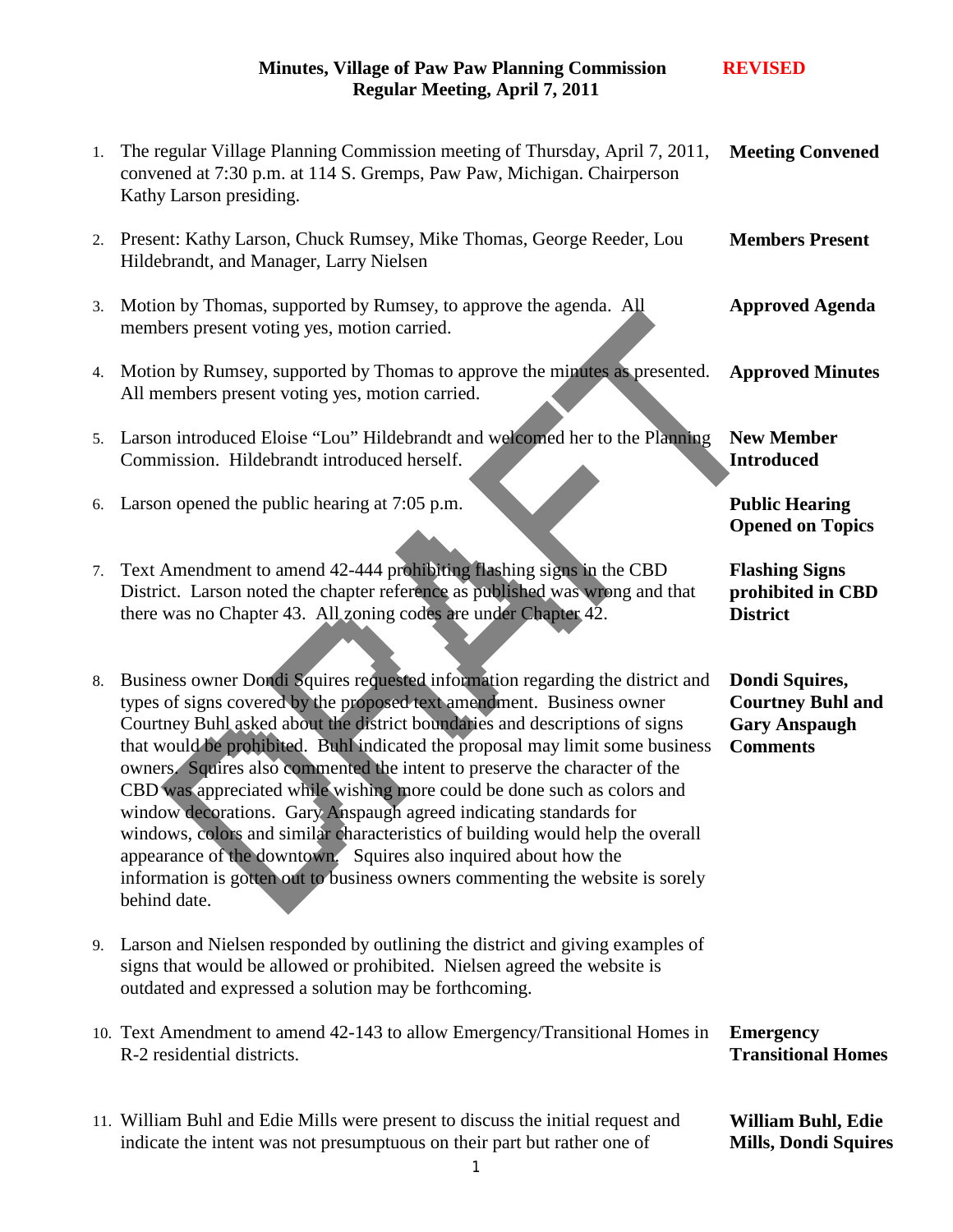banking/closing requirements. W. Buhl described the current neighborhood make up providing a map of the area. He concluded such a home would at least fit in if not improve the neighborhood. Squires commented that she has more concerns about some of the tenant and bus passengers downtown than she would with these residents. C. Buhl commented a home by this group would be an improvement to the neighborhood.

- 12. Nielsen explained this amendment would allow an emergency/transitional home by special land use request not 'by right.' The difference being a party would have to seek special permission to use the property for this purpose. Once requested, neighbors would be notified and a public hearing would be held. A special land use could contain specific conditions that must be followed for the use to be granted and continued. If not followed, the permission could be revoked.
- 13. Text Amendments to amend Home Occupation and Nameplate sign standards. Larson explained the intent of the proposed amendment and that it is more restrictive than currently allowed. The proposed amendment would allow only one sign per property that could contain the name and/or occupation/business. The proposed amendment establishes a maximum size of 216 square inches and indicates the sign can only be placed on the structure, on a fence, or on a gate.
- 14. Squires questioned how sign information is communicated and asked if home occupations pay personal property taxes on their fixtures and equipment. Dawn Glass-Hulbert asked if her property would fall under this amendment. Anspaugh also asked about the changes may be noticed.
- 15. Larson thanked Squires for the question regarding personal property taxes as that had not been brought up before. Nielsen commented regarding how information about the change would be noticed. Nielsen added the Assessor – done by the Township – is the one that would decide about personal property taxes.
- 16. Text Amendment to amend sidewalk requirements in new development. Larson explained the intent is to make the addition of sidewalks a requirement for new any developments in the Village. This would be accomplished by adding sidewalks as part of site plan requirements. There was general agreement from the audience that this would be a good thing. A few developments were discussed where sidewalks would have been helpful.
- 17. Text Amendment to establish a requirement for transit friendly development. It was explained the intent was to require new develop to plan for bicycle and public transit spaces with their developments. This would be accomplished by adding the requirement to the site plan review process. **Transit friendly development**
- 18. There being no further discussion, the Public Hearing was closed at 8:03 p.m. **Hearing closed**

**and Courtney Buhl comment**

**Home Occupation and Nameplate signs**

**Squires, Anspaugh and Glass-Hulbert comment**

**Sidewalks required with new development**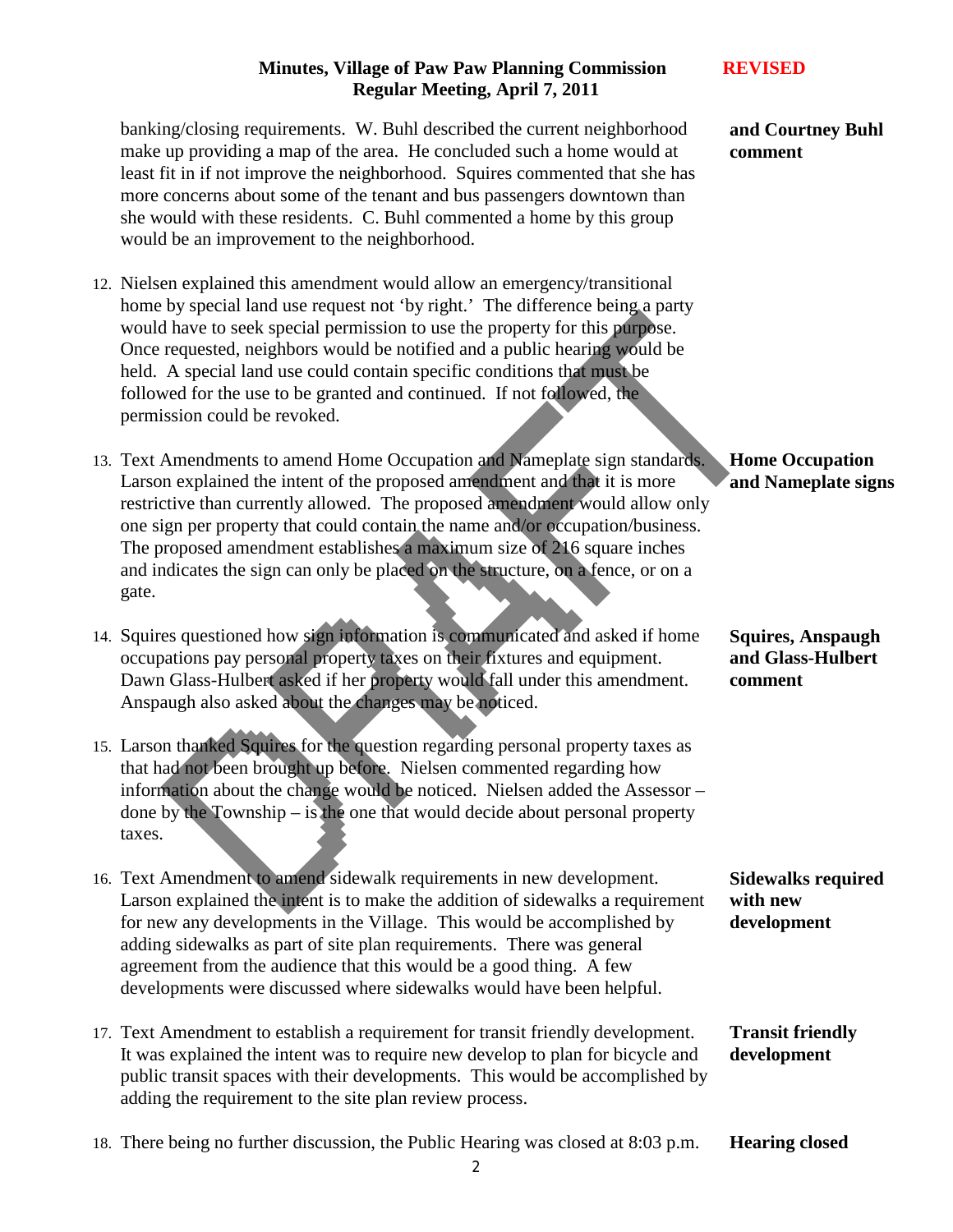- 19. The Planning Commission considered the first topic, prohibiting digital, animated, flashing signs in the CBD district. The discussion included design standards with people commenting they could indeed be helpful in improving the image of the downtown. Thomas suggested the Chamber may want to get involved and approach people on a business to business basis. Hildebrandt and Larson noted the Planning Commission can set standards that protect the community.
- 20. Following discussion, Thomas moved and Hildebrand supported a motion to recommend the Village Council amend 42-444 as presented. All members present voting yes. Motion carried.
- 21. The Commission considered the second item, amending text to allow Emergency Transitional Homes by special land use in R-2 residential districts. Members agreed the operational standards the Wings of God transitional home proposed help maintain the health, safety and general welfare of the neighborhood and community. Such could be a good starting point should others wish to pursue similar types of operation in the Village. Based on the information and comments presented during the public hearing the amendment did not appear harmful to the community. Larson brought up two points people had mentioned to her; that the home should be in the country and the property will not likely pay taxes.
- 22. Larson voiced a concern regarding setting high enough standards for potential future application other than Wings of God. Larson praised the 'house rules' of Wings of God will follow. This makes it easier to consider granting a special land use for them – when they make application. Rumsey and Thomas both noted the Commission has flexibility in setting standards and conditions on a case-by-case basis should applicants come forward. Both noted the operation guidelines of a group, like those of the Wings of God program, could be considered when setting standards and conditions. Nielsen agreed and noted this group is more motivated to keep up the quality of the home, and property than many or most landlords. Mills added the program wants to establish a "pride of Home" ethic in the women who stay at the home.
- 23. Following discussion, Rumsey moved and Thomas supported a motion the Commission recommend the Village Council adopt the text amendment to 42- 444 and allow emergency/transitional homes in the R-2 residential districts. All members present voting yes. Motion carried.
- 24. The Commission considered amending sections related to home occupation and nameplate sign standards to limit one non-illuminated sign per property, not more than 216 square inches in size and which must be attached to the structure, a fence or gate on the property.

**Discussion on CBD sign amendment**

**Motion to recommend 42-444 for approval** 

**Discussion on R-2 District amendment**

**Standards for granting special land use**

**Motion to recommend 42-143 for approval**

**Discussion on home occupation and nameplate sign amendments**

- 25. Larson stated her opposition to allowing home occupation signs as did Nielsen.
	- 3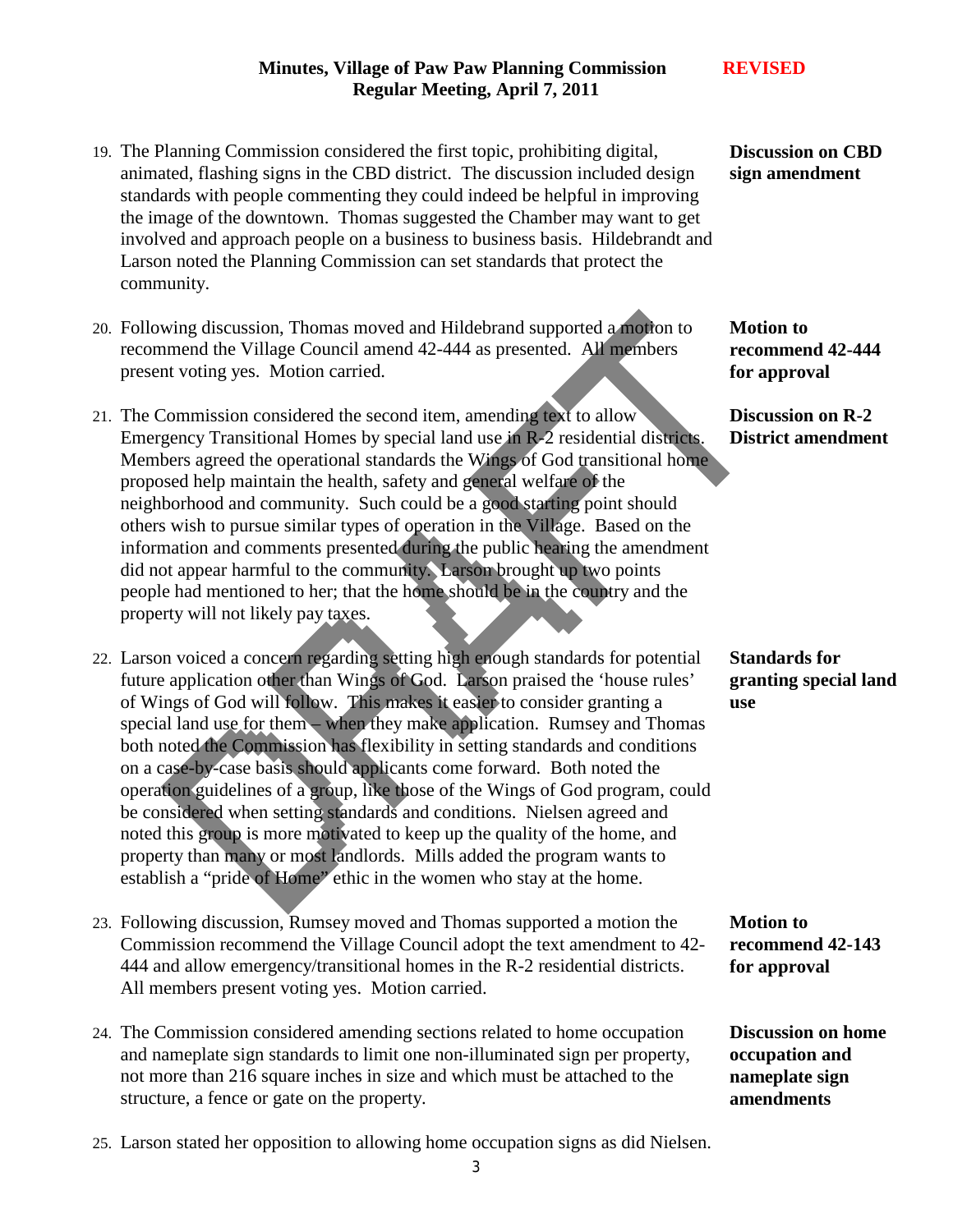Both noted their reasons. Reeder noted the proposal is more restrictive than current standards. Thomas noted it will be difficult to determine what the future may bring with regard to home occupations. Larson noted her objection was not in regard to nameplate signs. Squires noted that if personal property taxes were collected on such, there may be less. Rumsey noted the size, number and location changes and concluded the amendments were Okay.

- 26. Following discussion, Thomas moved with Reeder supporting, the Commission recommend the Village Council approve the amendments to 42-3; 42-434; 42-435; 42-440 and 42-441 as presented. Roll call vote with Thomas, Reeder, Hildebrandt and Rumsey voting yes. Larson voting no. Motion carried.
- 27. The Commission discussed the amendment to 42-405 which would require sidewalks become a part of the site plan requirements for all new development within the Village.
- 28. Following discussion, Thomas Moved with Reeder supporting the Commission recommend the Village Council approve the text amendment to 42-405 as presented. All members present voting yes. Motion carried.
- 29. The Commission discussed text amendment to 42-402 (3) and (4) to require transit friendly development requirements with all new developments in the Village.
- 30. Reeder moved and Hildebrandt supported a motion the Commission recommend the Village Council approve amending section 42-402 (3) and (4) as presented. All members present voting yes. Motion Carried.
- 31. Larson asked Nielsen to discuss the next meeting topic form based codes. Nielsen did and noted that other commissions were invited to hear the presentation, for a fee.
- 32. The Commission was presented a plan by Paw Paw Brewery that would allow for outdoor seating. The plan requires amending their site plan and will be scheduled for a future meeting.
- 33. Larson commented on the June meeting topic, amending the zoning code to comply with the Michigan medical marijuana Act noting a few places where the draft may wish to be amended. Nielsen will review.
- 34. Larson and Nielsen discussed home occupation approval process concluding the Village's zoning code allows home occupation but does not have any permitting requirements. Such makes enforcement difficult.

**Motion to recommend 42-3; 42- 434; 42-435; 42-440 and 42-441 for approval**

**Discussion sidewalk requirement amendment**

**Motion to recommend 42-405 for approval**

**Discussion transit friendly development**

**Motion to recommend 42-402 (3) & (4) for approval**

**Form based Codes topic next meeting**

**Paw Paw Brewery amended site plan**

**MMMA for June meeting**

**Existing Home Occupation**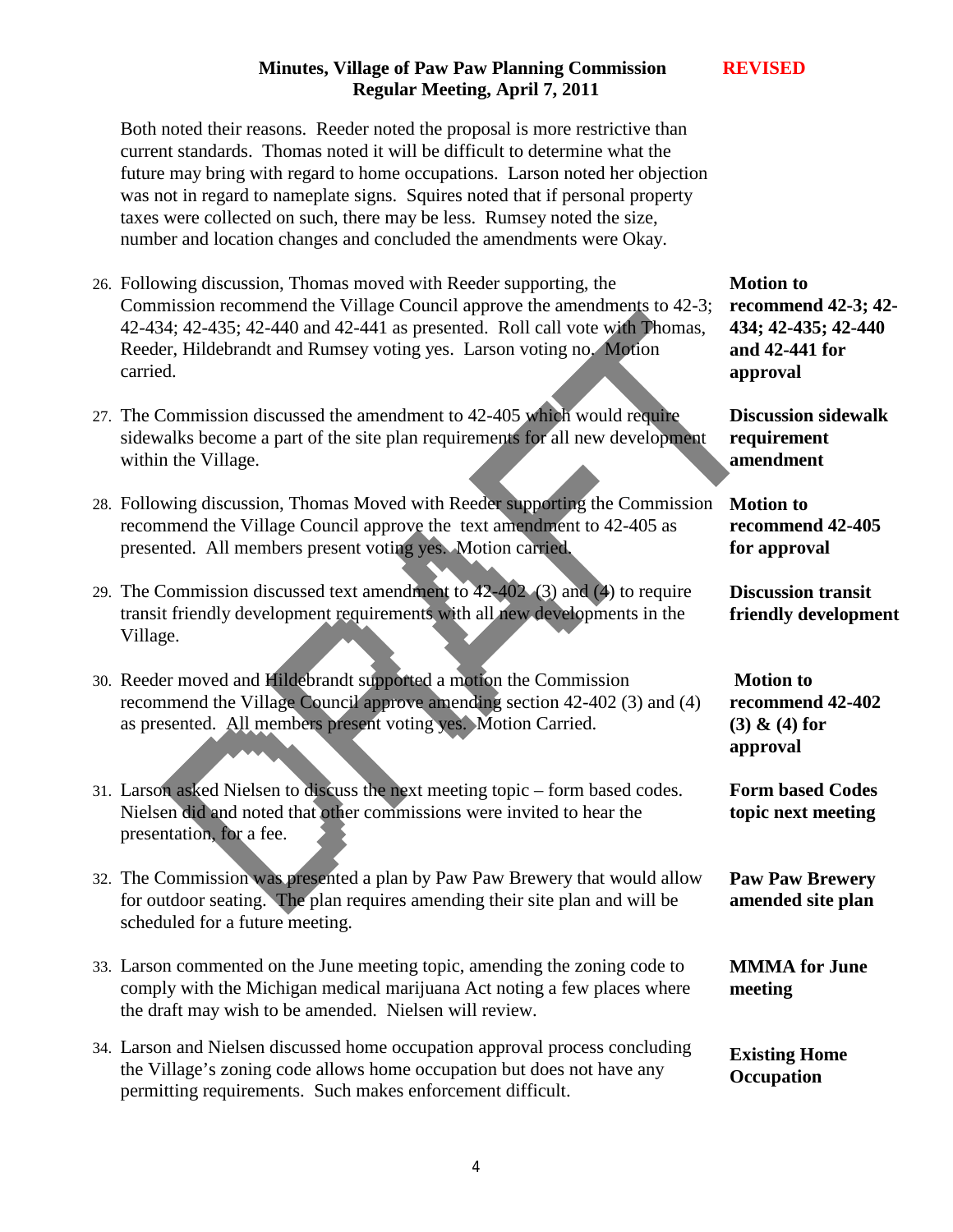35. Larson adjourned the meeting at 9:22 p.m.

**Adjournment**

Respectfully submitted:

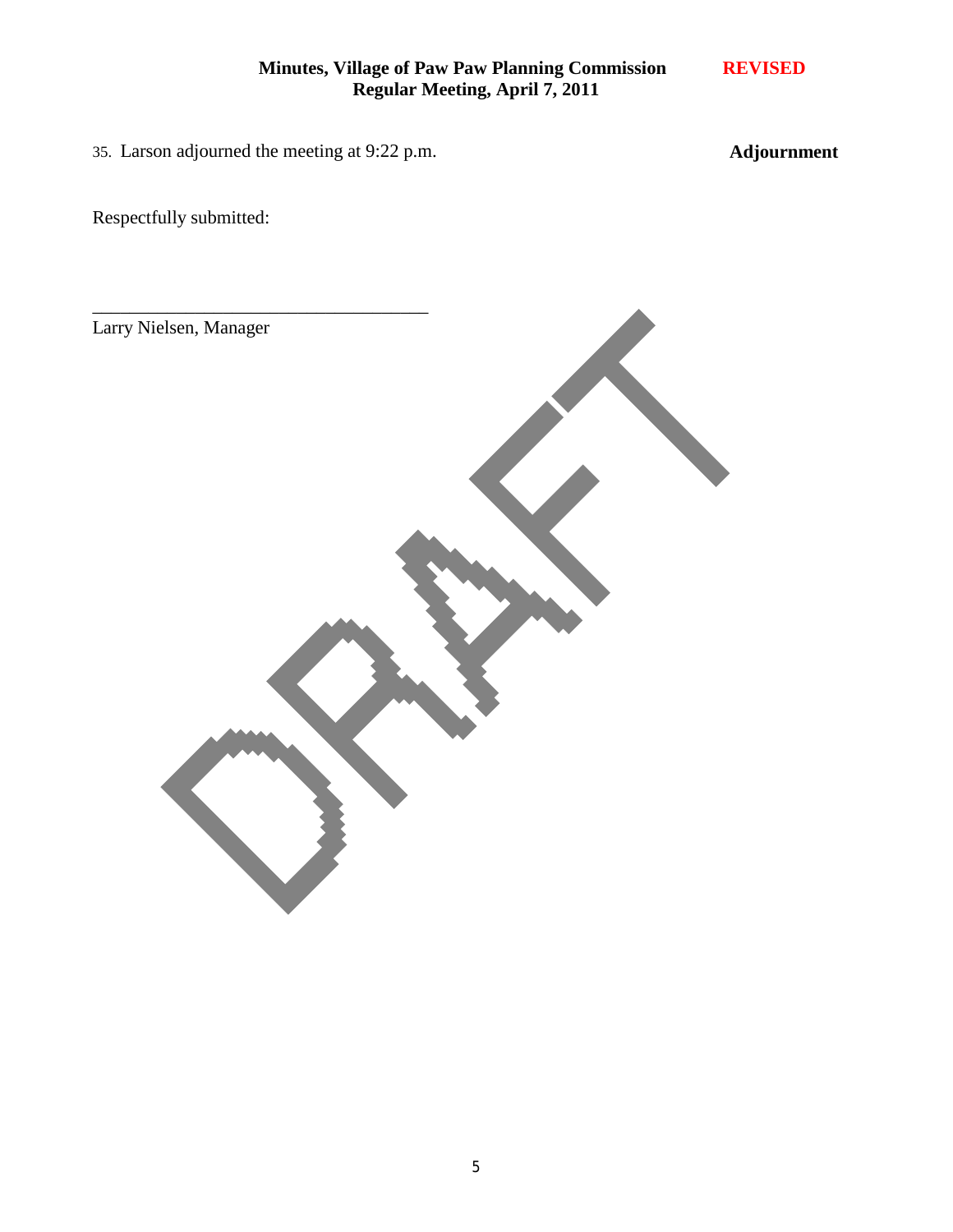| 1. | The Special Meeting of the Village Planning Commission meeting of Tuesday<br>May 10, 2011, convened at 7:03 p.m. at 114 S. Gremps, Paw Paw, Michigan.<br>Chairperson Kathy Larson presiding.                                                                                                                                                                                                                                                      | <b>Meeting Convened</b>                                           |
|----|---------------------------------------------------------------------------------------------------------------------------------------------------------------------------------------------------------------------------------------------------------------------------------------------------------------------------------------------------------------------------------------------------------------------------------------------------|-------------------------------------------------------------------|
| 2. | Present: Kathy Larson, Chuck Rumsey, Dave Bogen, Mike Pioch and<br>Manager, Larry Nielsen. A quorum was present. Also present were a number<br>of residents and other persons.                                                                                                                                                                                                                                                                    | <b>Members Present</b>                                            |
| 3. | Motion by Thomas, supported by Bogen, to approve the agenda noting that the<br>only Public Hearing item was the request for a Special Land Use Permit from<br>the Wings of God organization. The other items listed $-$ B) through $-$ E) were<br>to be listed under New Business. All members present voting yes, motion<br>carried.                                                                                                             | <b>Approved Agenda</b>                                            |
| 4. | Minutes of May 5, 2011 Regular Meeting minutes were held for the next<br>regular meeting of the Planning Commission.                                                                                                                                                                                                                                                                                                                              | <b>Minutes 5-5-11</b>                                             |
| 5. | Larson opened the Public Hearing at 7:05 PM.                                                                                                                                                                                                                                                                                                                                                                                                      | <b>Public Hearing</b><br><b>Opened</b>                            |
| 6. | William Buhl presented the Special Land Use (hereafter referred to as SLU)<br>permit request on behalf of the Wings of God (hereafter referred to as WOG)<br>organization which seeks to operate a transitional home at 310 N. Kalamazoo<br>Street (Lot 3, Block 5 of the Original Plat of the Village).                                                                                                                                          | <b>William Buhl</b><br>presents request and<br>responds to letter |
| 7. | Buhl noted the criteria the Planning Commission (hereafter referred to PC)<br>must consider and addressed those points. Buhl also noted the five points in<br>the letter from Mr. and Mrs. Pardike provided the PC and published as a letter<br>to the editor in the local weekly paper. Buhl addressed property values, traffic,<br>location, and a feared domino affect. He concluded there is no detriment to the<br>surrounding neighborhood. |                                                                   |
| 8. | Courtney Buhl, a resident in the neighborhood and related to William Buhl,<br>spoke in favor of the request noting, among other things, her opinion the care<br>and maintenance of the property, along with the planned oversight of the<br>property will enhance the neighborhood. She concurred this would be an asset<br>rather than a detriment.                                                                                              | <b>Courtney Buhl</b><br>speaks in favor                           |
| 9. | Edward Springer, a resident a few doors away, spoke in opposition to the<br>request stating his opinion that parking will be a problem, property values<br>would decline, and that WOG residents may deal drugs or engage in otherwise<br>bad behavior.                                                                                                                                                                                           | <b>Edward Springer</b><br>speaks against                          |
|    | 10. Jennifer Thornton, next door neighbor to subject property, spoke in favor of<br>the request. Thornton was initially opposed but is mow supportive of the<br>request after meeting with representatives of the WOG. She indicated there are<br>far worse problems in the neighborhood and that this property will be good                                                                                                                      | <b>Jennifer Thornton</b><br>speaks in favor,<br>raises questions  |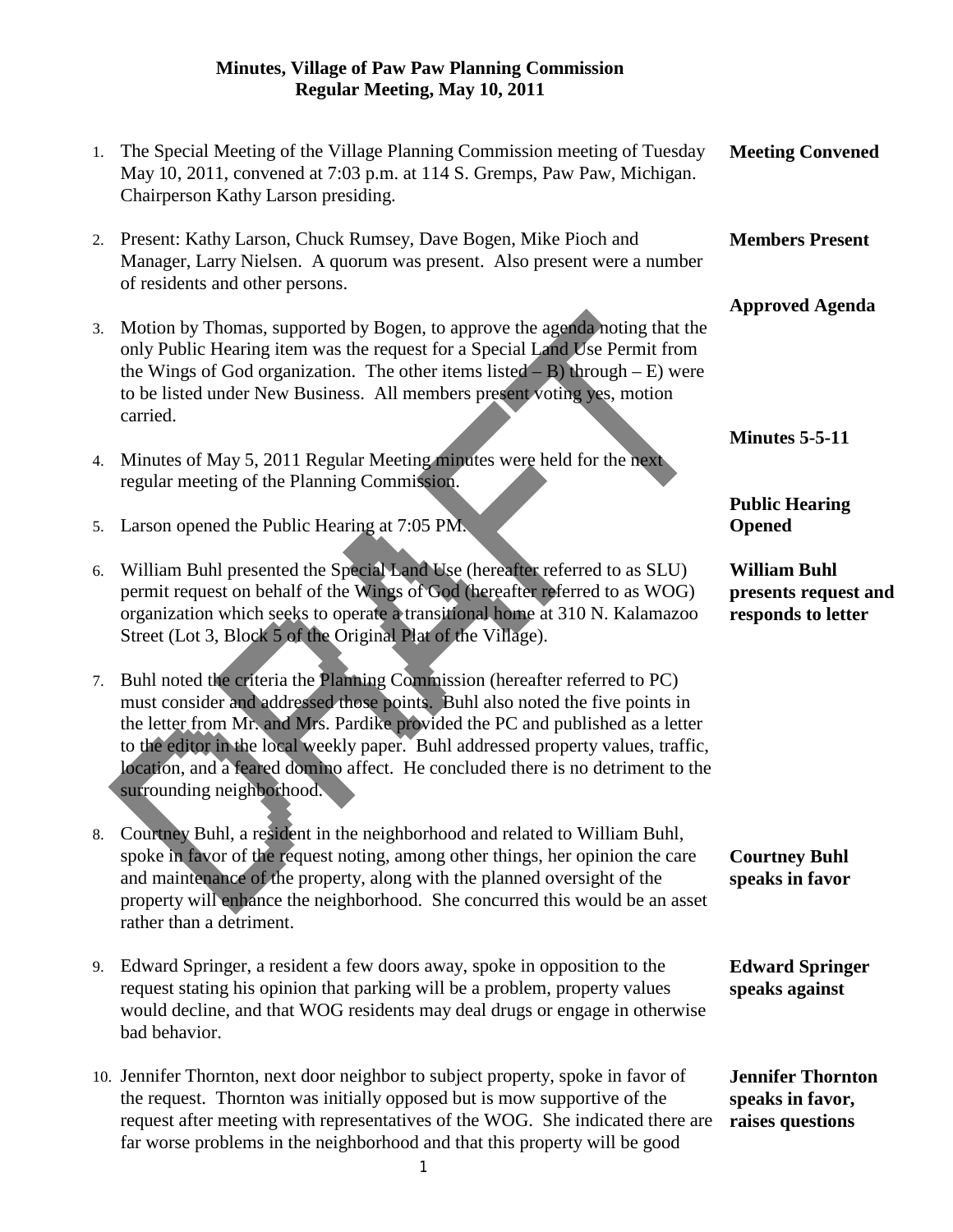neighbors. Thornton noted she was worried about the potential of the property to cause neighboring property values to decline. However, she said she, as a savvy internet researcher, could find no study or report which documented any decline in property values due to similar uses. She questioned the rules and conditions the PC may place to assure the property is operated as planned and stated by the WOG organization. She stated she wants to see the WOG succeed. She noted the WOG would be an improvement to the neighborhood.

- 11. Blain Thornton, neighbor and husband to Jennifer, spoke in favor and reiterated concerns regarding rules and conditions which may be placed with the SLU permit which would help protect their property values and assure their safety. He was concerned the group might not maintain the high standards they espouse now.
- 12. Rev. Ron Parker, First Christian Church, spoke in favor of the SLU permit request and stated, as Jail Chaplain he would help recommend which persons may be eligible to reside at the transitional home. He stated he and his church support this SLU permit request. Rev. Parker noted his Church is 2 blocks from the proposed location. He said he and his congregation are familiar with the neighborhood and assured all the WOG home would be an asset to the neighborhood. Rev. Parker cited his personal experiences as well as adding comments about those that may be in the WOG program.
- 13. Rev. Tom Abbott, Presbyterian Church, spoke in favor of the SLU permit. Rev. Abbott addressed parking noting the WOG organization has permission to use the Church parking lot at any time. The church is across the street from the proposed location. He also commented the WOG home would be a neighborhood improvement. Rev. Abbott also spoke to the location noting that as the County seat and the home of the jail, Paw Paw will have these people in community and it would be better to have a transitional home rather than have some released people wander through community. He concluded that the community as well as the individuals in the WOG program would benefit from the supervised religious based program.
- 14. Larson offered to read letters received by the PC. A letter from Pat Peters (supportive), who lives in the neighborhood, was read. The letter from the Pardike's was not read as it was published and formed much of the discussion of the hearing. The Thornton letter was not read as M/M Thornton was presented and covered their points in their presentations. Letters are filed with the SLU permit application.
- 15. Public Hearing Closed at 8:37 PM.
- 16. Larson opened discussion on the request for a SLU permit by the WOG organization for a transitional home at 310 N. Kalamazoo Street.
- 17. Larson went through site plan and zoning requirements.

**Blain Thornton speaks in favor, and** 

**Rev. Parker speaks in favor**

#### **Rev. Abbott speaks in favor**

**Letters read into record**

**Public hearing closed** 

**PC discussion and consideration opened**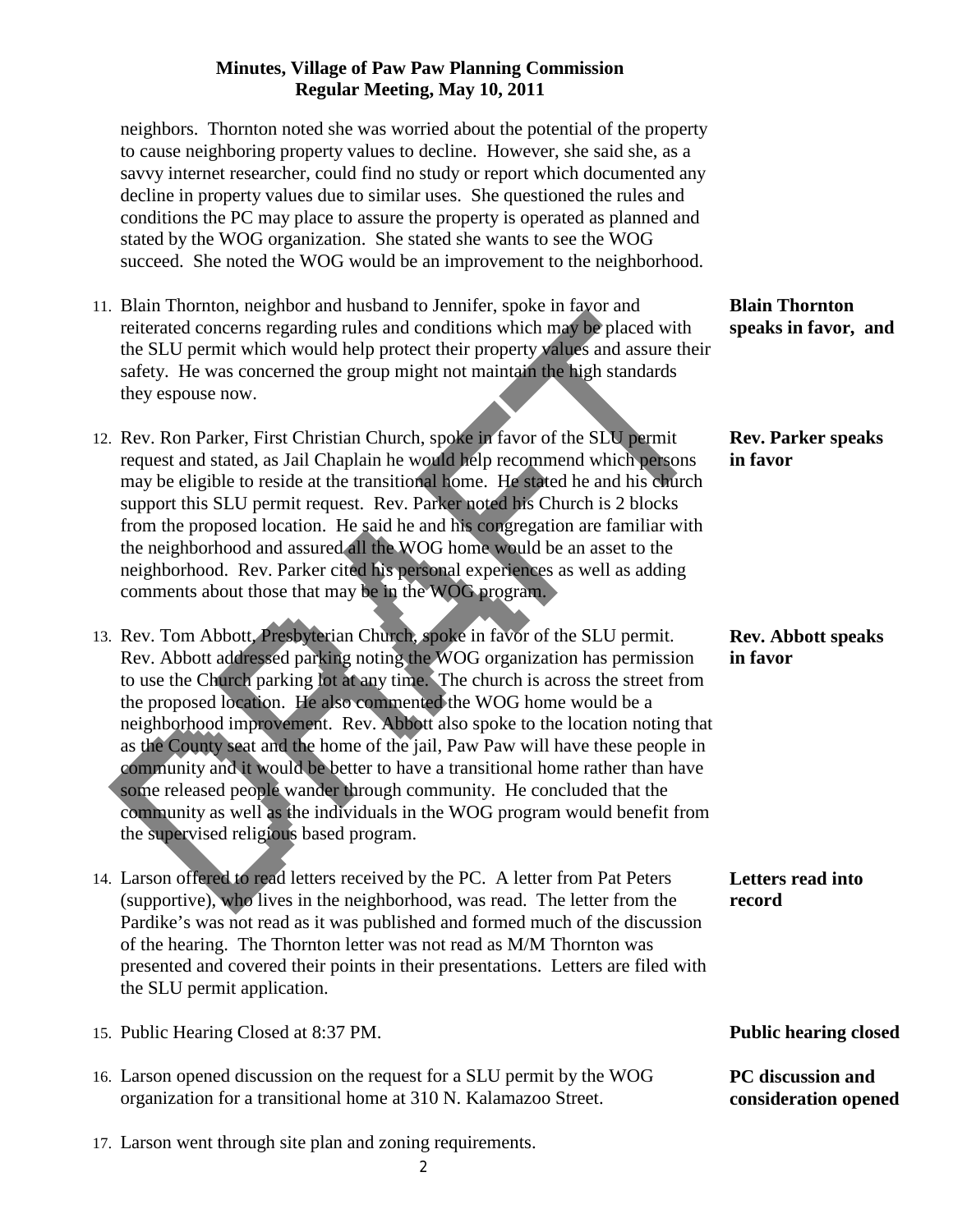| 18. Parking requirements were reviewed. The WOG property has parking for eight<br>(8) spaces. The parking requirement was exceeded by 1 space. Further, the<br>Presbyterian Church will provide a letter indicating WOG may use their<br>parking spaces and lot when it may be necessary (letter received and on file).                                                                                                                                                                                                     | <b>Parking requirement</b><br>met                                                 |
|-----------------------------------------------------------------------------------------------------------------------------------------------------------------------------------------------------------------------------------------------------------------------------------------------------------------------------------------------------------------------------------------------------------------------------------------------------------------------------------------------------------------------------|-----------------------------------------------------------------------------------|
| 19. During the discussion, there was some back-and-forth between PC members,<br>WOG representatives and audience regarding: participant rules; WOG<br>operation; the number, size and type of rooms; planned on-site/live-in<br>supervision; and, the other items addressed above. William Buhl and other<br>representatives (whose names were not provided) provided direct response.<br>The exchange determined the WOG transitional home would meet zoning and<br>SLU permit requirements. These included the following" | <b>Back-and-forth</b><br>discussion answer<br>questions, explores<br>requirements |
| 20. ** Bedroom requirements were met as all are 125 sq feet or larger in size.                                                                                                                                                                                                                                                                                                                                                                                                                                              | <b>Bedrooms</b>                                                                   |
| 21. ** A question by Blain Thornton regarding on-site supervision was raised.<br>On-site manager's unit met requirements. Dale Kreh, WOG, noted that on-site<br>staff would be present at times when participants are there.                                                                                                                                                                                                                                                                                                | <b>Blain Thornton re:</b><br>supervision                                          |
| 22. ** Edward Springer asked how many women would participate. Larson noted<br>not more than 8 at any one time. Springer asked how many supervisors with<br>Larson responding $1$ .                                                                                                                                                                                                                                                                                                                                         | <b>Edward Springer re:</b><br>participants                                        |
| 23. ** A gentleman, a relative of one of the Pardike's, was present on their behalf<br>and raised questions about the type of people in the program. He stated the<br>Pardike's opposition to the SLU permit. He questioned how women are<br>selected. W. Buhl responded that each are screened & reviewed, non-violent,<br>non-dangerous, and agree to study the word of God.                                                                                                                                              | Pardike's relative re:<br>participants                                            |
| 24. ** Scott Fillberant (sp?), county law enforcement officer, noted there are no<br>like homes in the county. But to his knowledge, the closest home in<br>neighboring community has had no calls for police service. He spoke in favor<br>of the need and the SLU permit.                                                                                                                                                                                                                                                 | <b>Scott Fillberant</b><br>speaks in favor                                        |
| 25. ** Dawn Glass, resident, noted the program is supervised and that all<br>participants did their time and volunteer to be in the WOG program. Kreh<br>agreed stating participants must request to be a part of the program and are<br>screened before being placed. This assures there are no violent persons in the<br>Program.                                                                                                                                                                                         | <b>Dawn Glass speaks</b><br>in support, women<br>request                          |
| 26. ** William Buhl invited people to visit drug court and see the type of people<br>that may be in the program. Buhl indicated that if the program doesn't<br>succeed, they won't get donations and will fail/close.                                                                                                                                                                                                                                                                                                       | <b>William Buhl</b>                                                               |
| 27. ** In response to questions, Larson read hi-lights from the rules. Bogen stated<br>the rules should be part of the record and the standard for considering other                                                                                                                                                                                                                                                                                                                                                        | Rules as part of<br>record                                                        |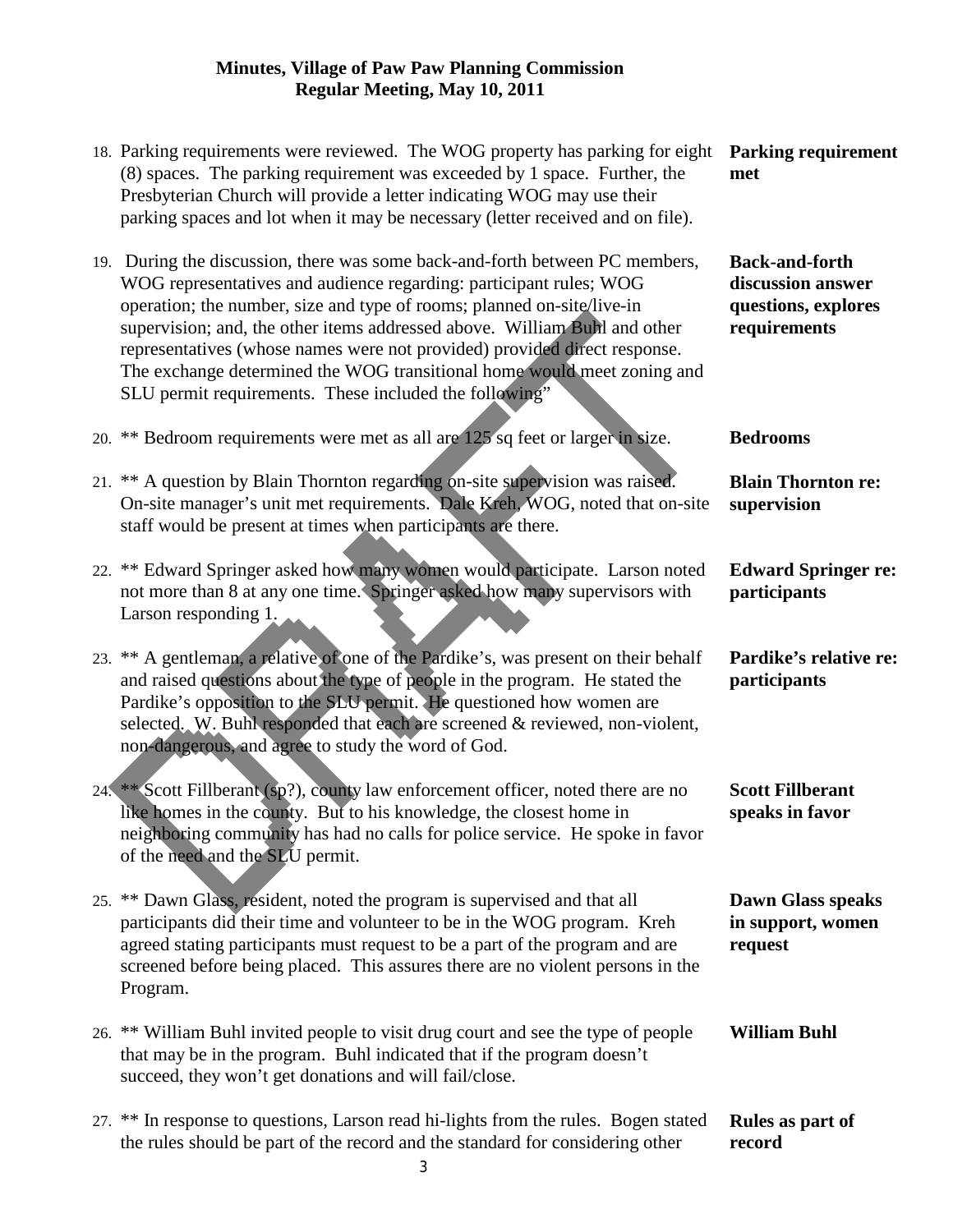requests. Larson asked that the rules be a part of record and would be part of consideration in maintain a SLU permit, if granted. 28. \*\* Pioch asked if the WOG could supply and annual report and Buhl responded one would be supplied. 29. Larson summed up the PC understanding that WOG would supply a site plan and lot diagram, a letter from the church okaying parking, copies of any changes in the rules or governing of the WOG organization, and annual report. She noted the criteria the PC must consider when considering a SLU permit, a site plan and requirements for emergency/transitional residences appear to be met. 30. Larson praised the 'house rules' of Wings of God will follow. This makes it easier to consider granting a special land use for them. Larson noted she would not mind this home being next door to her. Rumsey noted the WOG was a great second chance that, with the program guidelines, would not fail. Pioch and Bogen had similar comments. 31. Based on the finding of compliance with all requirements of the Village of Paw Paw zoning code (Section 42-366 special land use standards, Section 42-402 site plan standards, and Section 42-367 (11) emergency/transitional residences) Pioch moved with support from Rumsey to approve the application and grant a Special Land Use Permit for the Wings of God organization to operate a Transitional/Emergency Home at 310 North Kalamazoo Street. All members present voting 'Yes', motion carried. 32. Following motion, there was a recess while people left. M/M Springer approached the Commissions to discuss the matter further. Notes were not taken of this conversation as it sounded as a rehashing of the prior discussion. 33. Bob Higgs was present regarding a site plan determination for the Pizza Hut. Pizza Hut plans a small addition which does not affect Access, Circulation, Parking, Drainage, Landscaping or Standard Dimension Requirements (set back). Therefore, the site plan met criteria for approval administratively. Nielsen is to see to the administrative approval. 34. Paw Paw Brewing Company plans a small patio in front of their building. The company plans a small addition which does not affect Access, Circulation, Parking, Drainage, Landscaping or Standard Dimension Requirements (set back). Therefore, the site plan met criteria for approval administratively. Nielsen is to see to the administrative approval. 35. A request to operate a season long commercial fruit stand was received. It was determined the venture would need to comply with the Village's Special Land Use permit process to establish an 'open air' business. No action can be taken until applicant makes application. **Annual report Larson summary PC members comment on WOG SLU permit request Motion to grant SLU permit approved Springers approach Commissioners Pizza Hut addition Paw Paw Brewing Co. patio addition Tomato Man Stand**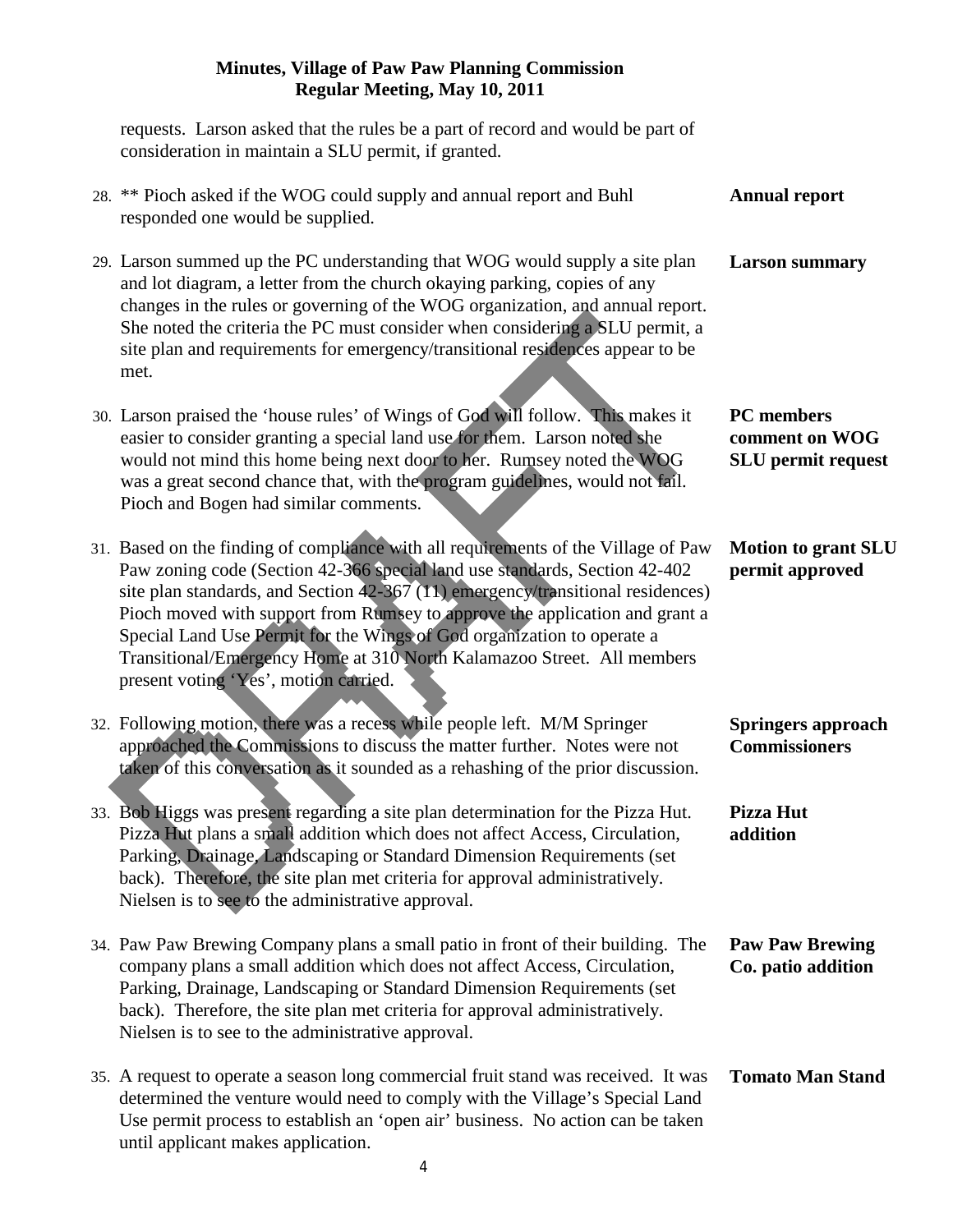- 36. Architect Jim Schneberger presented preliminary site plans for the Marathon Station. Nielsen explained that Schneberger was to meet with Planning Consultant Harvey and himself prior to the PC meeting to review the completeness of the submittal but the architect was unable to keep the appointment. Thus, the agenda item tonight is at the applicant's request.
- 37. All thanked him for being resent but noted the review needed to take place before the PC would consider the site plan.
- 38. Two potential topics for Text Amendments were presented by Nielsen. Following discussion, it was decided Harvey should review and present information to the PC regarding same. This is expected at the next meeting.
- 39. Larson noted the planned work agenda for the June meeting.
- 40. Pioch gave a report from the Village Council. These points included:
- 41. \*\* Council was happy with concept of sidewalk development but had a question if such a requirement was to apply to residential districts as well. Two thought yes and two thought no. A review of the minutes reflected an open recommendation with all new development. More at the next meeting.
- 42. \*\* Council was supportive of the concept but asked for some other examples. This will be presented to Harvey for follow-up and reporting at the next meeting.
- 43. \*\* Council believed this recommendation may need further study. Discussion included whether the movie theatre could put up a historically correct marquee under the ordinance. Some questioned whether the standards should be reflective of the character of the building rather than by zoning district. More discuss at both the PC and the Council is likely.
- 44. \*\* Council adopted an amendment regarding nameplate signs but choose to ban home occupation signs altogether.
- 45. \*\* The Council briefly discussed Form Based Codes and were receptive to the concept. Bogen indicated he was interested in pursuing Form Based Codes on a small scale as a starting point. Others agreed. May continue discussion at next meeting.
- 46. Larson thanked Pioch for the report. There being no further business, Larson adjourned the meeting at 9:24 PM; **Adjournment**

Respectfully Submitted: Larry Nielsen Larry Nielsen, Manager

**Text Amendments by Nielsen**

**Next meeting agenda**

**Report from Council**

**Sidewalks required with new development**

**Transit friendly development**

**CBD sign amendment**

**Nameplate and home occupation signs**

**Form based Codes topic next meeting**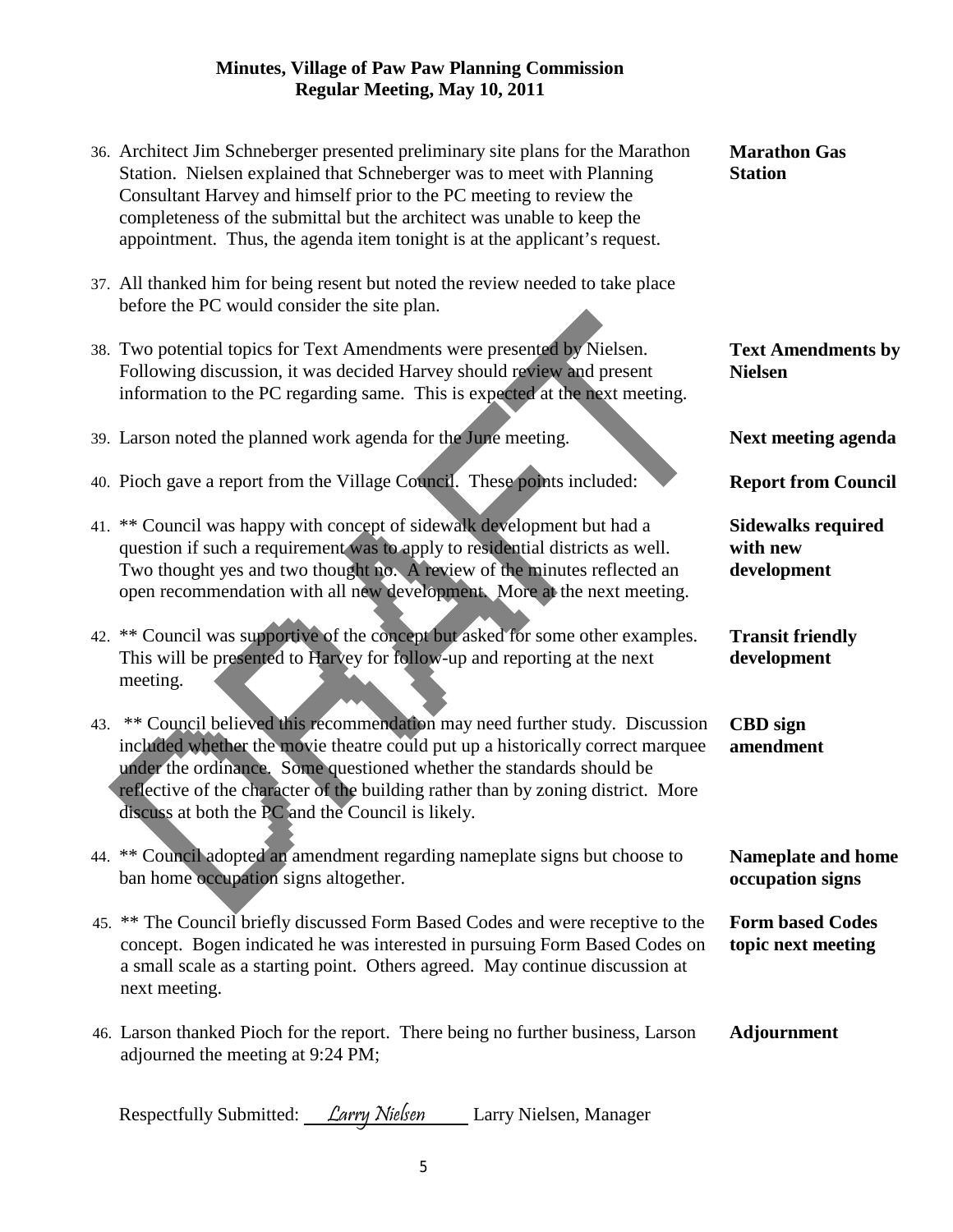# **Minutes, Paw Paw Planning Commission Regular Meeting, June 2, 2011**

| 1. | The regular Planning Commission meeting of Thursday, June 2, 2011,<br>convened at 7:01 p.m. at 114 North Gremps, Paw Paw, Michigan.<br>Chairperson Larson presiding.                                                                                                                                                                                                                                                                                                                                                                                                                                                                                                                                                                  | <b>Meeting Convened</b>                                                                   |
|----|---------------------------------------------------------------------------------------------------------------------------------------------------------------------------------------------------------------------------------------------------------------------------------------------------------------------------------------------------------------------------------------------------------------------------------------------------------------------------------------------------------------------------------------------------------------------------------------------------------------------------------------------------------------------------------------------------------------------------------------|-------------------------------------------------------------------------------------------|
| 2. | Present: Larson, Bogen, Hildebrandt, Pioch, Rumsey, and Thomas.<br>Also present: Village Manager, Larry Nielsen and Village Planning<br>Consultant, Rebecca Harvey.                                                                                                                                                                                                                                                                                                                                                                                                                                                                                                                                                                   | <b>Members Present</b>                                                                    |
| 3. | Motion by Thomas, supported by Pioch, to approve the agenda. All<br>members present voting yes. The motion carried.                                                                                                                                                                                                                                                                                                                                                                                                                                                                                                                                                                                                                   | <b>Approval of Agenda</b>                                                                 |
| 4. | Motion by Pioch, supported by Thomas, to approve the minutes of the<br>regular Planning Commission meeting of May 5, 2011. All members<br>present voting yes. The motion carried.                                                                                                                                                                                                                                                                                                                                                                                                                                                                                                                                                     | <b>Approval of Minutes</b>                                                                |
|    | Motion by Rumsey, supported by Bogen, to approve the minutes of the<br>special Planning Commission meeting of May 10, 2011, with the following<br>corrections: page 5 – Mike Pioch should be referenced; not Mike Thomas;<br>page 5 (line 38) – the topic should be listed. All members present voting yes.<br>The motion carried.                                                                                                                                                                                                                                                                                                                                                                                                    |                                                                                           |
| 5. | No public comment regarding non-agenda items was offered.                                                                                                                                                                                                                                                                                                                                                                                                                                                                                                                                                                                                                                                                             | <b>Public Comment</b>                                                                     |
| 6. | Larson stated that a public hearing was scheduled to consider the request<br>by John Mohney, Director, Paw Paw District Library for Site Plan Review<br>of the proposed construction of a 17,219 sq ft building and removal of the<br>existing building for Paw Paw District Library. The subject site is located<br>at 609/701 West Michigan and is within the R-O/B-2 Districts.                                                                                                                                                                                                                                                                                                                                                    | <b>Public Hearing:</b><br><b>Site Plan Review -</b><br><b>Paw Paw District</b><br>Library |
|    | Harvey stated that the project site consists of two $(2)$ parcels – the current<br>site of the library (R-O District) and the parcel adjacent on the south (B-2<br>District). 'Libraries' are a permitted use within the 'B-2' District but are<br>not currently allowed within the R-O District. She noted that to accommodate<br>the proposed construction of the library, a text amendment allowing 'libraries'<br>as a permitted use within the R-O District is required. Harvey stated that the<br>suggested text amendment could be scheduled for a public hearing at the<br>regular July meeting or an earlier special meeting, if desired. Following a<br>recommendation on the proposed text amendment, the Board could then |                                                                                           |

 proceed with a recommendation on the site plan, subject to Village Council adoption of the text amendment. To that end, Harvey suggested that the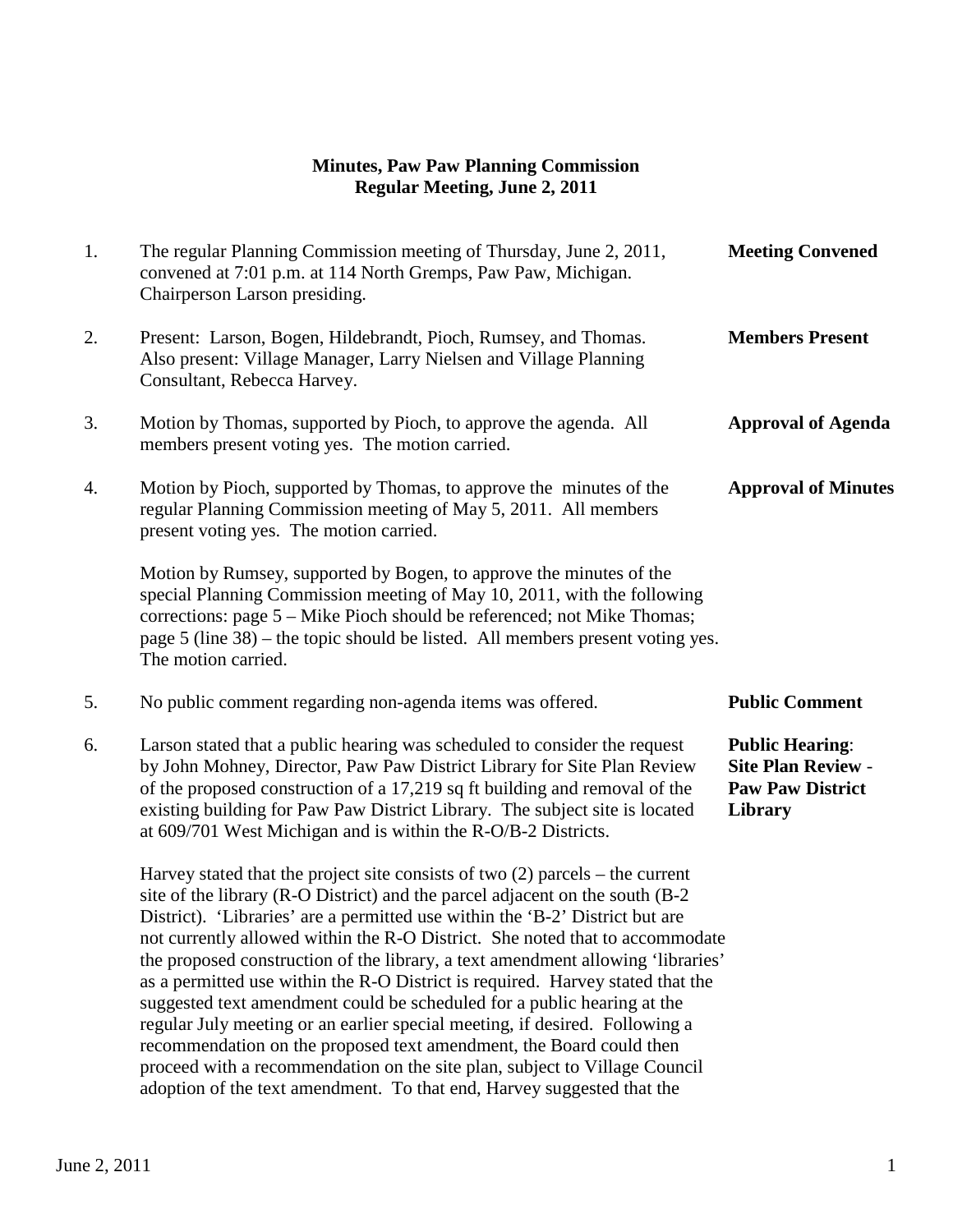Board proceed with a review of the site plan tonight as scheduled and then table action on the request until after the text amendment is considered.

 Nielsen provided the Board with background information regarding the text amendment wherein 'libraries' were allowed as permitted uses within the B-1/B-2 Districts; the history of the library project to date based upon their understanding that 'libraries' were permitted in the R-O District; the cooperative steps taken by the Village in the review process; and the options available in responding to the library proposal.

 The applicant noted that a text amendment to resolve the matter is preferable to a request to rezone the subject property to B-2. Board discussion ensued wherein consensus was reached that consideration of a text amendment to the R-O District so as to allow 'libraries' as a permitted use was appropriate. It was noted that the discussion held in consideration of the text amendment to the B-1/B-2 Districts was applicable and that similar language would be considered (ie. 'museums, libraries, and art galleries'). A public hearing on the requested text amendment was scheduled for a special Planning Commission meeting on June 23, 2011.

 Dave Clark and Steve Tietsma, FTC&H (architects), were present on behalf of the application. They provided an overview of the project, detailing the shared access arrangement; the removal of the paved surfaces and provision of open/green space on the site; the stormwater disposal design; LEED elements of the building/site; and the staging plan for the project.

 Referencing the Planning/Zoning Report, they noted the following: lighting specifications and a footcandle plan will be submitted; the parking layout will be revised to show compliance with requirements without the 'future addition' and with the 'future addition'; the screening proposal will be detailed on the plan in reference to the screening requirements of Section 42-404/42-405; a landscape plan will be provided to demonstrate compliance with landscaping requirements; stormwater calculations will be added as required; and a time schedule for the staging plan will be provided.

 Clark/Tietsma further noted that the site plan has been submitted to the Fire Department and is pending approval. It was also noted that the sign proposal has been set forth on the plan and is well within Ordinance standards.

 Board discussion ensued regarding the site plan with specific reference to on-site access and circulation, the proposed patio, the design/function of the proposed rain garden, the sidewalk route, and the presence of 'transit friendly' design elements.

 Following Board discussion, motion by Pioch, supported by Bogen, to table action on the site plan to the special Planning Commission meeting on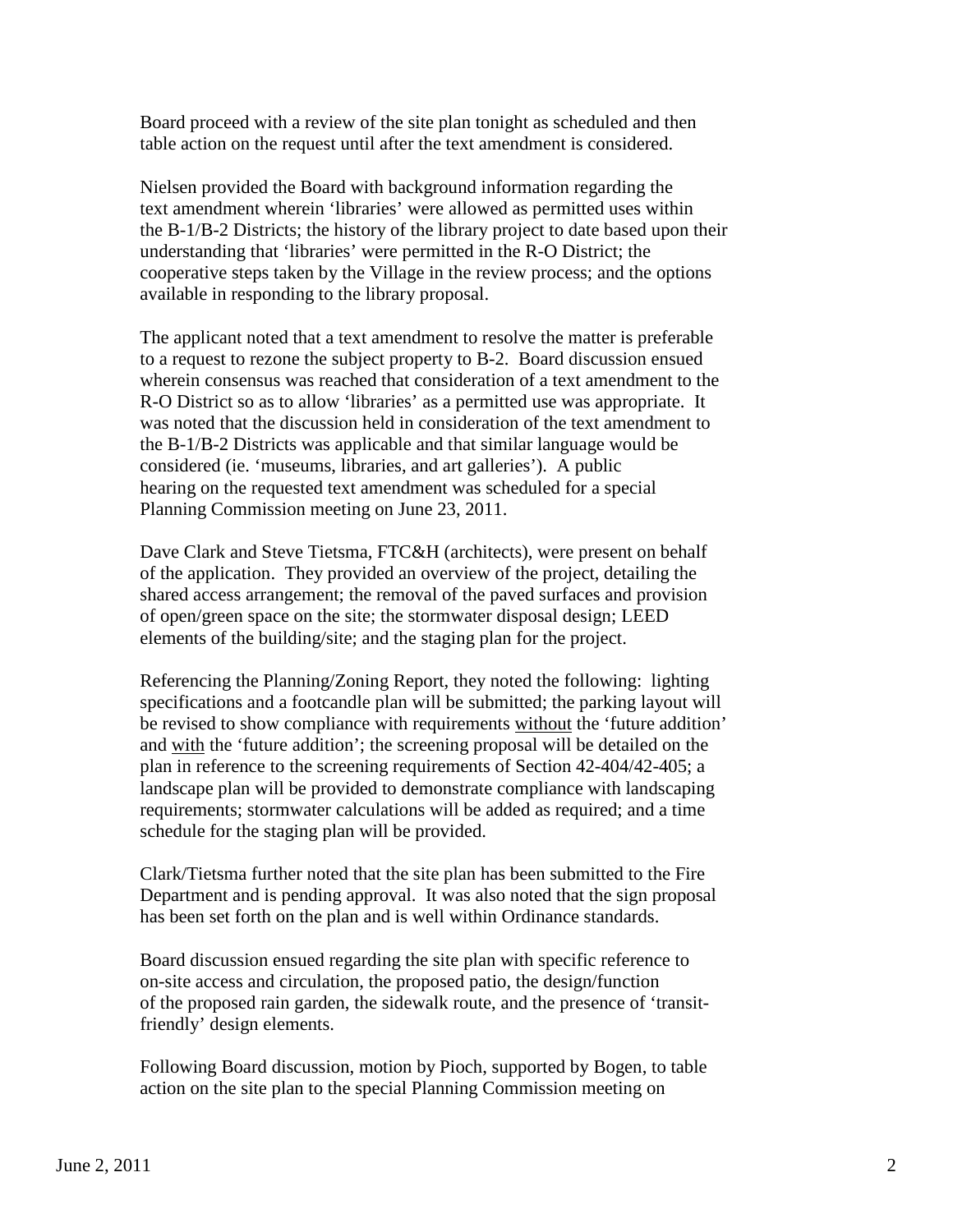June 23, 2011, following the public hearing on the text amendment. All members present voting yes. The motion carried. The applicant stated that a revised plan reflecting the points of discussion will be submitted by June 17, 2011 for review and distribution to the Planning Commission for the June 23, 2011 meeting.

 Clark stated that the attorney for the library has rendered an opinion that a text amendment is not necessary to facilitate the establishment of the library within the R-O District in that provisions exist within the R-O District that would permit the library. It is further the opinion of the attorney that action on the site plan tonight is feasible and does not need to be delayed until after the public hearing on the text amendment. Clark noted that he was requested to present said statements for the record.

7. Larson stated that the Village Council has requested that the Planning **New Business:** Commission reprioritize consideration of an amendment to the Zoning **Michigan Medical**  Ordinance 'to establish reasonable regulations to control the sale **Marijuana Act** and dispensation of medical marijuana'.

 Referencing the June 2, 2011 PC Memo, Harvey noted the background material previously provided and earlier consideration of same by the Board. She stated that a review of the draft home occupation provision prepared in response to the request for an Ordinance amendment has been completed and is ready for Board consideration. The Board directed Harvey to prepare a written review of the draft ordinance for consideration at the July meeting.

8. Larson introduced for discussion the option of using 'overlay districts' and **New Business:** form-based development districts as a means of implementing elements of **'overlay districts/** the Master Plan. Referencing the June 2, 2011 PC Memo, Harvey reviewed **form-based districts'** the purpose and value of 'overlay districts' and how they may be applied in the Village. Specific areas were discussed for application, including the waterfront area on West Michigan, the I-94 interchange, and the downtown area.

 Following Board discussion, Harvey was directed to draft general overlay district concepts for the following two areas: waterfront area (from Gremps to Hazen /West Michigan to Miller) and the downtown area occupied by historic buildings (Gremps to Niles). It was noted the concept language would be scheduled for discussion in July.

 9. Larson referenced three items recently considered by the Planning **OnGoing Business** Commission on which the Village Council has requested clarification or further consideration: sidewalk requirement, flashing signs in the CBD, and 'transit-friendly' standards. Due to the lateness of the hour, it was determined that consideration of the items would be scheduled for the July meeting.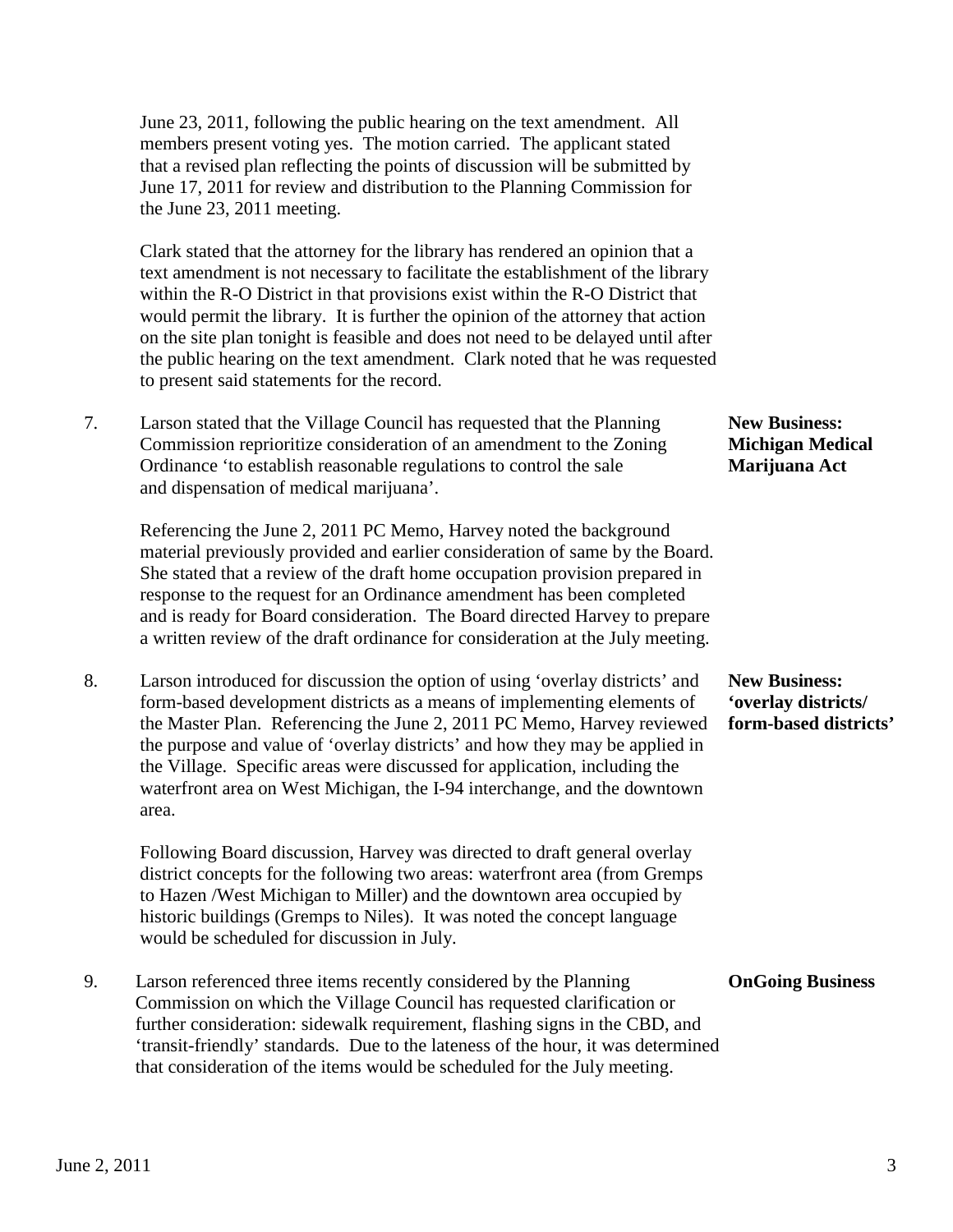- 10. Larson requested consideration of another joint meeting between the **Member Comments** Village Council, Planning Commission, and Zoning Board of Appeals. Pioch advised that he will discuss the request with the Village Council. 11. No comment was offered at this time. **Village Manager**/
- 12. There being no further business to come before the Commission, the **Adjournment** meeting was adjourned at 9:48 p.m.

**Comments**

**Planning Consultant**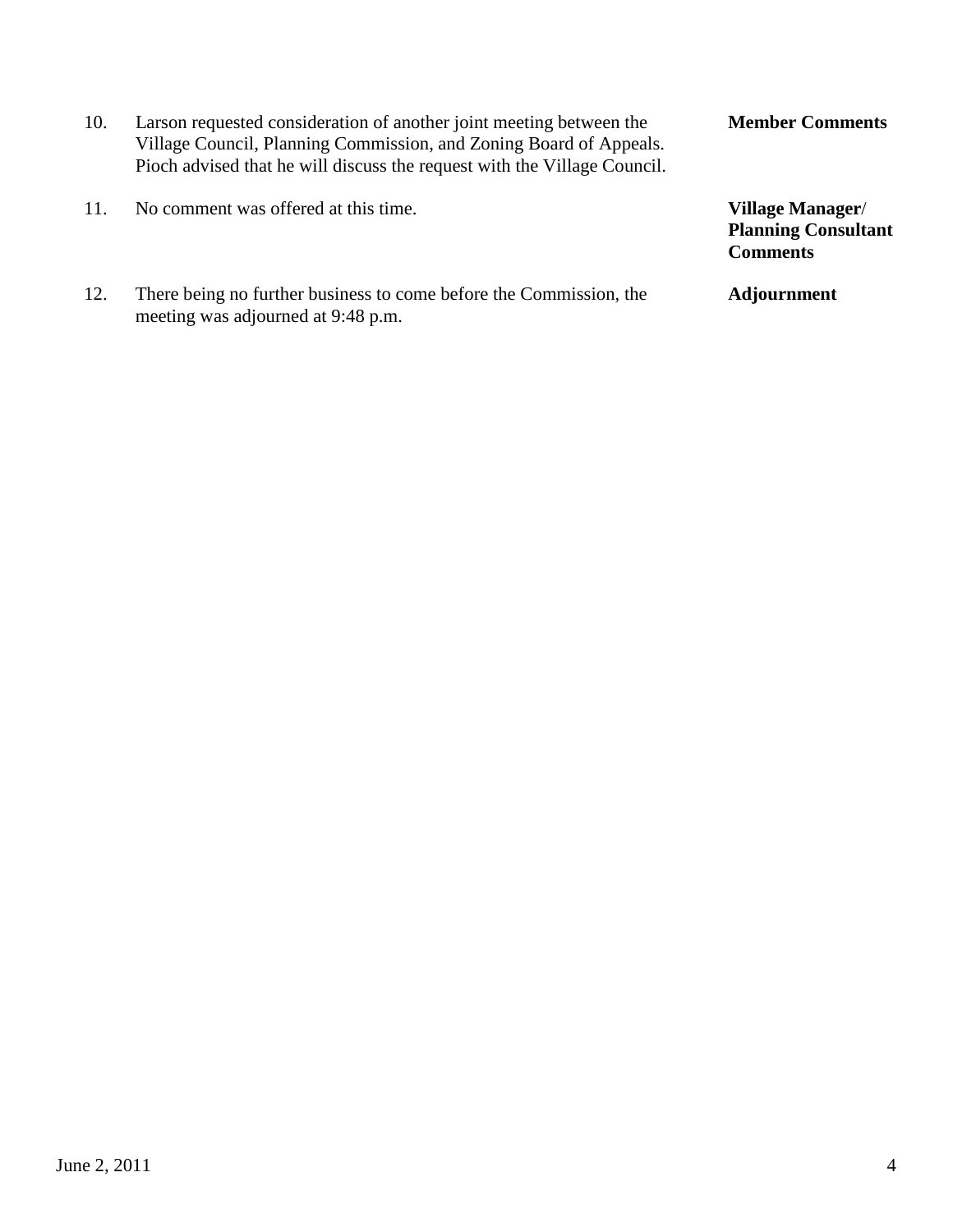#### **Minutes, Paw Paw Planning Commission Special Meeting, June 23, 2011**

| 1. | The special Planning Commission meeting of Thursday, June 23,<br>2011 convened at 7:00 p.m. at 111 East Michigan Avenue, Paw Paw,<br>Michigan. Chairperson Larson presiding.                                                                                                                                                                                                                                      | <b>Meeting Convened</b>                                                  |
|----|-------------------------------------------------------------------------------------------------------------------------------------------------------------------------------------------------------------------------------------------------------------------------------------------------------------------------------------------------------------------------------------------------------------------|--------------------------------------------------------------------------|
| 2. | Present: Larson, Bogen, Pioch, Rumsey and Thomas. Also present:<br>Village Planning Consultant, Rebecca Harvey.                                                                                                                                                                                                                                                                                                   | <b>Members Present</b>                                                   |
| 3. | Motion by Thomas, supported by Pioch, to approve the agenda, as<br>presented. All members present voting yes. The motion carried.                                                                                                                                                                                                                                                                                 | <b>Approval of Agenda</b>                                                |
| 4. | Motion by Thomas, supported by Rumsey, to approve the minutes of the<br>regular Planning Commission meeting of June 2, 2011, as<br>presented. All members present voting yes. The motion carried.                                                                                                                                                                                                                 | <b>Approval of Minutes</b>                                               |
| 5. | No public comment regarding non-agenda items was offered.                                                                                                                                                                                                                                                                                                                                                         | <b>Public Comment</b>                                                    |
| 6. | Larson stated that a public hearing was scheduled to consider a proposed<br>amendment to Section 42-282 of the Village of Paw Paw Zoning<br>Ordinance so as to add 'museums, libraries, and art galleries' as principal<br>permitted uses within the R-O Restricted Office District.                                                                                                                              | <b>Public Hearing:</b><br><b>Text Amendment -</b><br><b>R-O District</b> |
|    | No public comment was offered on the matter. Following general Board<br>discussion, motion by Rumsey, supported by Pioch, to recommend approval<br>of the aforementioned text amendment based upon the following considerations:                                                                                                                                                                                  |                                                                          |
|    | 1) The Statement of Purpose for the R-O District (Section 42-281) supports<br>the inclusion of 'museums, libraries and art galleries' as permitted uses<br>within the district.                                                                                                                                                                                                                                   |                                                                          |
|    | 2) The R-O District is designed to allow for uses that will serve as transitions<br>between commercial and residential uses; 'museums' and 'libraries' are a<br>permitted use both within the residential districts (R-1, R-2, RMH) and the<br>commercial districts (B-1, B-2). Allowing 'museums' and 'libraries' within<br>the R-O District would be consistent with the objective of a 'transitional<br>zone'. |                                                                          |
|    |                                                                                                                                                                                                                                                                                                                                                                                                                   |                                                                          |

3) Several existing 'permitted uses' within the R-O District are similar in character to 'museums, libraries, and art galleries' (ie. office buildings, public buildings, schools, funeral homes, photographic studios).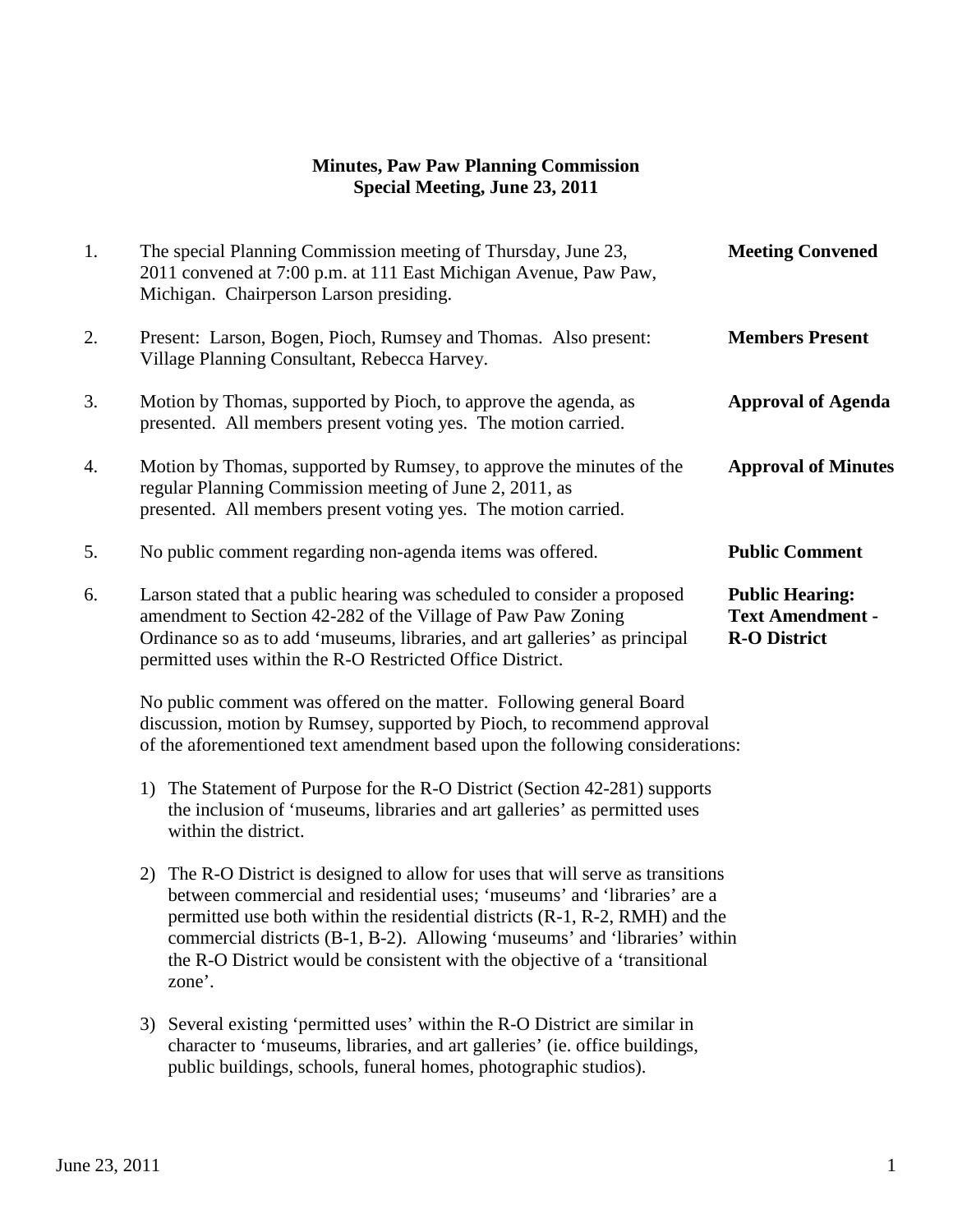- 4) A recommendation to permit 'museums, libraries, and art galleries' within the R-O District will:
	- be consistent with the intent/purpose of the district;
	- allow a use similar to the uses currently permitted within the district;
	- allow the reconstruction/expansion of the Library as a conforming use.

All members present voting yes. The motion carried.

7. Larson stated that a public hearing was scheduled to consider a request for **Public Hearing:** Site Plan Review of the proposed construction of a 17,219 sq ft building **Site Plan Review** and removal of the existing building for the Paw Paw District Library. **Paw Paw District**

Dave Clark, FTC&H (architect) and John Mohney, Director of the Paw Paw Library, were present on behalf of the application. Clark stated that the site plan had been reviewed by the Board at its June 2, 2011 meeting and that the plan had been revised to reflect the points of discussion. He noted the following revisions to the plan: the inclusion of a drop-off lane in front of the door to render the site 'transit-friendly'; the addition of a bike rack; relocation of the flag pole; revision of the parking lot layout to reflect 'with'/'without' the 'future building addition' scenarios; provision of a landscape planting list; and the provision of stormwater calculations per the Ordinance.

 Clark further noted that a landscape plan will be developed and submitted to the Village for review/approval within 90 days of the date of approval, pursuant to Zoning Ordinance requirements; all applicable screening requirements shall be met; and that the plan has received review/approval from the Village Fire Department.

 No public comment was offered on the matter. General Board discussion ensued regarding the need for the required front yard landscape strip given the building location and the proposed open space arrangement. It was determined that the site plan is subject to the landscape standard set forth in Section 42-405(b).

 Motion by Thomas, supported by Bogen, to recommend approval of the Site Plan for the proposed construction of a 17,219 sq ft building and removal of the existing building for Paw Paw District Library at 609/701 West Michigan based upon compliance with the provisions of Section 42-402, and subject to the following conditions:

- 1) Village Council approval/adoption of the recommended amendment to allow 'libraries' as a permitted use within the R-O District;
- 2) Demonstration of compliance with the stormwater disposal design criteria set forth in Section 42-402 (3) q. and the review/approval of the Village Department of Public Utilities;

**Library**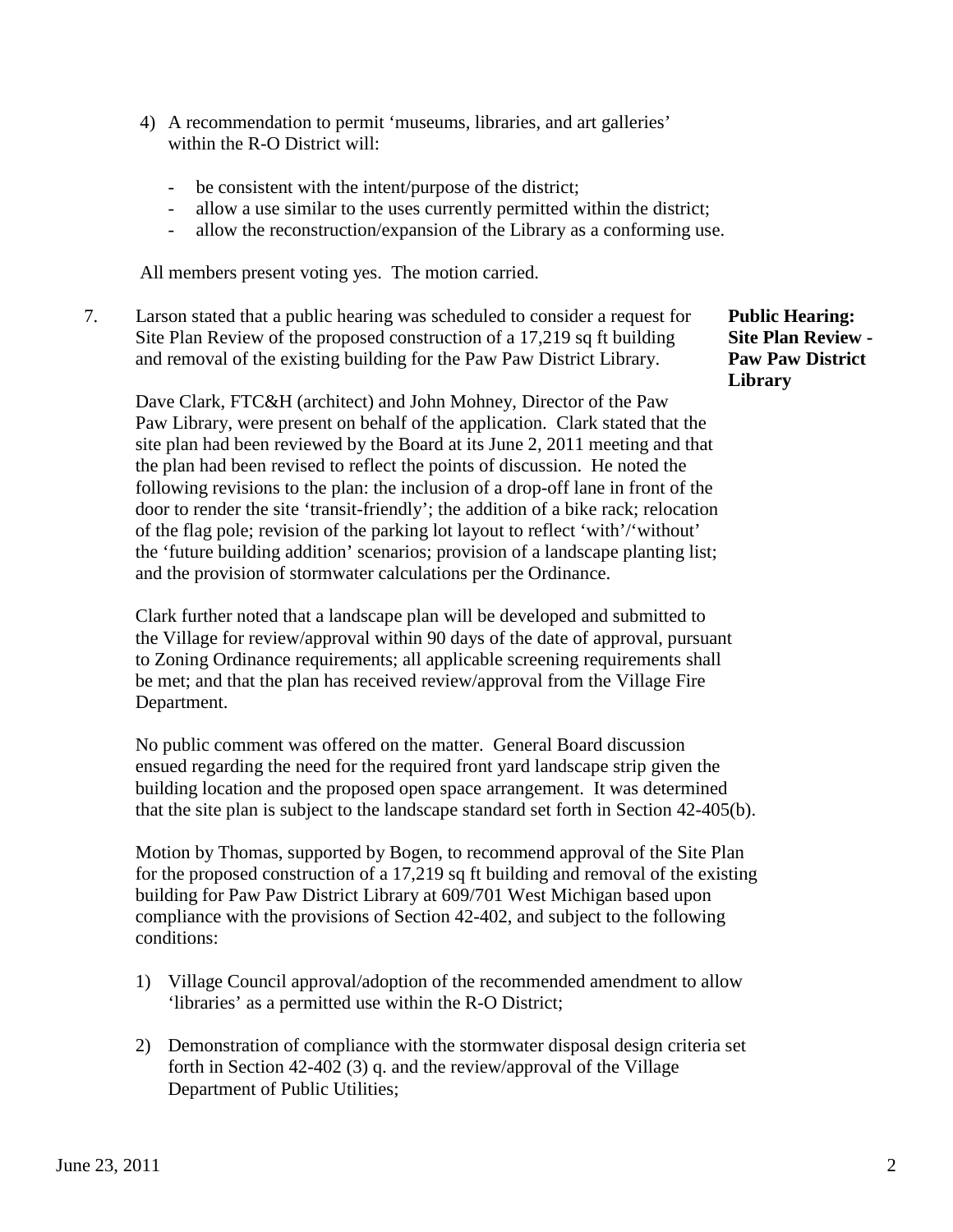- 3) Demonstration of compliance with the screening requirements along the eastern boundary of the subject site, pursuant to Sections 42-404 (5) a. and 42-405 b.;
	- 4) Submission of a landscape plan demonstrating compliance with landscape requirements within 90 days of site plan approval; and
	- 5) Fire Department review/approval.

All members present voting yes. The motion carried.

| 8.  | Larson stated that no New Business was scheduled for consideration.                                      | <b>New Business</b>                                                      |
|-----|----------------------------------------------------------------------------------------------------------|--------------------------------------------------------------------------|
| 9.  | Larson stated that no Ongoing Business was scheduled for consideration.                                  | <b>Ongoing Business</b>                                                  |
| 10. | No member comments were offered at this time.                                                            | <b>Member Comments</b>                                                   |
| 11. | No comments were offered at this time.                                                                   | <b>Village Manager/</b><br><b>Planning Consultant</b><br><b>Comments</b> |
| 12. | There being no further business to come before the Commission, the<br>meeting was adjourned at 7:23 p.m. | <b>Adjournment</b>                                                       |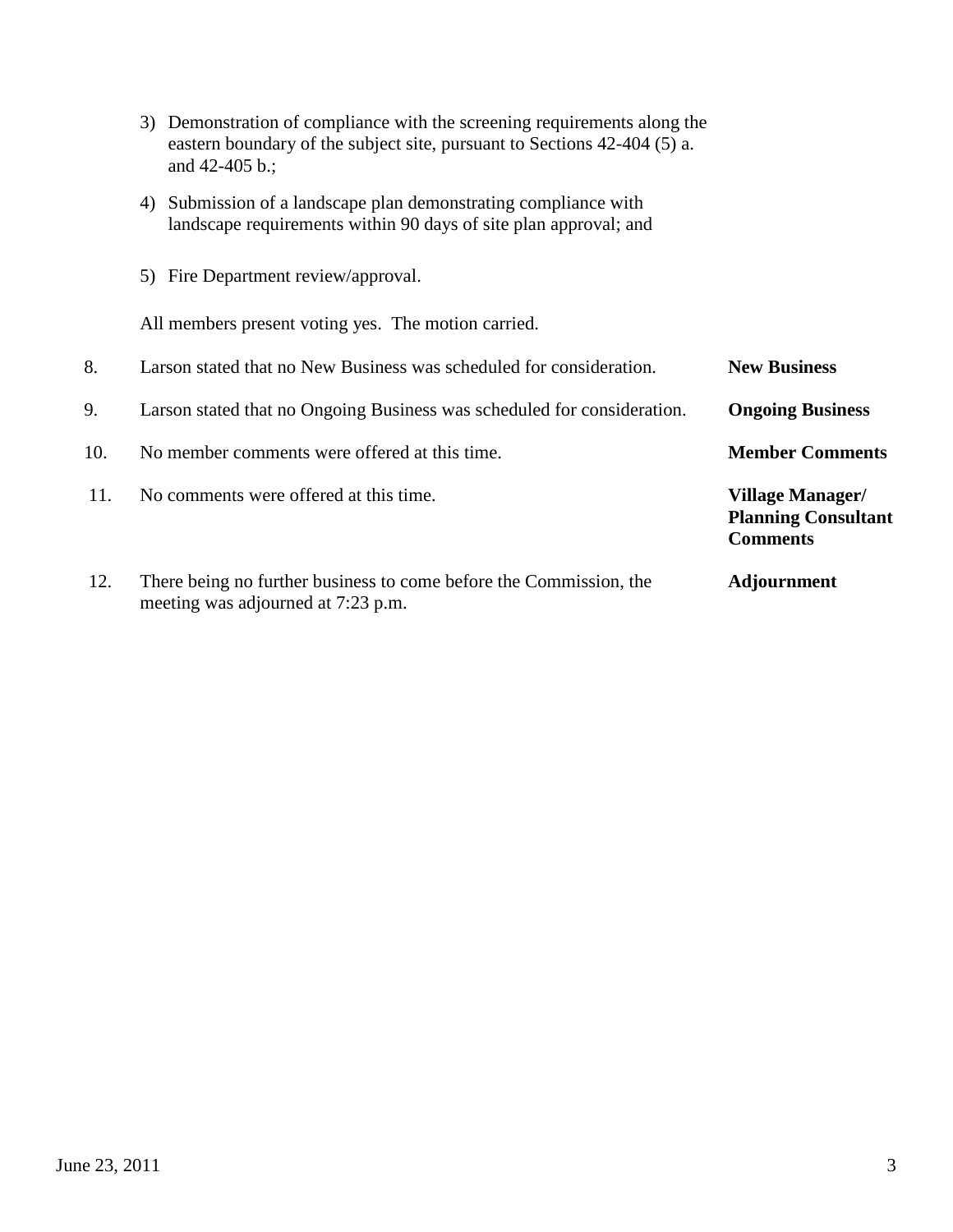## **Minutes, Paw Paw Planning Commission Regular Meeting, August 4, 2011**

| 1. | The regular Planning Commission meeting of Thursday, August 4, 2011<br>convened at 7:00 p.m. at 114 N. Gremps, Paw Paw, Michigan.<br>Chairperson Larson presiding.                                                                                                                                                    | <b>Meeting Convened</b>                                               |
|----|-----------------------------------------------------------------------------------------------------------------------------------------------------------------------------------------------------------------------------------------------------------------------------------------------------------------------|-----------------------------------------------------------------------|
| 2. | Present: Larson, Hildebrandt, Pioch, Reider, Rumsey and Thomas.<br>Also Present: Village Manager, Larry Nielsen and Village Planning<br>Consultant, Rebecca Harvey.                                                                                                                                                   | <b>Members Present</b>                                                |
| 3. | Motion by Rumsey, supported by Pioch, to approve the agenda as<br>presented. All members present voting yes. The motion carried.                                                                                                                                                                                      | <b>Approval of Agenda</b>                                             |
| 4. | Motion by Pioch, supported by Hildebrandt, to approve the minutes<br>of the regular Planning Commission meeting of July 7, 2011,<br>as presented. All members present voting yes. The motion carried.                                                                                                                 | <b>Approval of Minutes</b>                                            |
| 5. | No public comment regarding non-agenda items was offered.                                                                                                                                                                                                                                                             | <b>Public Comment</b>                                                 |
| 6. | Larson stated that a public hearing was scheduled to consider a Special<br>Land Use Permit/Site Plan Review application for the proposed<br>construction of a 21,517 sq ft (Phase 1) assisted living facility on<br>approximately 6.76 acres located on Hazen Street, adjacent to the west<br>of Vineyard Apartments. | <b>Public Hearing:</b><br><b>Maple Lake</b><br><b>Assisted Living</b> |

 Harvey noted the following items require Board consideration: is the proposed facility more appropriately regulated by Section 42-367 (16) – 'housing for the elderly' or Section 42-367 (9) – 'convalescent homes'; both 'housing for the elderly' and 'convalescent homes' are 'special land uses' within the RM District – a public hearing for a special land use request has not been properly noticed for consideration tonight; the proposed assisted living facility does not comply with the 350 sq ft minimum dwelling unit area standard for 'housing for the elderly'; and the site plan has been reviewed and modifications are required.

 Harvey suggested that the Board proceed with a determination as to the applicable section to the proposed land use, schedule a public hearing for the special land use/site plan review request for the September 1, 2011 Planning Commission meeting, and proceed with a preliminary review of the submitted site plan. She added that the applicant will require variance approval from the dwelling unit area requirement from the Zoning Board of Appeals or a modification to the floor plans to comply with the Ordinance standard.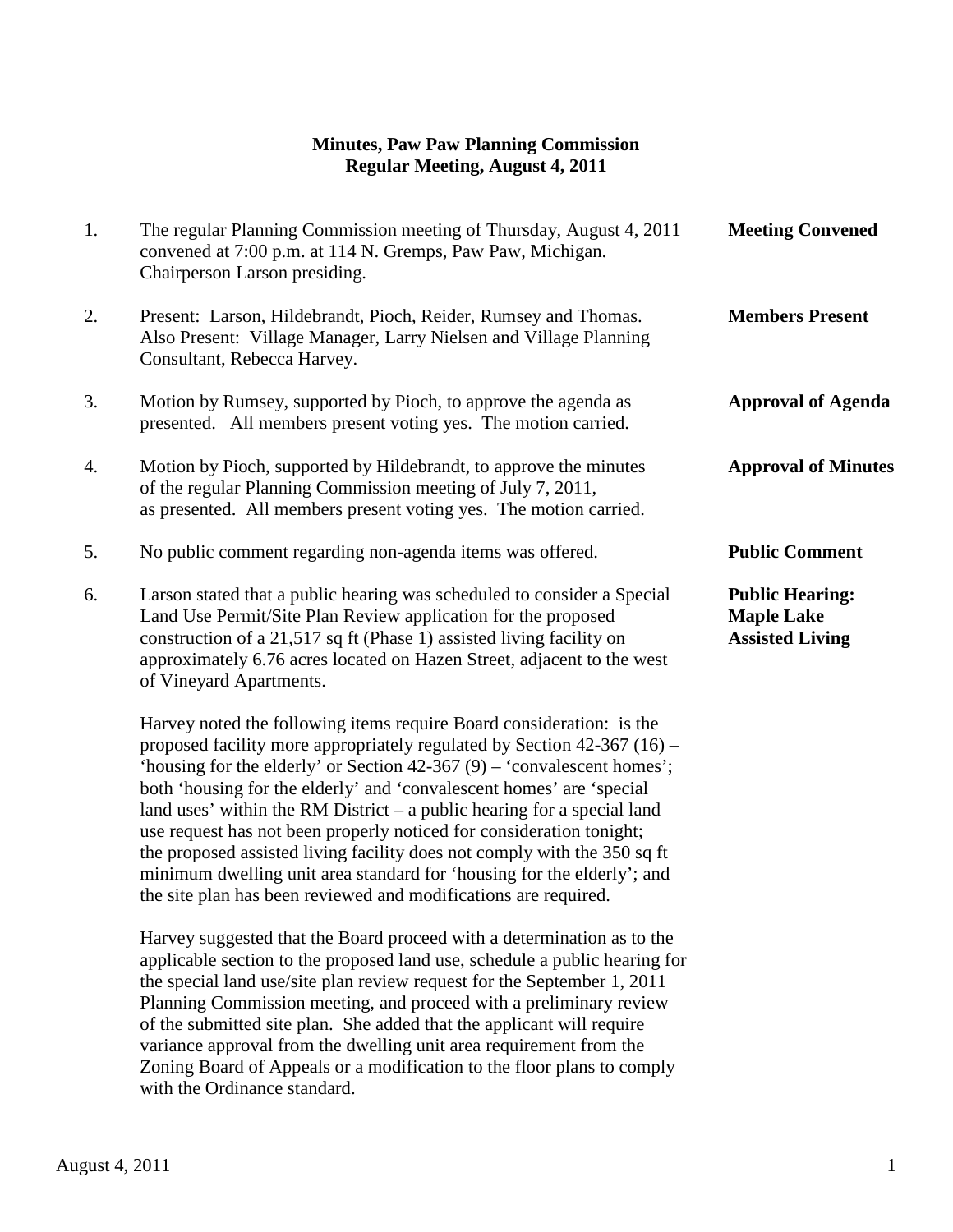In consideration of the information presented, the Board determined that the proposed assisted living facility is most appropriately regulated by the 'housing for the elderly' provision. They referenced the definition of 'housing for the elderly' set forth in Section 42-3, the applicant's review of the proposed use, and the application of similar provisions to the proposed use by other communities in support of the determination. It was further concluded that as a 'housing for the elderly' land use, a special land use permit/site plan review would be required for the proposed facility. Motion by Rumsey, supported by Hildebrandt, to schedule the required public hearing for the September 1, 2011 Planning Commission meeting. All members present voting yes. The motion carried.

 In response to Board questions, the applicant stated that he would like to seek variance relief from the minimum dwelling unit area standard instead of redesign the facility. He noted that the facility is proposed to be designed similar to an existing assisted living facility in Allegan. The Board acknowledged that a variance would be requested and advised the applicant to submit application so that a public hearing on same can be scheduled by the Zoning Board of Appeals.

 Finally, it was determined that the Board would conduct preliminary review of the site plan since the applicant was present and a site plan had been submitted and was reviewed by staff in preparation for the meeting. This would allow the applicant to prepare any required changes for timely review at the September 1, 2011 public hearing.

 Mickey Bittner, architect and Neil Kraay of Leisure Living Management were present on behalf of the application. A revised site plan was distributed for Board review. Bittner noted the following modifications were made in response to Village review of the plan: major design change in the parking lot layout, light poles have been relocated, and the parking/ drive surface has been noted as paved. He added that a landscape plan will be submitted within 90 days of approval, as required, and that the Fire Department review of the plan is pending.

 The Board noted that parking has not been shown for the proposed future phases (Phases 2 and 3). Further, Phases 2 and 3 will be required to return for site plan review.

 In review of the site plan, the following modifications/clarifications were noted: a general landscape plan is required; the stormwater disposal plan will be subject to Section 42-402 (3) q. and the review/approval of the Village Department of Utilities; the extent of the proposed removal of on-site woodlands should be noted; building light specifications are required; the parking lot should be redesigned to provide circulation/maneuverability of transit and/or emergency vehicles and accommodate planned loading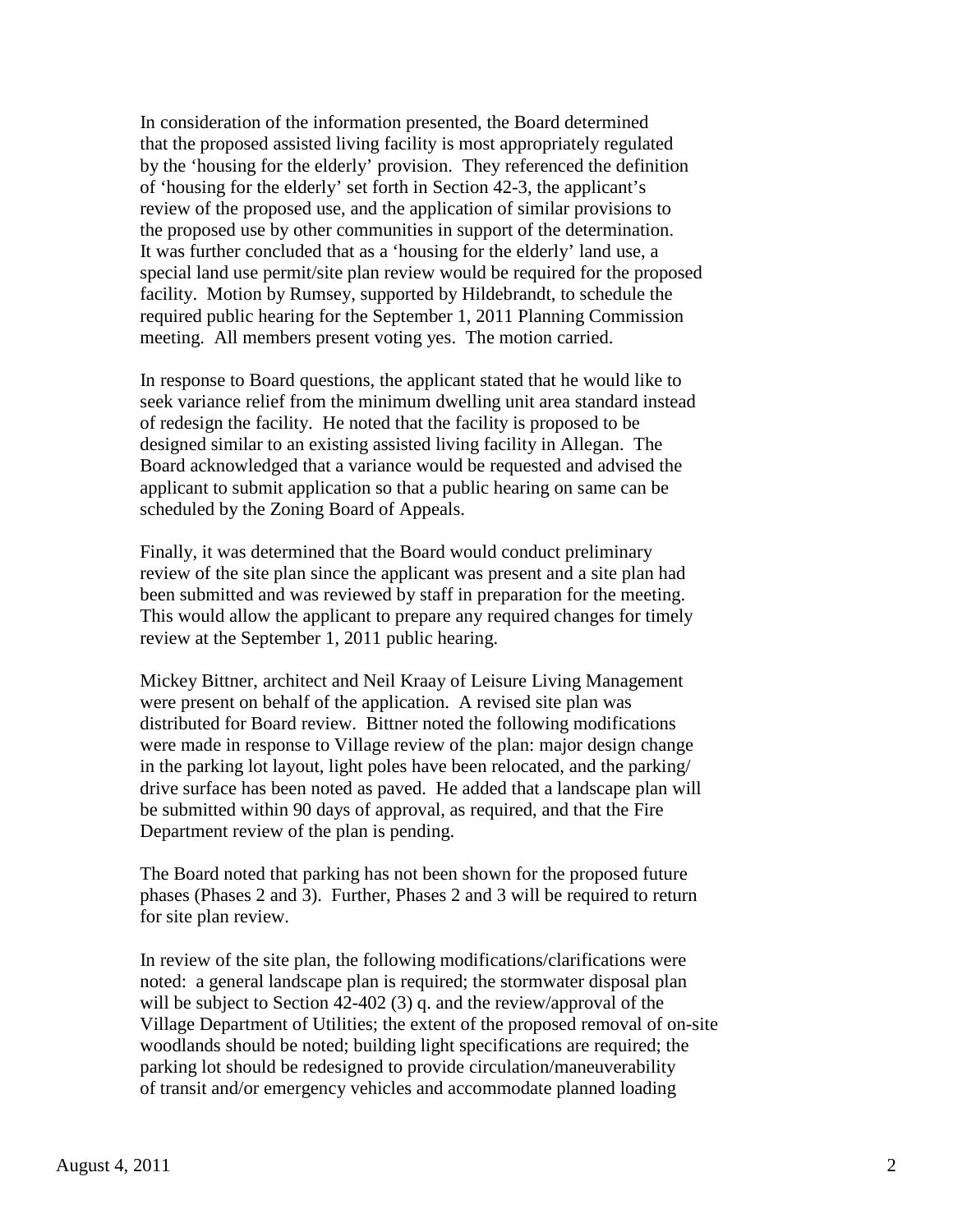activity; the proposed sidewalk network on the site should be shown and extended to the east property line to allow for future connection with a network through Vineyard Apartments and to Hazen Street; and the plan will be subject to the review/approval of the Fire Department.

 The applicant noted he will submit the requisite applications and modify the site plan as noted in preparation for the September 1, 2011 public hearing.

 7. Larson stated that a public hearing was scheduled to consider the **Public Hearing:** proposed amendment to Sections 42.368/42-3 of the Village of Paw Paw **Text Amendement -** Zoning Ordinance so as to modify the 'home occupations' provision and **Home Occupations**  address the uses permitted by the Michigan Medical Marihuana Act. Larson noted that the text had received lengthy review and discussion by the Board since March, 2011. No further questions were raised and no additional modifications were proposed by the Board.

 Phyllis Riborre questioned who/how determines what is a 'detriment'. Larson also noted concern citing all night activity and unacceptable levels of evening activity as potential problems. Paul Riborre stated his concern regarding the number of caregivers/users permitted by the State law.

 No further public comment was offered on the matter and the public hearing was closed.

 General Board discussion ensued wherein it was noted that the current home occupation provision does not establish hours of operation and the difficulty in determining activity related to a home occupation in enforcement. It was further noted that the Ordinance does establish nuisance provisions that will more effectively allow the Village to respond to violations. The prohibition of signage for a home occupation and parking in the front yard was also noted.

 Motion by Thomas, supported by Reider, to recommend approval of the proposed amendment to Section 42.368/42-3 of the Village of Paw Paw Zoning Ordinance so as to modify the 'home occupations provision' and address the uses permitted by the Michigan Medical Marihuana Act. The motion carried 5 to 1, with Larson dissenting.

 8. Larson stated that a special land use permit application had been received **New Business:** for an MPRI Transitional Home and required that a public hearing be **MPRI** scheduled. Jeremiah Smith was present on behalf of the application. He **Transitional Home**  provided the Board with a packet of information for reference and reviewed the elements of the prisoner re-entry program and a description of the proposed facility.

The Board directed the applicant to the Ordinance provision regulating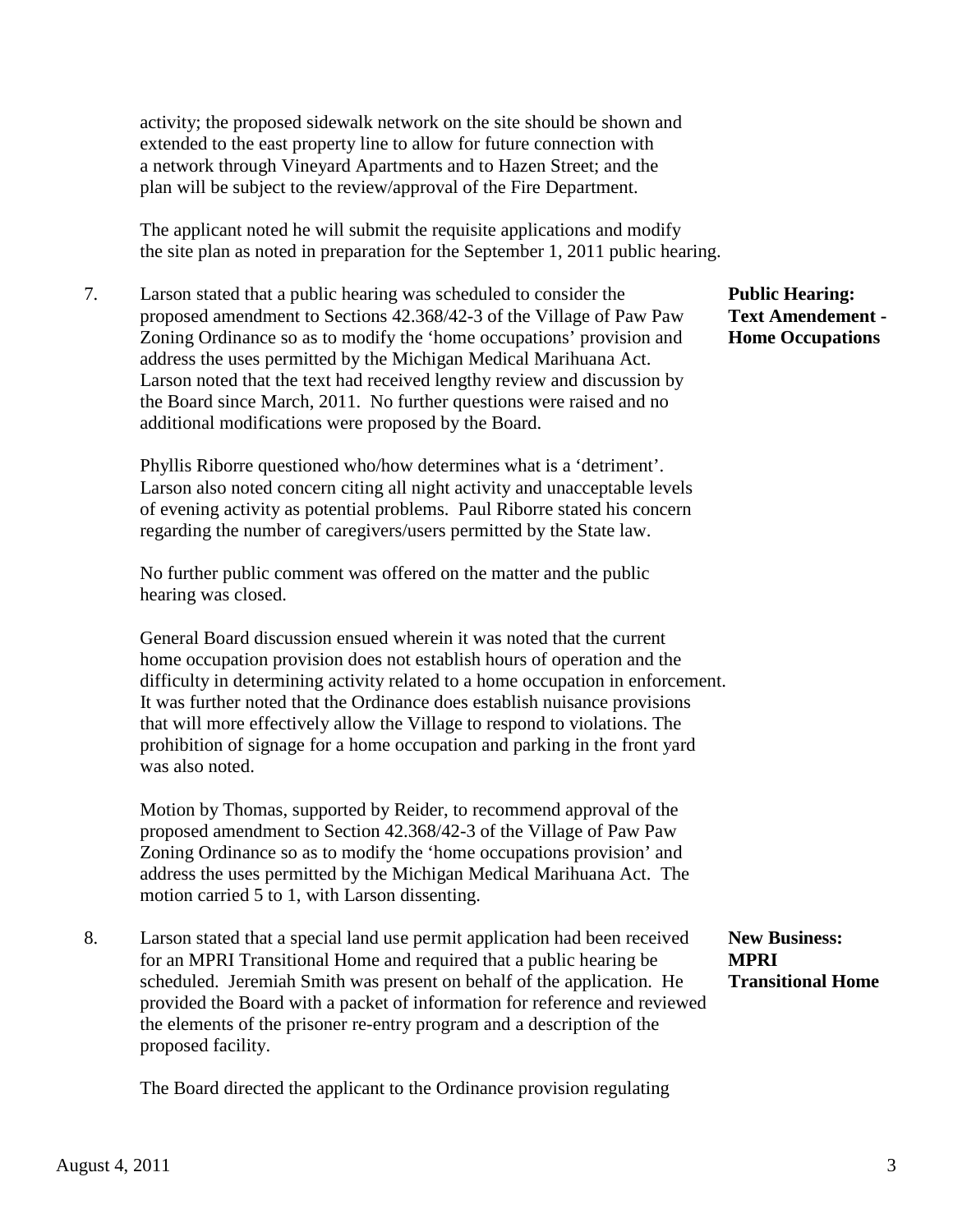special land uses and 'transitional homes', specifically. The application and material submission requirements were noted. It was determined that if the submission requirements could be met, a public hearing on the request would be scheduled for the September 1, 2011 Planning Commission meeting.

 9. Larson stated that continued Board discussion on the 'district outline' for the **Ongoing Business** 'waterfront overlay district' was scheduled. She suggested that the matter be tabled due to the lateness of the hour. Nielsen referenced correspondence received from Nan Taylor, Field Rep for Michigan Historic Preservation Network and National Trust. Following Board discussion, it was determined that Nielsen would pursue a request for Taylor to join the Board as a guest speaker at the October Planning Commission meeting. It was further determined to invite the Village of Paw Paw Historic Commission, members of the DDA, local business owners, and local officials from surrounding communities.

| 10. | No comment was offered at this time.                                                                                                                  | <b>Member Comments</b>                                            |
|-----|-------------------------------------------------------------------------------------------------------------------------------------------------------|-------------------------------------------------------------------|
| 11. | Nielsen noted that Village Council approval of the sidewalk provision<br>was pending approval of the Village Sidewalk Program and related<br>funding. | Village Manager/<br><b>Planning Consultant</b><br><b>Comments</b> |
| 12. | There being no further business to come before the Commission, the<br>meeting was adjourned at 9:20 p.m.                                              | <b>Adjournment</b>                                                |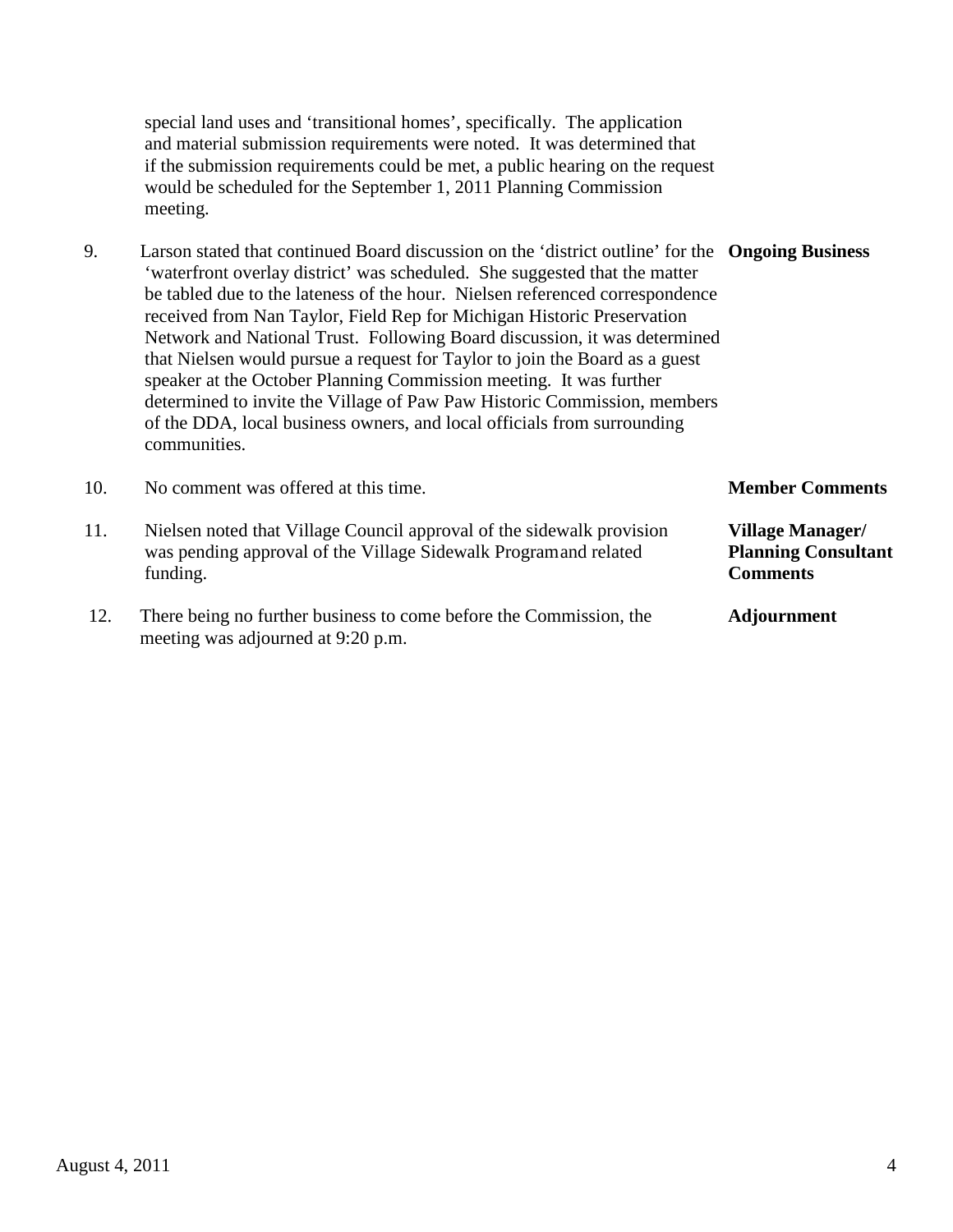# **Minutes, Paw Paw Planning Commission Regular Meeting, September 1, 2011**

| 1. | The regular Planning Commission meeting of Thursday, September 1,<br>2011 convened at 7:00 p.m. at 114 North Gremps, Paw Paw, Michigan.<br>Chairperson Larson presiding.                                                                                                                                              | <b>Meeting Convened</b>                                               |
|----|-----------------------------------------------------------------------------------------------------------------------------------------------------------------------------------------------------------------------------------------------------------------------------------------------------------------------|-----------------------------------------------------------------------|
| 2. | Present: Larson, Bogen, Pioch, Rumsey, and Thomas. Also present:<br>Village Manager, Larry Nielsen and Village Planning Consultant,<br>Rebecca Harvey.                                                                                                                                                                | <b>Members Present</b>                                                |
| 3. | Motion by Pioch, supported by Thomas, to approve the agenda. All<br>members present voting yes. The motion carried.                                                                                                                                                                                                   | <b>Approval of Agenda</b>                                             |
| 4. | Motion by Rumsey, supported by Thomas, to approve the minutes of the<br>regular Planning Commission meeting of August 4, 2011. All members<br>present voting yes. The motion carried.                                                                                                                                 | <b>Approval of Minutes</b>                                            |
| 5. | No public comment regarding non-agenda items was offered.                                                                                                                                                                                                                                                             | <b>Public Comment</b>                                                 |
| 6. | Larson stated that a public hearing was scheduled to consider a Special<br>Land Use Permit/Site Plan Review application for the proposed<br>construction of a 21,517 sq ft (Phase I) assisted living facility on<br>approximately 6.76 acres located on Hazen Street, adjacent to the west<br>of Vineyard Apartments. | <b>Public Hearing:</b><br><b>Maple Lake</b><br><b>Assisted Living</b> |

Harvey stated that the Board considered the subject request at the August 4, 2011 Planning Commission meeting and determined that the proposed assisted living facility is most appropriately regulated by Section 42-367 (16), 'Housing for the Elderly' and that a Special Land Use Permit/Site Plan Review for the proposed facility would be required. A public hearing for the request was scheduled for the September 1, 2011 Planning Commission meeting. It was further determined that the Board would proceed with a preliminary review of the site plan since the applicant was present and a site plan had been submitted and reviewed by staff.

Harvey noted that the Board determined the following modifications/ clarifications to the site plan were needed: a general landscape plan is required; the stormwater disposal plan will be subject to Section 42-402 (3) q. and the review/approval of the Village Department of Utilities; the extent of the proposed removal of on-site woodlands should be noted; building light specifications are required; the parking lot should be redesigned to provide circulation/maneuverability of transit and/or emergency vehicles and accommodate planned loading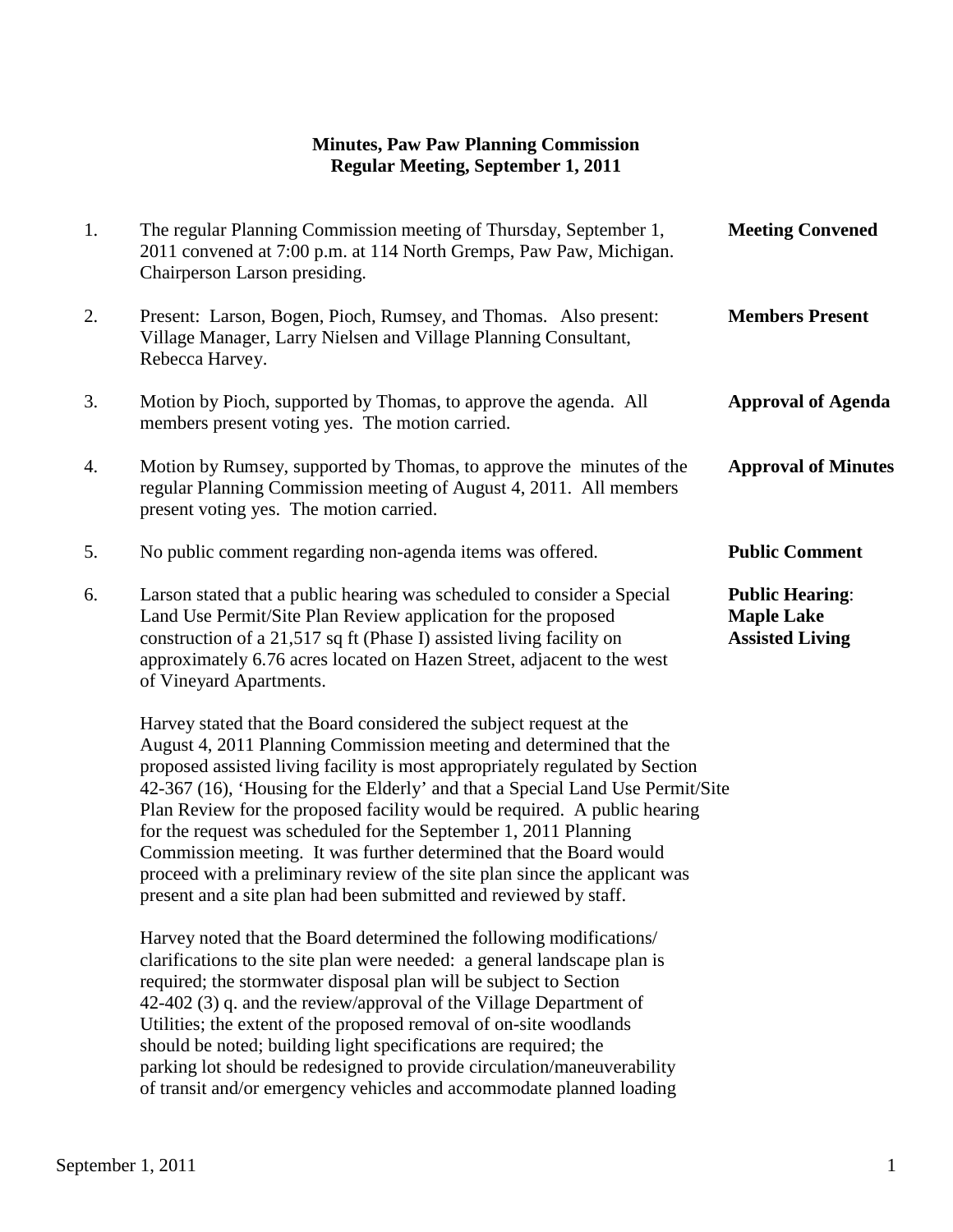activity; the proposed sidewalk network on the site should be shown and extended to the east property line to allow for future connection with a network through Vineyard Apartments and to Hazen Street; and the plan will be subject to the review/approval of the Fire Department. She stated that the applicant has submitted a site plan revised pursuant to the August 4, 2011 preliminary review comments for consideration in conjunction with the Special Land Use Permit request.

 Harvey then noted that the applicant requested variance approval from the minimum dwelling unit standard applicable to 'housing for the elderly' and that same had been considered by the Zoning Board of Appeals at a meeting held on September 1, 2011. She noted that the variance request was denied with direction from the Zoning Board of Appeals that the Planning Commission consider an amendment to the applicable ordinance provision (Section 42-367 (16)c.) to confirm the appropriateness of the present standard.

 Mickey Bittner, architect and Neil Kraay of Leisure Living Management were present on behalf of the application. Regarding the suggested text amendment, Kraay advised that the State's minimum dwelling unit size standard for an assisted living facility is 80 sq ft. He noted that the smallest unit in the proposed facility is approximately 277 sq ft, including the kitchen and bathroom facilities. He added that Leisure Living Management has been involved in the development of 28 assisted living facilities in Michigan, six (6) of which were developed in the last three (3) years, and that the size of the units in those facilities are similar in size to the units proposed in this facility. Kraay suggested that the Village's 350 sq ft minimum standard may not recognize current trends in assisted living facility design nor take into consideration the size of the common areas provided in said facilities.

 General Board discussion ensued wherein it was agreed that consideration of the appropriateness of the current standard and a review of the State standards and industry trends regarding dwelling unit size for assisted living facilities was in order. The Planning Commission then scheduled a public hearing to consider an amendment to Section 42-367 (16) c. so as to modify the 350 square foot dwelling unit size standard for a special meeting of the Planning Commission on Friday, September 23, 2011 at 9:00 a.m.

Kraay and Bittner then reviewed the elements of the revised site plan, specifically noting that the required landscape plan will be submitted within the required 90 days and that the site plan has been submitted to the Village Department of Utilities for review of the stormwater disposal plan and is pending approval.

No public comment was offered on the request for Special Land Use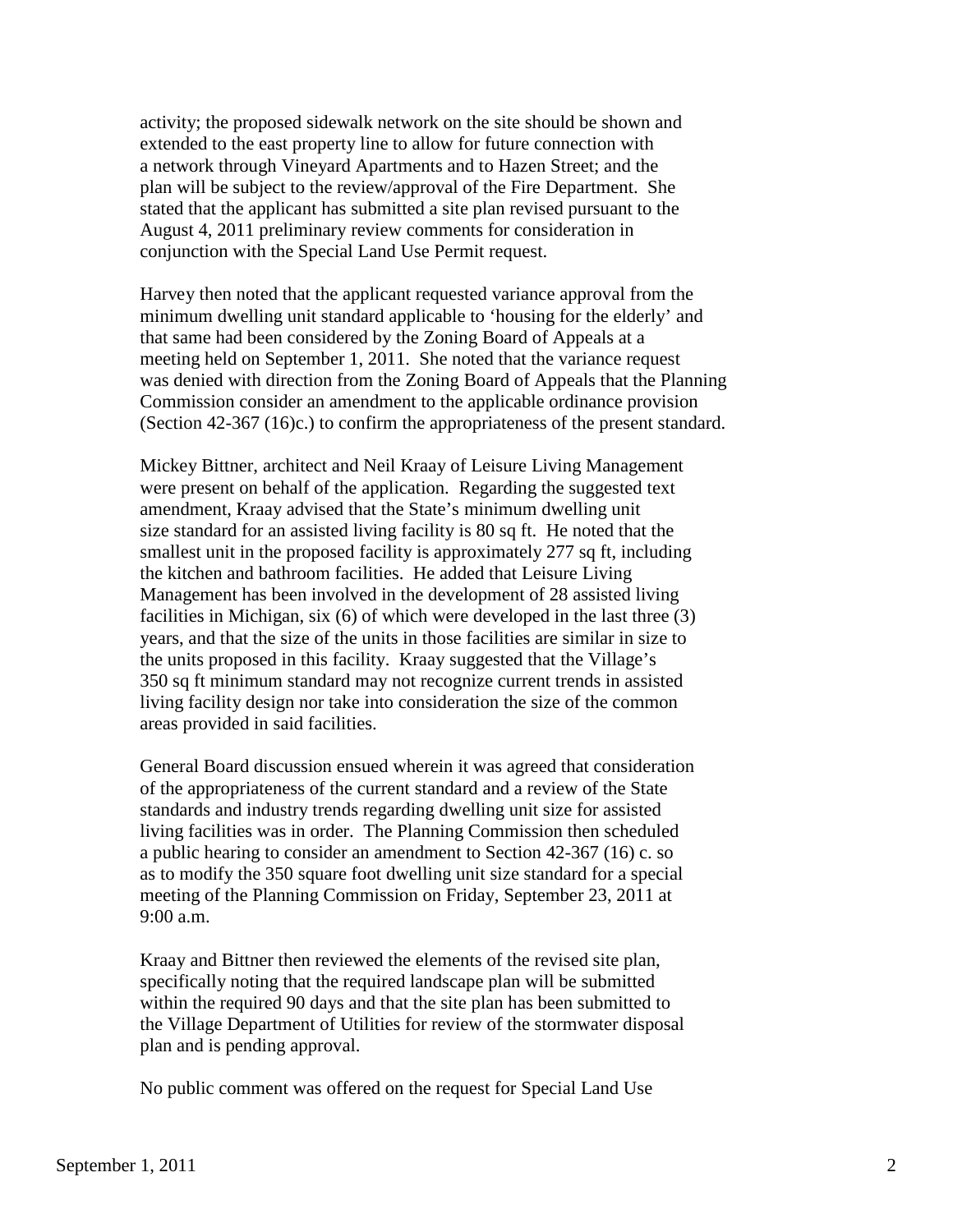Permit/Site Plan Review for the proposed assisted living facility. General Board discussion ensued wherein it was determined that the site plan had been revised pursuant to the preliminary review comments and was in compliance with applicable ordinance standards.

Motion by Thomas, supported by Rumsey, to grant Special Land Use Permit based upon a finding of compliance with the Special Land Use Permit criteria set forth in Section 42-366 and the standards of Section 42-367 (16) – 'Housing for the Elderly', and subject to the following conditions:

- 1) Submission of a landscape plan demonstrating compliance with landscape requirements within 90 days of site plan approval;
- 2) The proposed exterior lighting shall comply with Section 42-405;
- 3) Village Fire Department review/approval; and
- 4) Village Department of Public Utilities review/approval.

All members present voting yes. The motion carried.

Motion by Thomas, supported by Pioch, to recommend approval of the Site Plan for the proposed construction of a 21,517 sq ft (Phase I) assisted living facility on approximately 6.76 acres located on Hazen Street, adjacent to the west of Vineyard Apartments based upon compliance with the provisions of Section 42-402, and subject to the following conditions:

- 1) Submission of a landscape plan demonstrating compliance with landscape requirements within 90 days of site plan approval;
- 2) The proposed exterior lighting shall comply with Section 42-405;
- 3) Village Fire Department review/approval; and
- 4) Village Department of Public Utilities review/approval.

All members present voting yes. The motion carried.

7. Larson stated that a public hearing was scheduled to consider a Special **Public Hearing:** Land Use Permit/Site Plan Review application for the proposed **MPRI Transitional** establishment of an MPRI Transitional Home at 313 Elm Street. **Home**

 Jeremiah Smith was present on behalf of the application. He provided the Board with an overview of the MPRI program. He noted his background with MPRI and interest in the 'housing end' of the program.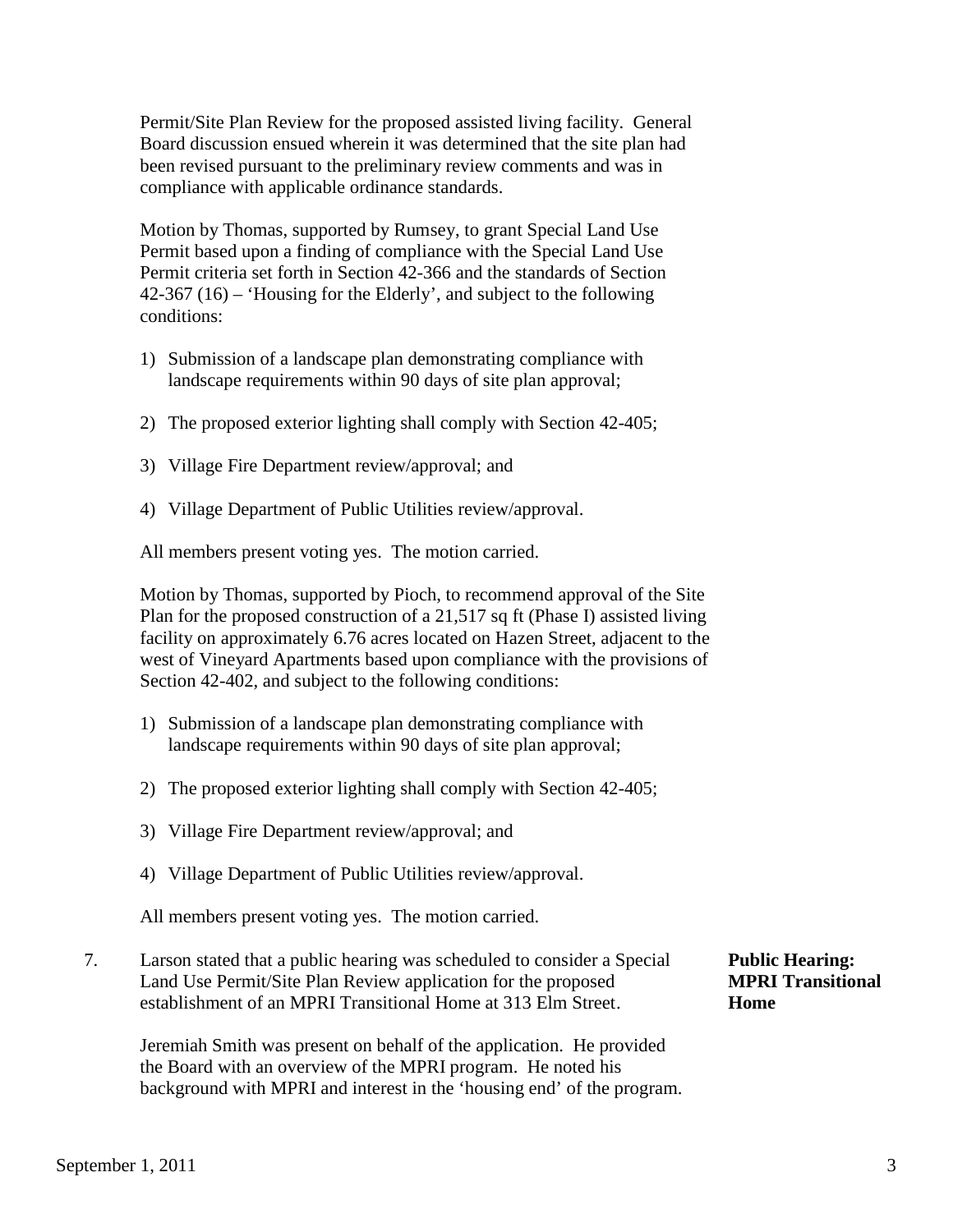Smith reviewed the following elements of the transitional housing request: training programs/work schedules for residents, duration of stay, resources available to residents, resident qualifications, cost savings, role of 'house manager', and the 'house rules'.

 Todd Bergen, Carl Butler, and Frank and Twila Smith were also present in connection with the application. They provided the Board with information regarding existing facilities in the area, the objectives of the program to significantly reduce repeat offenders, the success rate of the program in the State and County, and the general nature of the crimes often associated with the typical resident. In response to questions, it was noted that currently no transitional homes are in rural locations due to distances from services and transportation limitations that exist for residents.

 Board discussion ensued wherein the following concerns and questions were raised: concern with the safety and quality of life in the community and the impact on adjacent properties and surrounding neighborhoods; nature of crimes previously committed by the residents; leniency of the proposed 'house rules', and level of activity at the house, including visitations and parking concerns. Butler stressed the value of providing treatment and services in a single location to offenders already targeted to return to the community.

 In response to the concerns presented, the applicants explained that any approval of the transitional house could establish residency requirements and dictate house rules. They stressed their support of the program and a willingness to work with the Village and the neighborhood residents to address concerns.

 Virginia Atwater stated that families reside in the neighborhood and that crime in the area already is high. Larry Meachum noted that adjacent properties are occupied by a transitional home for special needs women and a former meth lab. He expressed concern that the proposed transitional home would be incompatible with the neighborhood and noted that current police enforcement efforts in the area have been ineffective. Melody Meechum noted concern with the potential for high-risk offenders, the traffic volumes in the area, and the existing congestion and parking limitations on Elm Street.

 The applicants provided additional information regarding the supervision of residents, the monitoring programs in place, and the safety and financial benefits of concentrating residents in a single house. It was also noted that residents typically do not have vehicles or visitors – in that residents can only qualify to live in a transitional home if they lack resources and contacts. It was reiterated that transportation is the biggest hurdle for residents which is why remote locations are not desirable.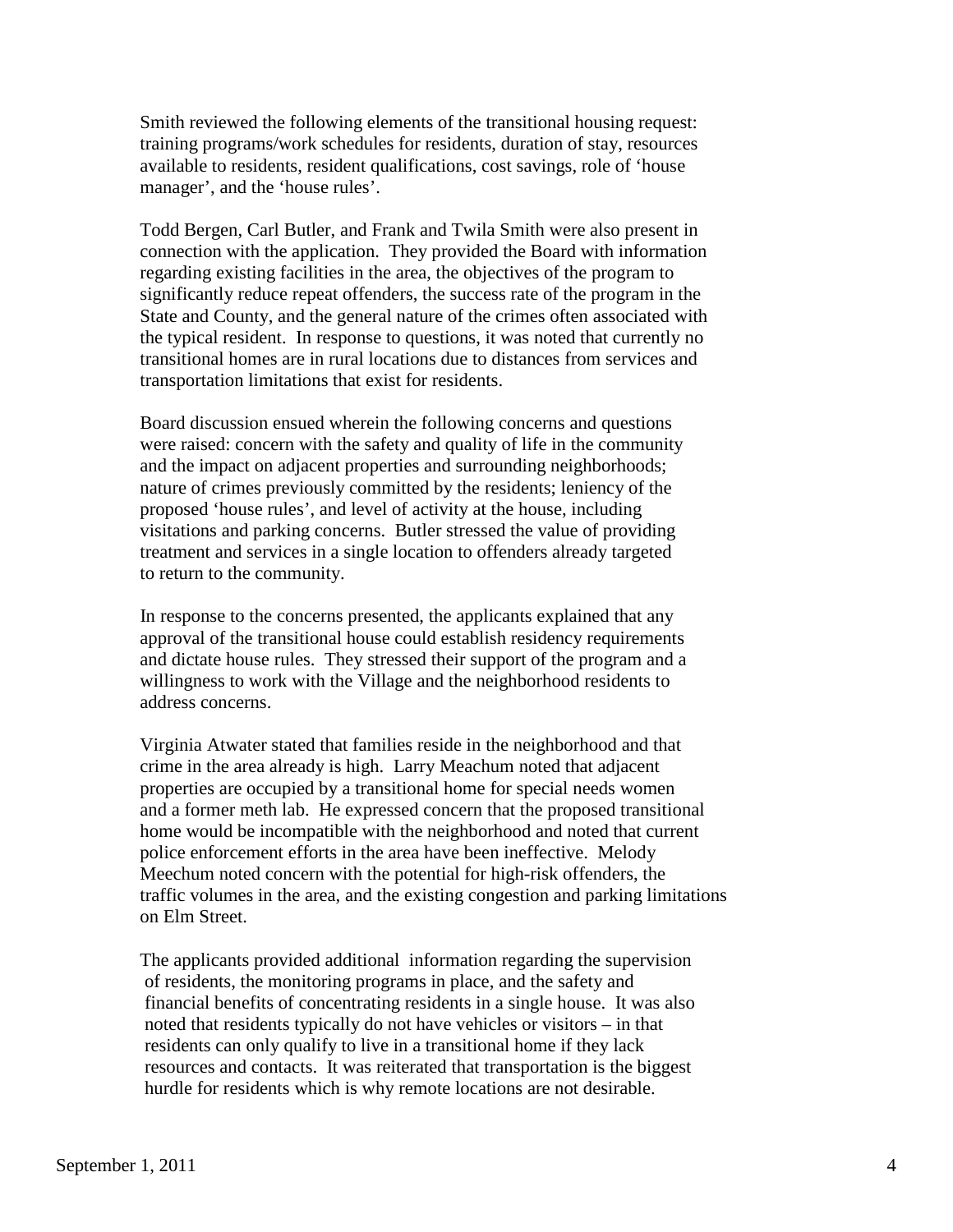Larson noted her concern with the leniency of the proposed 'house rules' and referenced the 'house rules' approved by the Board in the Wings of God application. Rumsey stated that he would only support residency for non-violent offenders. The applicants noted that such a limitation on the residency would be acceptable and that they would be willing to revise the proposed 'house rules' in consideration of the referenced Wings of God 'house rules'.

It was then determined by the Board to table action on the request to the October 6, 2011 Planning Commission meeting to allow for submission of the following additional information for Board consideration: a proposal limiting the nature of offenses of residents in the house; the recidivism rate for transitional homes; proposed revisions to the 'house rules' to provide rules comparable to those proposed for the Wings of God Transition Home; detail on the 'chain of command' and enforcement mechanisms for such a facility; and a site plan revised in response to the site plan review deficiencies noted in the site plan review report. It was noted that the October 6, 2011 meeting would be scheduled to begin at 6:00 p.m. instead of 7:00 p.m. to give adequate time to consider the subject matter given the existing meeting agenda.

| 8.  | Larson noted that no 'New Business' was scheduled for consideration.                                                                                                                                                                                                                                                                                                                                     | <b>New Business</b>                                                      |
|-----|----------------------------------------------------------------------------------------------------------------------------------------------------------------------------------------------------------------------------------------------------------------------------------------------------------------------------------------------------------------------------------------------------------|--------------------------------------------------------------------------|
| 9.  | Nielsen noted that the Village Council did not adopt the recommended<br>amendments to the 'home occupation' provision. He stated that the<br>Council, based upon recent legislative activity in the area, has chosen<br>to extend the moratorium on the issuance of approvals for the sale/<br>dispensation of medical marihuana and reconsider the 'home occupation'<br>approach to regulation of same. | <b>OnGoing Business</b>                                                  |
|     | Nielsen also confirmed that Nan Taylor is scheduled to join the Planning<br>Commission at the October 6, 2011 meeting as a guest speaker on the topic<br>of 'local historic districts'.                                                                                                                                                                                                                  |                                                                          |
| 10. | Larson expressed continued concern regarding the matter of code<br>enforcement and rental housing. She also raised questions regarding<br>brush pickup in the Village.                                                                                                                                                                                                                                   | <b>Member Comments</b>                                                   |
| 11. | No comment was offered at this time.                                                                                                                                                                                                                                                                                                                                                                     | <b>Village Manager/</b><br><b>Planning Consultant</b><br><b>Comments</b> |
| 12. | There being no further business to come before the Commission, the<br>meeting was adjourned at 10:12 p.m.                                                                                                                                                                                                                                                                                                | <b>Adjournment</b>                                                       |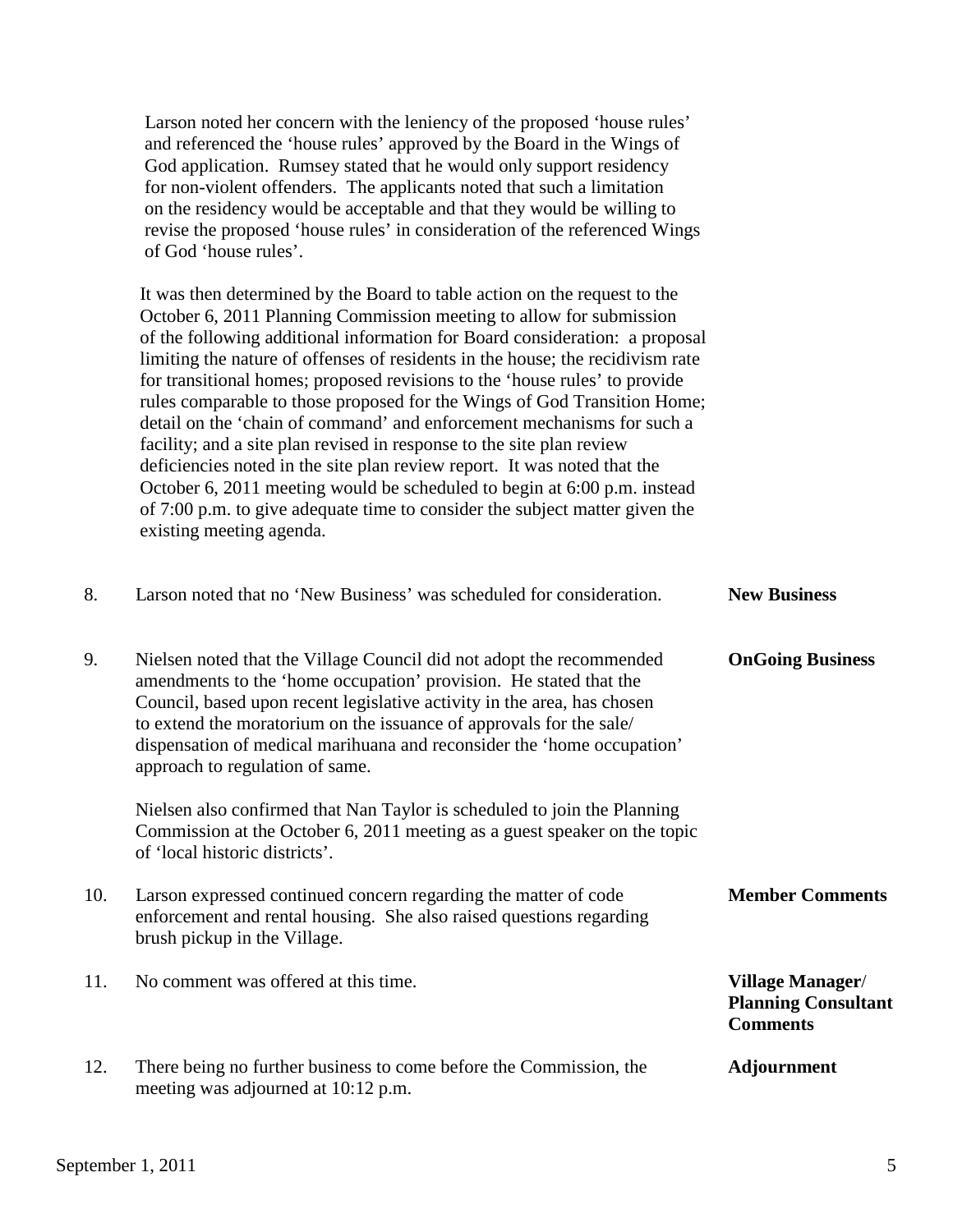#### **Minutes, Paw Paw Planning Commission Special Meeting, September 23, 2011**

| 1. | The special Planning Commission meeting of Friday, September 23,<br>2011 convened at 9:00 a.m. at 111 East Michigan Avenue, Paw Paw,<br>Michigan. Chairperson Larson presiding.                                                                                                                                                                      | <b>Meeting Convened</b>                                                                       |
|----|------------------------------------------------------------------------------------------------------------------------------------------------------------------------------------------------------------------------------------------------------------------------------------------------------------------------------------------------------|-----------------------------------------------------------------------------------------------|
| 2. | Present: Larson, Bogen, Pioch, Rumsey and Thomas. Also present:<br>Village Planning Consultant, Rebecca Harvey.                                                                                                                                                                                                                                      | <b>Members Present</b>                                                                        |
| 3. | Motion by Pioch, supported by Bogen, to approve the agenda, as<br>presented. All members present voting yes. The motion carried.                                                                                                                                                                                                                     | <b>Approval of Agenda</b>                                                                     |
| 4. | Motion by Thomas, supported by Rumsey, to approve the minutes of the<br>regular Planning Commission meeting of September 1, 2011, as<br>presented. All members present voting yes. The motion carried.                                                                                                                                               | <b>Approval of Minutes</b>                                                                    |
| 5. | No public comment regarding non-agenda items was offered.                                                                                                                                                                                                                                                                                            | <b>Public Comment</b>                                                                         |
| 6. | Larson stated that a public hearing was scheduled to consider a proposed<br>amendment to Section 42-367 (16) of the Village of Paw Paw Zoning<br>Ordinance so as to modify the requirement set forth in Subsection c. that<br>'each dwelling unit shall contain at least 350 square feet of area, not<br>including kitchen and sanitary facilities'. | <b>Public Hearing:</b><br><b>Text Amendment -</b><br><b>Housing for the</b><br><b>Elderly</b> |
|    | Harvey noted background information regarding the history of the existing                                                                                                                                                                                                                                                                            |                                                                                               |

 standard, the current State standard for assisted living facilities, and comparison data regarding development in the industry, as well as for existing facilities in the area.

 No public comment was offered on the matter. Following general Board discussion, motion by Pioch, supported by Thomas, to recommend approval of an amendment to Section 42-367 (16) c. so as to read *'Minimum size of a dwelling unit shall be 250 square feet.',* based upon the following conclusions:

- 1) The current standard for 'housing for the elderly' is dated and inconsistent with industry trends.
- 2) The existing senior housing facility in the Village does not comply with existing Ordinance standards.
- 3) The existing State standard should be considered a 'minimum' and be used only as a benchmark.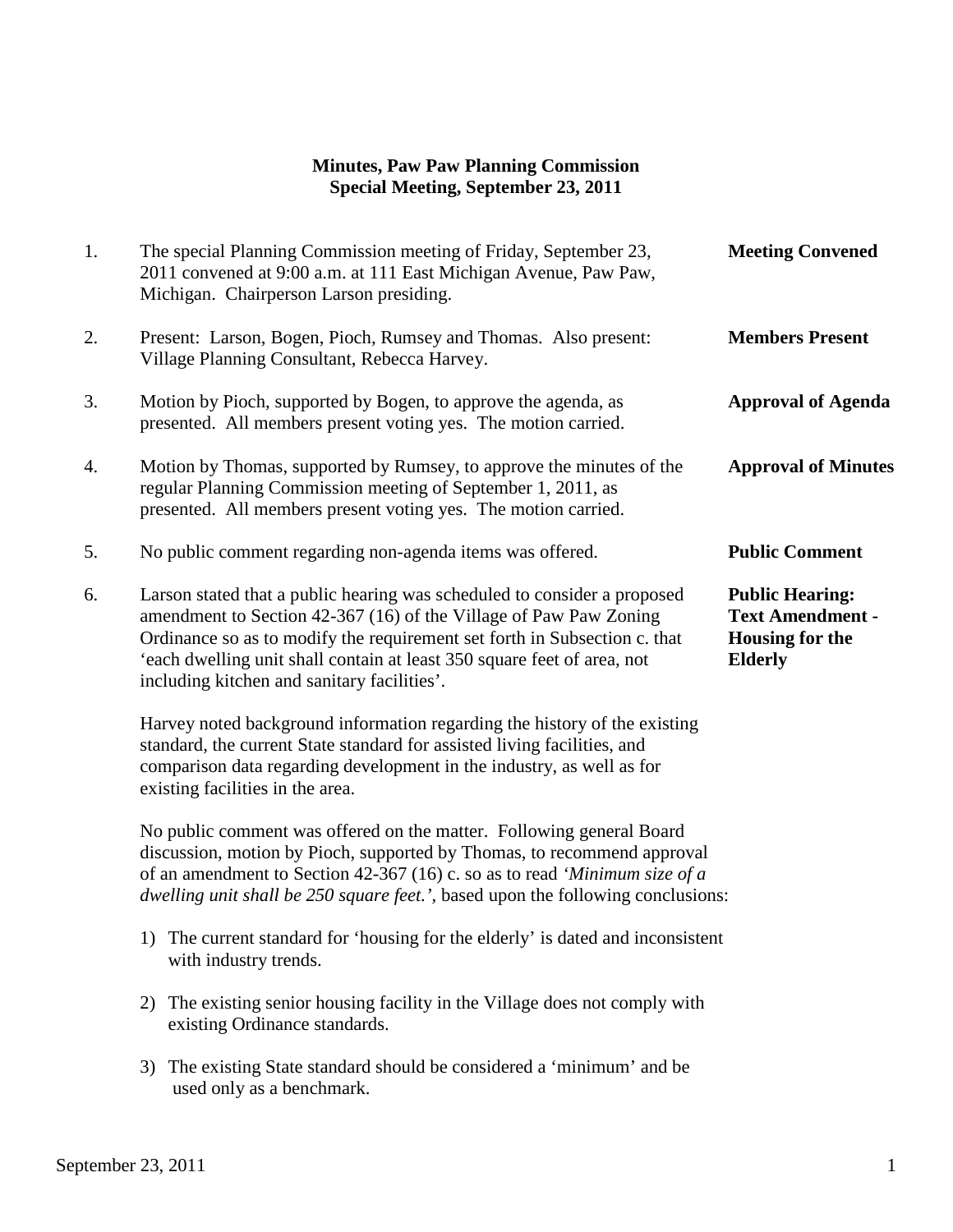|     | 4) Industry trends, the method of calculation of need (evaluation of<br>common spaces), and general adequacy of room size support the<br>proposed reduction of the minimum standard for dwelling unit size.                                                                                                                                                                      |                                                                          |
|-----|----------------------------------------------------------------------------------------------------------------------------------------------------------------------------------------------------------------------------------------------------------------------------------------------------------------------------------------------------------------------------------|--------------------------------------------------------------------------|
|     | All members present voting yes. The motion carried.                                                                                                                                                                                                                                                                                                                              |                                                                          |
|     | In response to questions, the Board confirmed that the 250 square foot<br>minimum dwelling unit standard recommended does not exclude 'kitchen<br>and sanitary facilities' in its calculation.                                                                                                                                                                                   |                                                                          |
|     | It was further noted that the Village Council would consider the proposed<br>text amendment, as well as the recommendation for site plan approval of<br>Phase 1 of Maple Lake Assisted Living Facility, at its regular meeting<br>on September 26, 2011. The applicant commented that an 8-month<br>construction process is likely and that a June, 2012 opening is anticipated. |                                                                          |
| 7.  | Larson stated that no New Business was scheduled for consideration.                                                                                                                                                                                                                                                                                                              | <b>New Business</b>                                                      |
| 8.  | Larson stated that no Ongoing Business was scheduled for consideration.                                                                                                                                                                                                                                                                                                          | <b>Ongoing Business</b>                                                  |
| 9.  | No member comments were offered at this time.                                                                                                                                                                                                                                                                                                                                    | <b>Member Comments</b>                                                   |
| 10. | No comments were offered at this time.                                                                                                                                                                                                                                                                                                                                           | <b>Village Manager/</b><br><b>Planning Consultant</b><br><b>Comments</b> |
| 11. | There being no further business to come before the Commission, the<br>meeting was adjourned at 9:18 a.m.                                                                                                                                                                                                                                                                         | <b>Adjournment</b>                                                       |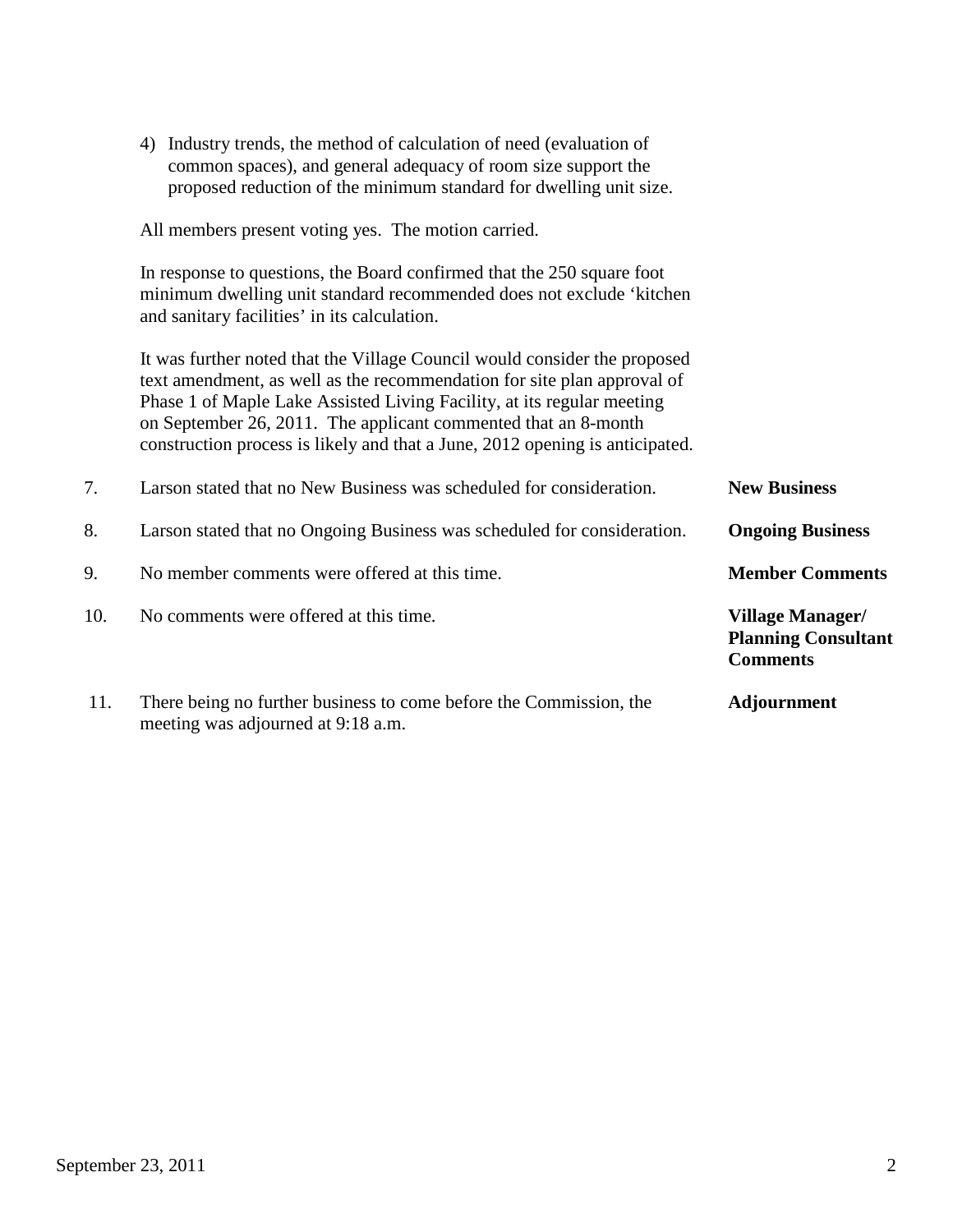#### **Minutes, Paw Paw Planning Commission Regular Meeting, October 6, 2011**

| 1. | The regular Planning Commission meeting of Thursday, October 6,<br>2011 convened at 7:00 p.m. at 114 North Gremps, Paw Paw, Michigan.<br>Chairperson Larson presiding.                                                                                                                                                                                                                                                                                    | <b>Meeting Convened</b>               |
|----|-----------------------------------------------------------------------------------------------------------------------------------------------------------------------------------------------------------------------------------------------------------------------------------------------------------------------------------------------------------------------------------------------------------------------------------------------------------|---------------------------------------|
| 2. | Present: Larson, Hildebrandt, Pioch, and Rumsey. Also present: Village<br>Manager, Larry Nielsen and Village Planning Consultant, Rebecca<br>Harvey.                                                                                                                                                                                                                                                                                                      | <b>Members Present</b>                |
|    | Larson welcomed Board members from area communities present to<br>participate in the scheduled presentation by the Michigan Historic<br>Preservation Network and National Trust for Historic Preservation.                                                                                                                                                                                                                                                |                                       |
| 3. | Motion by Pioch, supported by Rumsey, to approve the agenda. All<br>members present voting yes. The motion carried.                                                                                                                                                                                                                                                                                                                                       | <b>Approval of Agenda</b>             |
| 5. | No public comment regarding non-agenda items was offered.                                                                                                                                                                                                                                                                                                                                                                                                 | <b>Public Comment</b>                 |
| 6. | Larson stated that no public hearing item was scheduled for consideration.                                                                                                                                                                                                                                                                                                                                                                                | <b>Public Hearing</b><br><b>Items</b> |
| 7. | Nielsen introduced guest speaker Nan Taylor, Field Representative,<br>Michigan Historic Preservation Network and National Trust for Historic<br>Preservation. He noted that Ms. Taylor has been invited as an expert<br>resource regarding the protection of historic buildings within a downtown<br>area. Nielsen further noted that Ms. Taylor participated in a 'walking tour'<br>of the downtown area of the Village of Paw Paw prior to the meeting. | <b>New Business</b>                   |
|    | Using a power point presentation, Ms. Taylor spoke to the value of historic<br>$\mathcal{C} = \{ \mathcal{C} \}$ and $\mathcal{C} = \{ \mathcal{C} \}$ and $\mathcal{C} = \{ \mathcal{C} \}$ and $\mathcal{C} = \{ \mathcal{C} \}$ and $\mathcal{C} = \{ \mathcal{C} \}$                                                                                                                                                                                  |                                       |

preservation, citing benefits such as quality of life, property values, economic development, tourism (heritage), and tax credits. She then proceeded with an in-depth review of two (2) mechanisms available aimed at preserving historic buildings: the National Register of Historic Places and Local Historic Districts.

Ms. Taylor highlighted the differences between the two approaches to historic building preservation, noting specifically that the National Register offers only an honorary designation that does not legally protect the building from demolition or harmful alterations, but does provide for eligibility of tax credits. Conversely, the Local Historic District provides a community with the legal ability to regulate exterior work on buildings within the district, but does not provide for tax credit eligibility.

An in depth review of how a historic district is established and the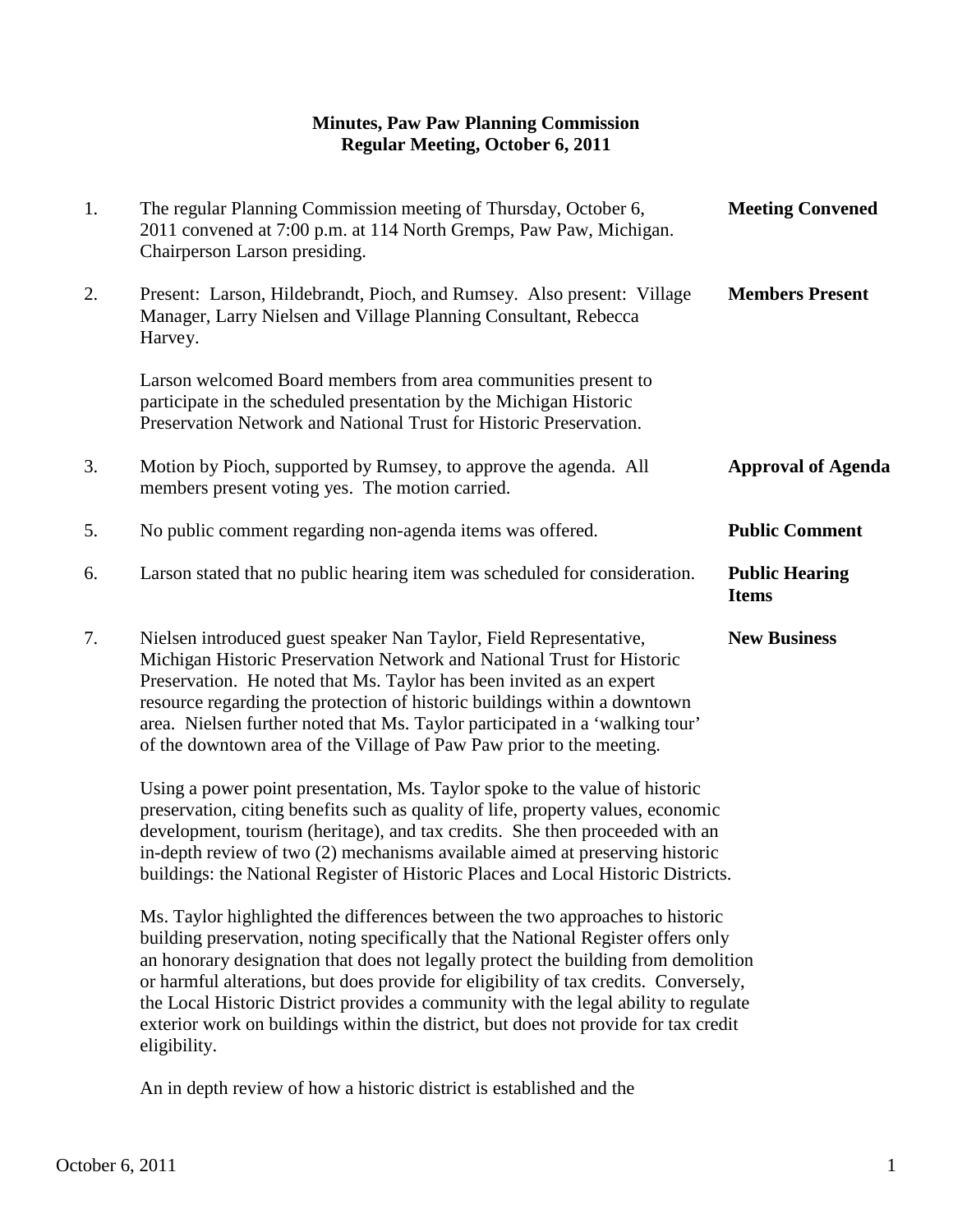responsibilities of the historic district commission was provided. Additional discussion ensued regarding the differences between preservation districts and zoning and how the two approaches can work together as an economic development strategy. A lengthy question-and-answer period followed the presentation with many questions directed toward the establishment of a local historic district. Participants thanked Ms. Taylor for the excellent presentation, noting the value in learning and working together on this topic. 8. Larson stated that no Ongoing Business was scheduled for consideration. **OnGoing Business** 9. No comment was offered at this time. **Member Comments** 10. No comment was offered at this time. **Village Manager**/ **Planning Consultant**  *Comments* 11. There being no further business to come before the Commission, the **Adjournment** meeting was adjourned at 8:51 p.m.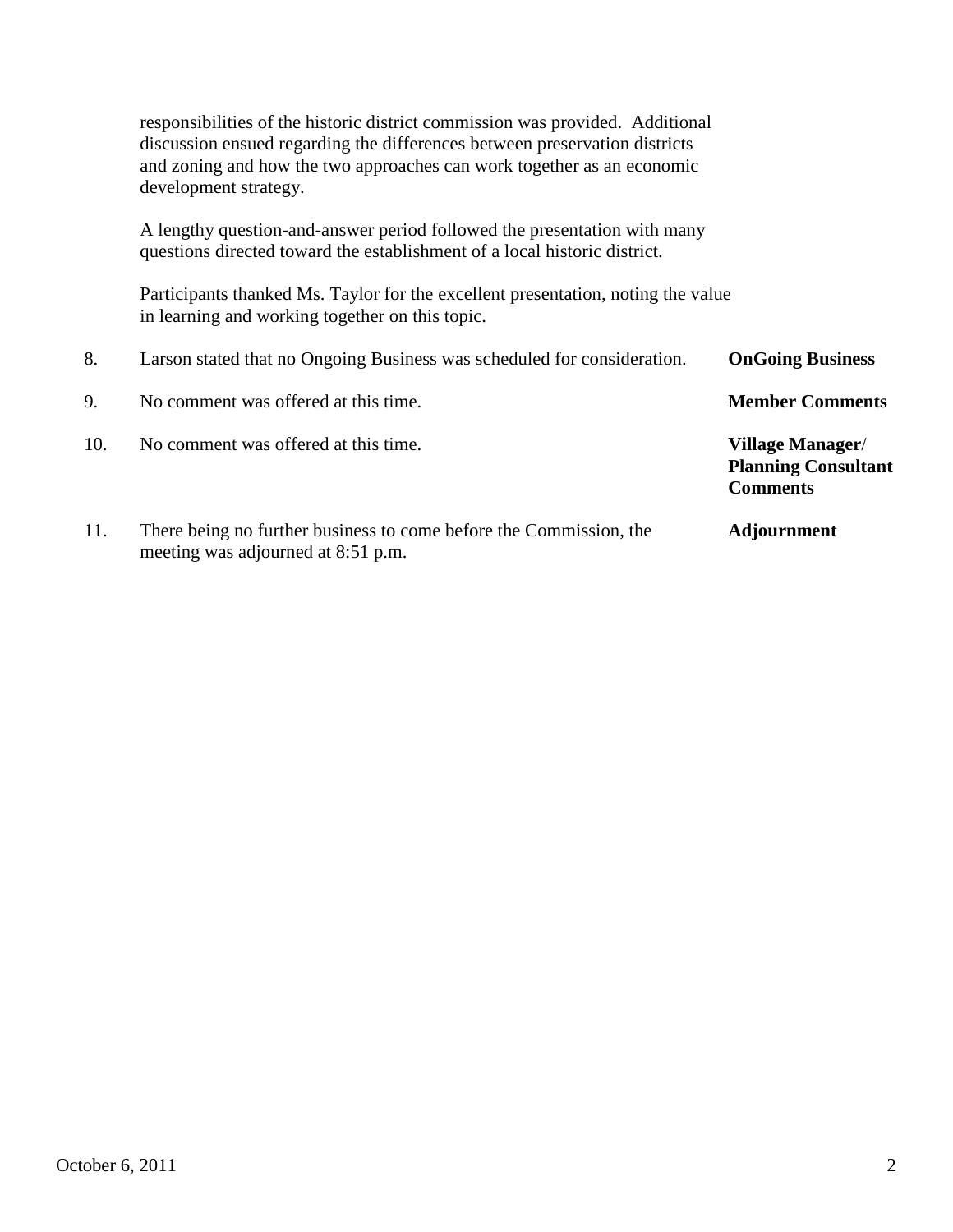# **Minutes, Paw Paw Planning Commission Regular Meeting, November 3, 2011**

| 1. | The regular Planning Commission meeting of Thursday, November 3,<br>2011 convened at 7:00 p.m. at 114 N. Gremps, Paw Paw, Michigan.<br>Chairperson Larson presiding.                                                                                                                                                                                                                                                                                                                                                                                                                                                                                                                                                   | <b>Meeting Convened</b>                                         |
|----|------------------------------------------------------------------------------------------------------------------------------------------------------------------------------------------------------------------------------------------------------------------------------------------------------------------------------------------------------------------------------------------------------------------------------------------------------------------------------------------------------------------------------------------------------------------------------------------------------------------------------------------------------------------------------------------------------------------------|-----------------------------------------------------------------|
| 2. | Present: Larson, Bogen, Hildebrandt, Pioch, Rumsey and Thomas.<br>Also Present: Village Planning Consultant, Rebecca Harvey.                                                                                                                                                                                                                                                                                                                                                                                                                                                                                                                                                                                           | <b>Members Present</b>                                          |
| 3. | Motion by Thomas, supported by Pioch, to approve the agenda as<br>presented. All members present voting yes. The motion carried.                                                                                                                                                                                                                                                                                                                                                                                                                                                                                                                                                                                       | <b>Approval of Agenda</b>                                       |
| 4. | Motion by Thomas, supported by Rumsey, to approve the minutes<br>of the special Planning Commission meeting of September 23, 2011,<br>as presented. All members present voting yes. The motion carried.                                                                                                                                                                                                                                                                                                                                                                                                                                                                                                                | <b>Approval of Minutes</b>                                      |
|    | Motion by Pioch, supported by Hildebrandt, to approve the minutes<br>of the regular Planning Commission meeting of October 6, 2011, as<br>presented. All members present voting yes. The motion carried.                                                                                                                                                                                                                                                                                                                                                                                                                                                                                                               |                                                                 |
| 5. | No public comment regarding non-agenda items was offered.                                                                                                                                                                                                                                                                                                                                                                                                                                                                                                                                                                                                                                                              | <b>Public Comment</b>                                           |
| 6. | Larson stated that no public hearing items are scheduled for consideration.                                                                                                                                                                                                                                                                                                                                                                                                                                                                                                                                                                                                                                            | <b>Public Hearing</b><br><b>Items</b>                           |
| 7. | Larson stated that an updated 2011 Planning Commission Work Plan/Work<br>Plan Schedule has been provided. Harvey noted the following: 5 of the 12<br>items identified in the Work Plan have been completed to date; 4 of the 6<br>Priority 1 items in the Work Plan have been completed; 4 new work items<br>have been added at the request of the Village Council; the Work Plan has<br>been revised to reflect the status of all work items; and the Work Plan<br>Schedule has been revised to schedule consideration of the remaining 2<br>Priority 1 work items and the 4 additional work items from November, 2011<br>through February, 2012. The Board accepted the updated Work Plan and<br>Work Plan Schedule. | <b>New Business:</b><br><b>PC Work Plan</b>                     |
| 8. | Larson stated that, consistent with the updated Work Plan, the next matter to<br>be considered is Work Plan Item #11 – Lot Coverage Standards. She<br>referenced the November 3, 2011 Memo provided by Harvey that sets forth<br>a review of the existing regulation(s), the purpose of the standards, and an<br>analysis of the issues for Board discussion.                                                                                                                                                                                                                                                                                                                                                          | <b>New Business:</b><br><b>Lot Coverage</b><br><b>Standards</b> |

Lengthy Board discussion ensued regarding the effects of the existing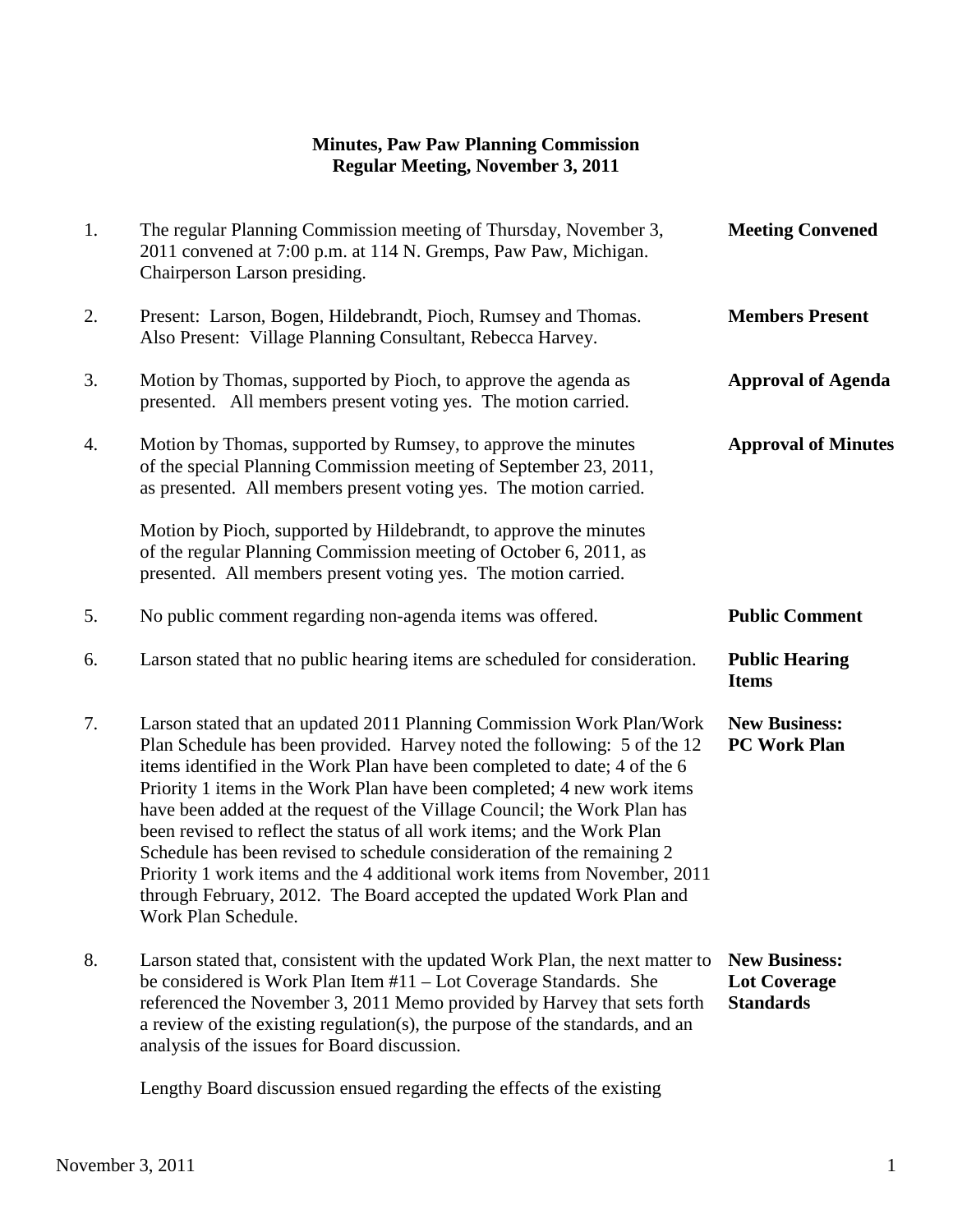standards within the Village. It was noted that there is an interest in preventing excessive 'paving' of residential lots but a desire to allow flexibility of lot use and building design. The Board concluded that the current standards implement the objectives of the Master Plan effectively and offer adequate protection to residential property. It was further noted that the issue of 'lot coverage' on commercial properties would be better addressed through providing options to reduce parking. It was the consensus of the Board that no change to existing lot coverage standards is required at this time.

 9. Larson stated that the next matter to be considered is Work Plan Item #12 - **New Business:** Parking Standards. She referenced the November 3, 2011 Memo provided by Harvey that sets forth a review of the existing regulation(s), the purpose of the standards, and a collection of sample text for Board consideration.

 Lengthy Board discussion ensued regarding the objectives in considering zoning options that would allow for reduced parking in nonresidential areas. In response to a review of the sample text provided, Harvey was directed to draft text for Board consideration that authorizes reduced parking through the joint use of parking facilities and allows for parking space reductions conditioned upon reserved parking areas. It was noted that the draft text would be considered at the December meeting.

 10. Larson stated that the next matter to be considered is a Work Plan Item **New Business:** requested for consideration by the Village Council addressing design **Building Design** standards for commercial buildings. She noted that the Council has **Standards** expressed specific interest in the Planning Commission considering design standards that address/prohibit large blank walls on commercial buildings.

 Larson referenced the November 3, 2011 Memo provided by Harvey that sets forth a review of the existing regulation(s), the purpose of the standards, and a collection of sample text for Board consideration. It was noted that no architectural design standards currently exist in the Ordinance but that the commercial objectives set forth in the Master Plan provide ample support for consideration of same.

 Lengthy Board discussion ensued wherein the sample provisions provided were reviewed for application within the B-1, B-2, and CBD Districts. It was determined that a standard requiring a visual/physical break in the façade for every 20 ft in length of a commercial building wall was appropriate for all three (3) commercial districts. It was further determined that a provision requiring a minimum of 30% of the exterior front façade of the first story of the commercial building to be windows was also appropriate for the B-1 and B-2 Districts. The Board opined that the 'window requirement' may be excessive for the 2- and 3-story buildings in the CBD and that same should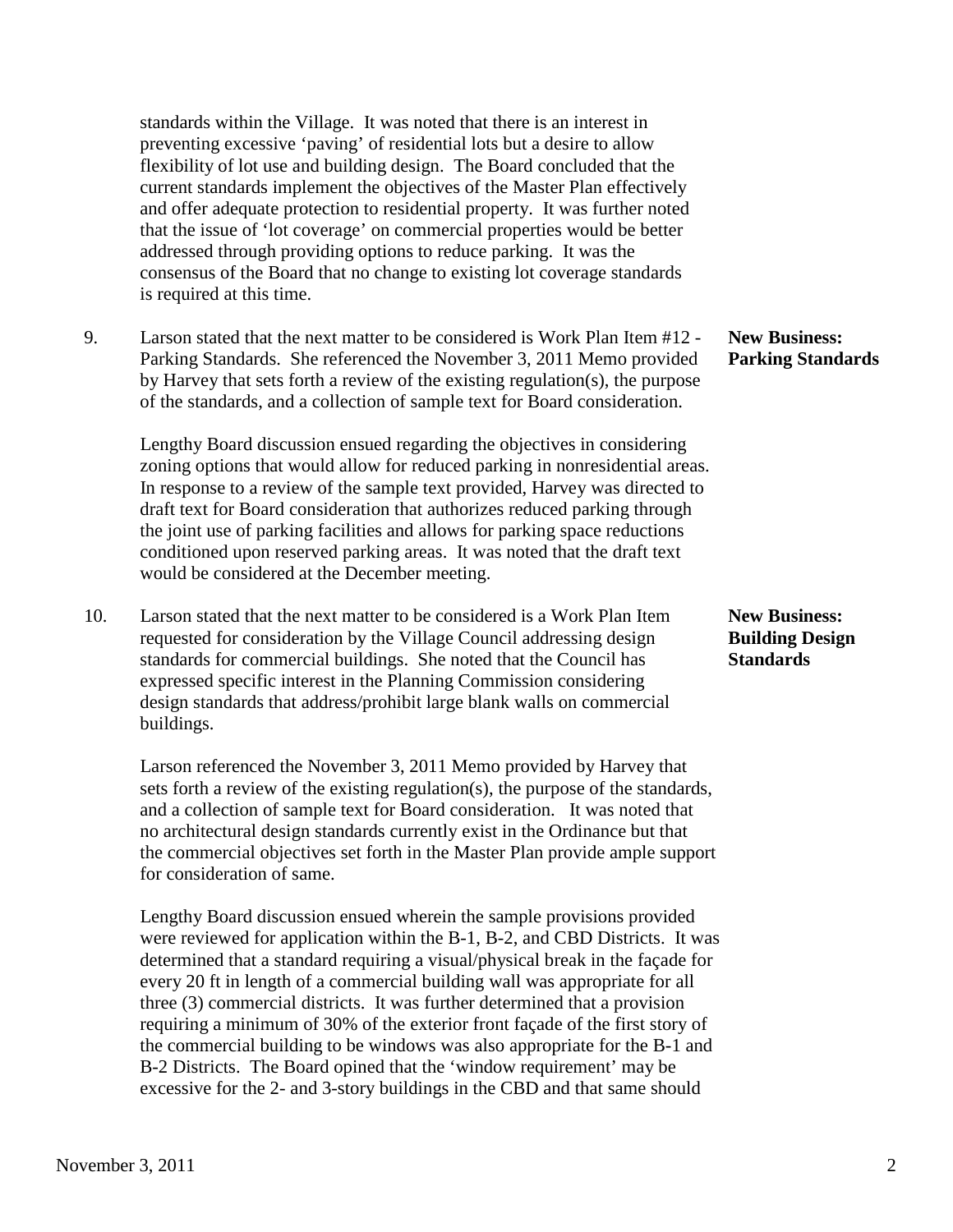| 11. | Larson stated that the final item to be considered is a Work Plan Item<br>requested for consideration by the Village Council to reduce the large<br>expanses of 2-family zoning within the Village through rezonings to single<br>family land use. She referenced the November 3, 2011 Memo provided by<br>Harvey that sets forth a review of the applicable zoning districts and a<br>process for identifying areas to be rezoned.<br>Harvey provided a map identifying those properties that are currently<br>located within the R-2 District that are not zoned consistent with the Master<br>Plan. The Board proceeded with a review of the land use and status of those<br>properties noted. After lengthy review, the Board concluded that rezoning<br>those existing $R-2$ –zoned properties to $R-1$ so as to be consistent with the<br>Master Plan would be inconsistent with the existing use of the property or<br>incompatible with the land cover on the property. It was further noted that<br>said rezonings would not effectively 'remove the large expanses of 2-family<br>zoned district' within the Village, as requested. | <b>New Business:</b><br><b>Reducing 2-Family</b><br><b>Zoning</b>        |
|-----|-----------------------------------------------------------------------------------------------------------------------------------------------------------------------------------------------------------------------------------------------------------------------------------------------------------------------------------------------------------------------------------------------------------------------------------------------------------------------------------------------------------------------------------------------------------------------------------------------------------------------------------------------------------------------------------------------------------------------------------------------------------------------------------------------------------------------------------------------------------------------------------------------------------------------------------------------------------------------------------------------------------------------------------------------------------------------------------------------------------------------------------------------|--------------------------------------------------------------------------|
|     | It was noted that a review of the Future Land Use Map to determine where<br>the Medium Density Residential areas can be reduced and the Low Density<br>Residential Areas increased would be the appropriate 'next step'. Rezonings<br>consistent with those changes to the Plan can then be considered. Said review<br>was scheduled for the December meeting.                                                                                                                                                                                                                                                                                                                                                                                                                                                                                                                                                                                                                                                                                                                                                                                |                                                                          |
| 12. | Larson stated that no 'Ongoing Business' was scheduled for consideration.                                                                                                                                                                                                                                                                                                                                                                                                                                                                                                                                                                                                                                                                                                                                                                                                                                                                                                                                                                                                                                                                     | <b>Ongoing Business</b>                                                  |
| 13. | No comment was offered at this time.                                                                                                                                                                                                                                                                                                                                                                                                                                                                                                                                                                                                                                                                                                                                                                                                                                                                                                                                                                                                                                                                                                          | <b>Member Comments</b>                                                   |
| 14. | No comment was offered at this time.                                                                                                                                                                                                                                                                                                                                                                                                                                                                                                                                                                                                                                                                                                                                                                                                                                                                                                                                                                                                                                                                                                          | <b>Village Manager/</b><br><b>Planning Consultant</b><br><b>Comments</b> |
| 15. | There being no further business to come before the Commission, the<br>meeting was adjourned at 9:00 p.m.                                                                                                                                                                                                                                                                                                                                                                                                                                                                                                                                                                                                                                                                                                                                                                                                                                                                                                                                                                                                                                      | <b>Adjournment</b>                                                       |

 be addressed through other means (eg. historical district, etc.). Harvey was directed to draft text for Board consideration at the December meeting.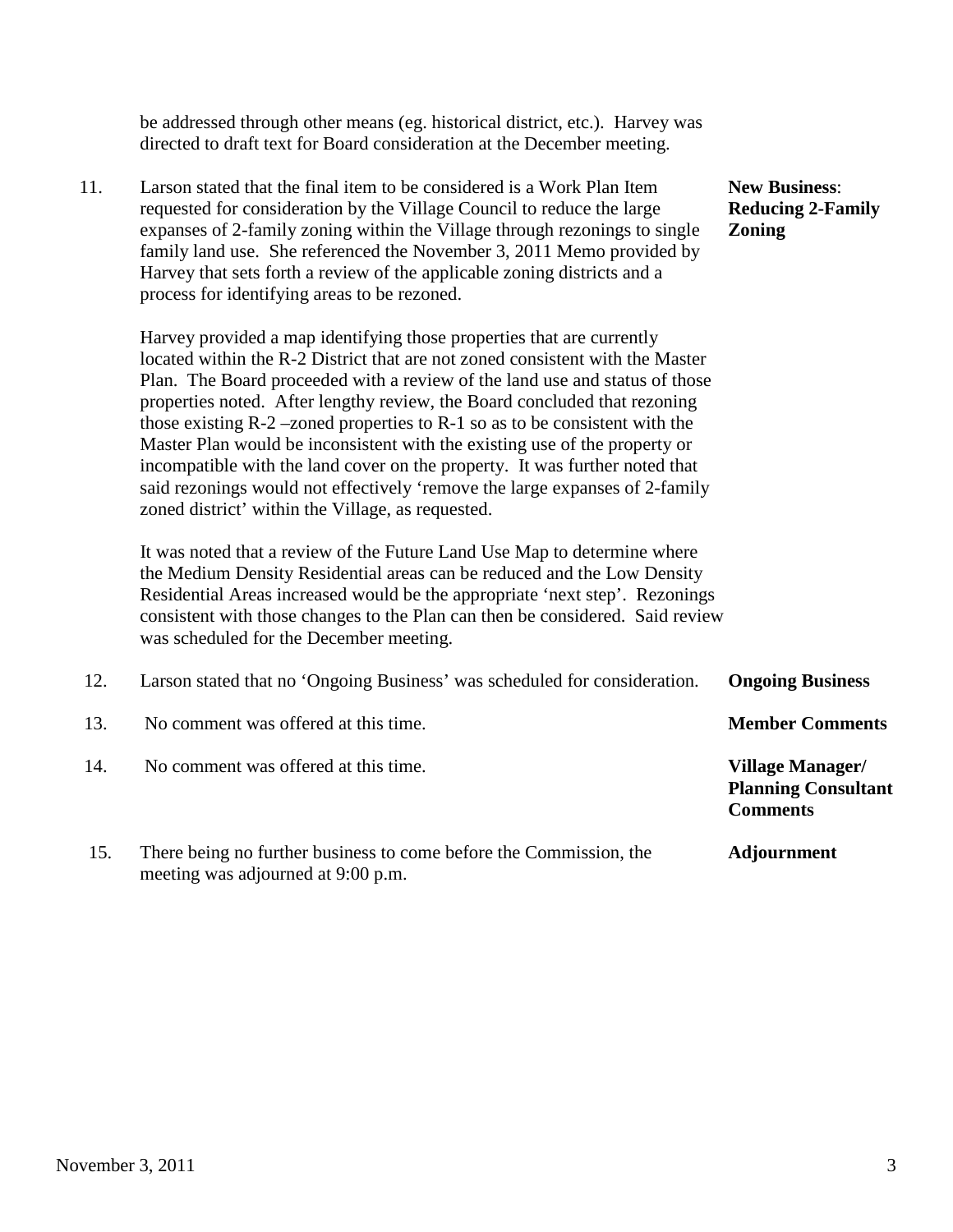# **Minutes, Paw Paw Planning Commission Regular Meeting, December 1, 2011**

| 1. | The regular Planning Commission meeting of Thursday, December 1,<br>2011 convened at 7:00 p.m. at 114 North Gremps, Paw Paw, Michigan.<br>Chairperson Larson presiding.                                                                                                                                                                                                                                                                                                                                                 | <b>Meeting Convened</b>                                                |
|----|-------------------------------------------------------------------------------------------------------------------------------------------------------------------------------------------------------------------------------------------------------------------------------------------------------------------------------------------------------------------------------------------------------------------------------------------------------------------------------------------------------------------------|------------------------------------------------------------------------|
| 2. | Present: Larson, Bogen, Pioch, Reeder, Rumsey, and Thomas. Also<br>present: Village Planning Consultant, Rebecca Harvey.                                                                                                                                                                                                                                                                                                                                                                                                | <b>Members Present</b>                                                 |
| 3. | Motion by Rumsey, supported by Pioch, to approve the agenda. All<br>members present voting yes. The motion carried.                                                                                                                                                                                                                                                                                                                                                                                                     | <b>Approval of Agenda</b>                                              |
| 4. | Motion by Pioch, supported by Bogen, to approve the minutes of the<br>regular Planning Commission meeting of November 3, 2011. All members<br>present voting yes. The motion carried.                                                                                                                                                                                                                                                                                                                                   | <b>Approval of Minutes</b>                                             |
| 5. | No public comment regarding non-agenda items was offered.                                                                                                                                                                                                                                                                                                                                                                                                                                                               | <b>Public Comment</b>                                                  |
| 6. | Larson stated that no public hearing items are scheduled for consideration.                                                                                                                                                                                                                                                                                                                                                                                                                                             | <b>Public Hearing</b><br><b>Items</b>                                  |
| 7. | Larson stated that no 'New Business' was scheduled for consideration.                                                                                                                                                                                                                                                                                                                                                                                                                                                   | <b>New Business</b>                                                    |
| 8. | Larson stated that, consistent with Board discussion in November regarding<br>zoning options designed to allow for reduced parking in nonresidential areas,<br>draft text was prepared for Board review. She referenced the December 1,<br>2011 Memo provided by Harvey and the draft text contained therein. The<br>Board noted their support of the proposed draft text that would permit 'joint<br>use of parking facilities' and a mechanism to allow for 'reduced off-street<br>parking' under certain conditions. | <b>OnGoing Business:</b><br><b>Parking Standards</b>                   |
|    | Board discussion ensued wherein it was noted that the 25% limitation in the<br>'joint use' provision should be removed; and the provision for 'reduced off-street<br>parking' should be redrafted for clarity. Harvey was directed to revise the draft<br>text for consideration at the January meeting.                                                                                                                                                                                                                |                                                                        |
| 9. | Larson stated that, consistent with Board discussion in November regarding<br>building design standards that would prohibit large blank walls on<br>commercial buildings, draft text was prepared for Board review. She<br>referenced the December 1, 2011 Memo provided by Harvey and the draft<br>text contained therein.                                                                                                                                                                                             | <b>OnGoing Business:</b><br><b>Building Design</b><br><b>Standards</b> |

The Board again noted their support of the proposed draft text, but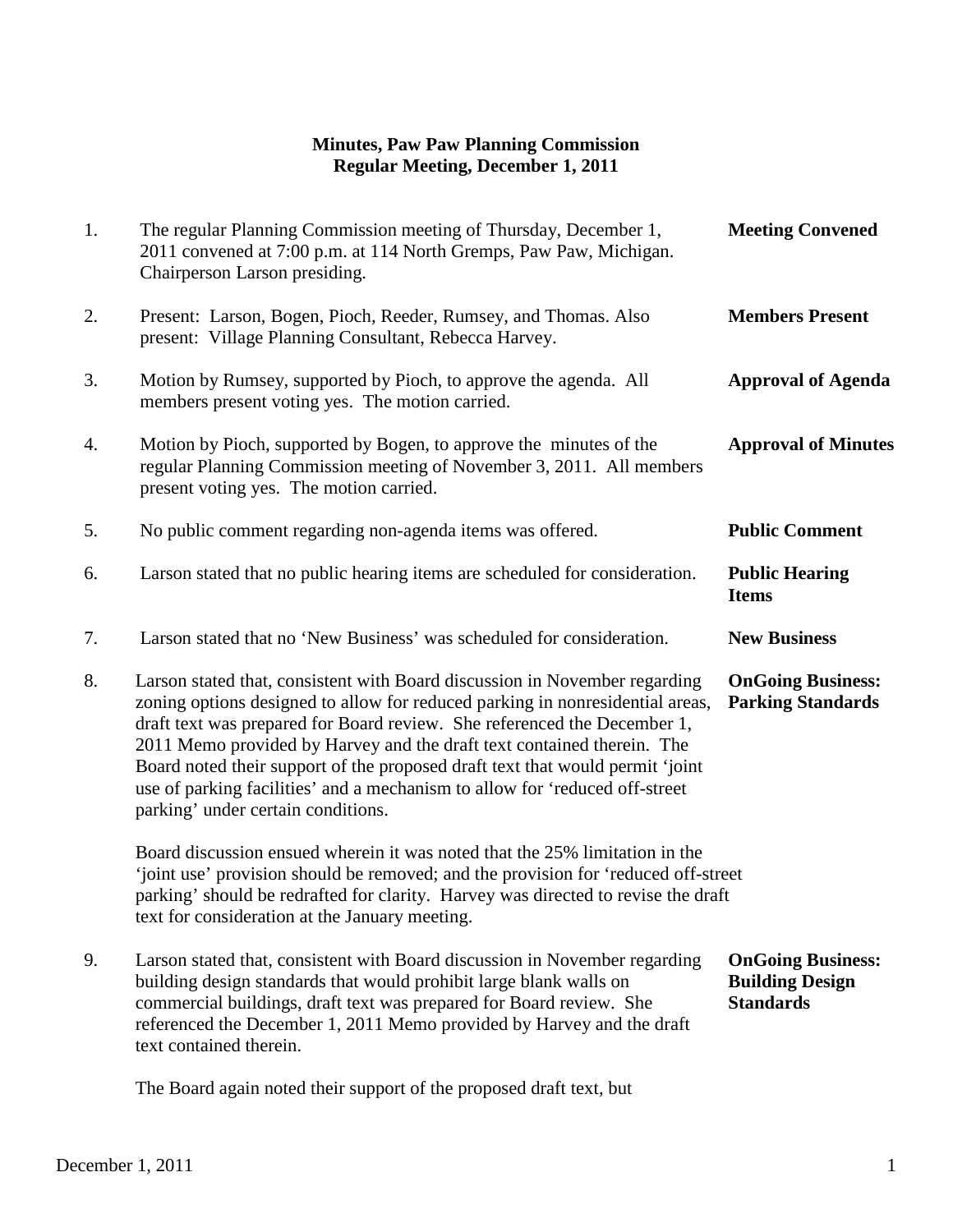determined that the CBD text should also include a standard for windows on the façade of the first story of buildings and a provision that addresses buildings on corner lots. Harvey was directed to modify the draft text for consideration at the January meeting.

10. Larson stated that the next matter to be considered is continued discussion **Ongoing Business:** regarding the Work Plan Item requested by the Village Council to reduce **Reducing 2-Family**  the large expanses of 2-family zoning within the Village through rezonings **Zoning** to single-family land use.

 She noted that in November the Planning Commission identified those properties currently within the R-1 and R-2 Districts that are not zoned consistent with the Master Plan.

 The Board determined that rezoning these few properties identified as inconsistent with the Master Plan would not be prudent given the land use or land cover existing on those properties, as well as the zoning/land use on adjacent properties. Further, said rezonings would not serve to 'remove the large expanses of 2-family zoned district' within the Village, as requested.

 The Planning Commission proceeded to review the Future Land Use Map to determine where those areas planned for Medium Density Residential land use could be changed to Low Density Residential land use (and related rezonings). Following review of the map and with further discussion of the request to reduce the amount of R-2 zoning in the Village, the following was noted:

- o Single- and two-family homes are appropriate land uses within 'neighborhoods';
- o The recognized land use 'problem' within the Village is related to existing nonconforming 3-, 4-, and 5-unit dwellings that have been converted/established within single- and two-family neighborhoods prior to the adoption of the ordinance; *(illegal conversions since the adoption of the Ordinance were unknown)*
- o The expansion of these existing nonconforming land uses (ie. adding more units) or the conversion of existing single family homes to 'multiple unit' homes is not permitted under the current ordinance within the R-1 or R-2 Districts;
- o Further, the lot size standard within the R-2 District is 8700 sq ft/dwelling unit - - which would require a lot size of at least 17,400 sq ft in area to legally convert a single family home to a two-family home within the existing R-2 District;